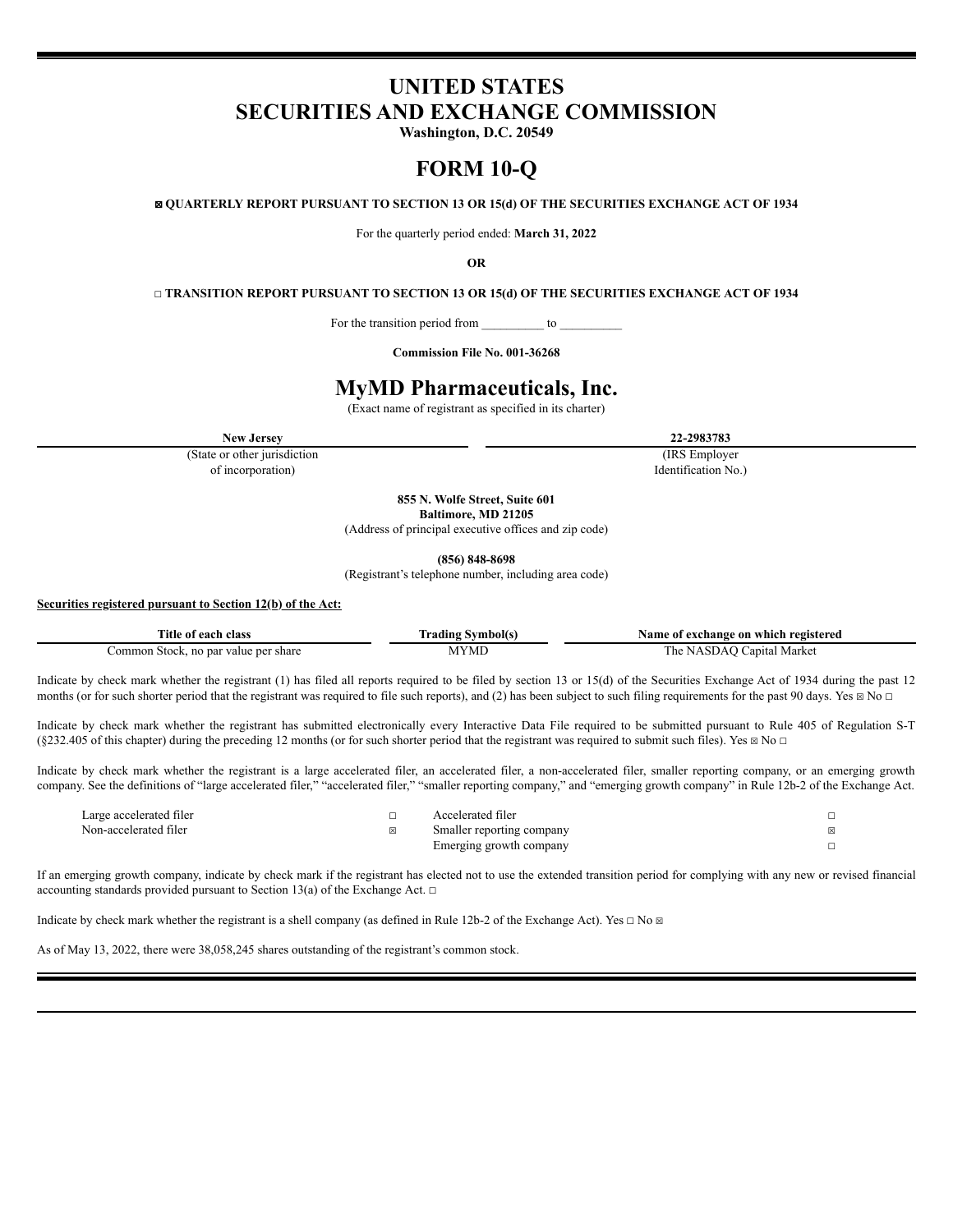#### **EXPLANATORY NOTE**

This report is the Quarterly Report on Form 10-Q for the quarter ended March 31, 2022 of MyMD Pharmaceuticals, Inc., which was formerly known as Akers Biosciences, Inc. prior to the consummation on April 16, 2021 of the merger described below.

On April 16, 2021, pursuant to the previously announced Agreement and Plan of Merger and Reorganization, dated November 11, 2020 (the "Original Merger Agreement"), as amended by Amendment No. 1 thereto, dated March 16, 2021 (the Original Merger Agreement, as amended by Amendment No. 1, the "Merger Agreement"), by and among MyMD Pharmaceuticals, Inc., a New Jersey corporation previously known as Akers Biosciences, Inc. (the "Company"), XYZ Merger Sub Inc., a Florida corporation and a wholly owned subsidiary of the Company ("Merger Sub"), and MyMD Pharmaceuticals (Florida), Inc., a Florida corporation previously known as MyMD Pharmaceuticals, Inc. ("MyMD Florida"), Merger Sub was merged with and into MyMD Florida, with MyMD Florida continuing after the merger as the surviving entity and a wholly owned subsidiary of the Company (the "Merger"). At the effective time of the Merger, without any action on the part of any stockholder, each issued and outstanding share of pre-Merger MyMD Florida's common stock, par value \$0.001 per share (the "MyMD Florida Common Stock"), including shares underlying pre-Merger MyMD Florida's outstanding equity awards, was converted into the right to receive (x) 0.7718 shares (the "Exchange Ratio") of the Company's common stock, no par value per share (the "Company Common Stock"), (y) an amount in cash, on a pro rata basis, equal to the aggregate cash proceeds received by the Company from the exercise of any options to purchase shares of MyMD Florida Common Stock outstanding at the effective time of the Merger assumed by the Company upon closing of the Merger prior to the second-year anniversary of the closing of the Merger (the "Option Exercise Period"), such payment (the "Additional Consideration"), and (z) potential milestone payments in shares of Company Common Stock up to the aggregate number of shares issued by the Company to pre-merger MyMD Florida stockholders at the closing of the Merger payable upon the achievement of certain market capitalization milestone events during the 36-month period immediately following the closing of the Merger. Immediately following the effective time of the Merger, the Company effected a 1-for-2 reverse stock split of the issued and outstanding Company Common Stock (the "Reverse Stock Split"). Upon completion of the Merger and the transactions contemplated in the Merger Agreement, (i) the former MyMD Florida equity holders owned approximately 77.05% of the outstanding equity of the Company on a fully diluted basis, assuming the exercise in full of the pre-funded warrants to purchase 986,486 shares of Company Common stock and including 4,188,315 shares of Company Common Stock underlying options to purchase shares of MyMD Florida Common Stock assumed by the company at closing and after adjustments based on the Company's net cash at closing; and (ii) former Akers Biosciences, Inc. stockholders owned approximately 22.95% of the outstanding equity of the Company.

The Merger is being treated as a reverse recapitalization effected by a share exchange for financial accounting and reporting purposes. MyMD Florida is being treated as the accounting acquirer, as its stockholders control the Company after the Merger, even though Akers Biosciences, Inc. was the legal acquirer.

See Note 1 of the Unaudited Condensed Consolidated Financial Statements for additional information.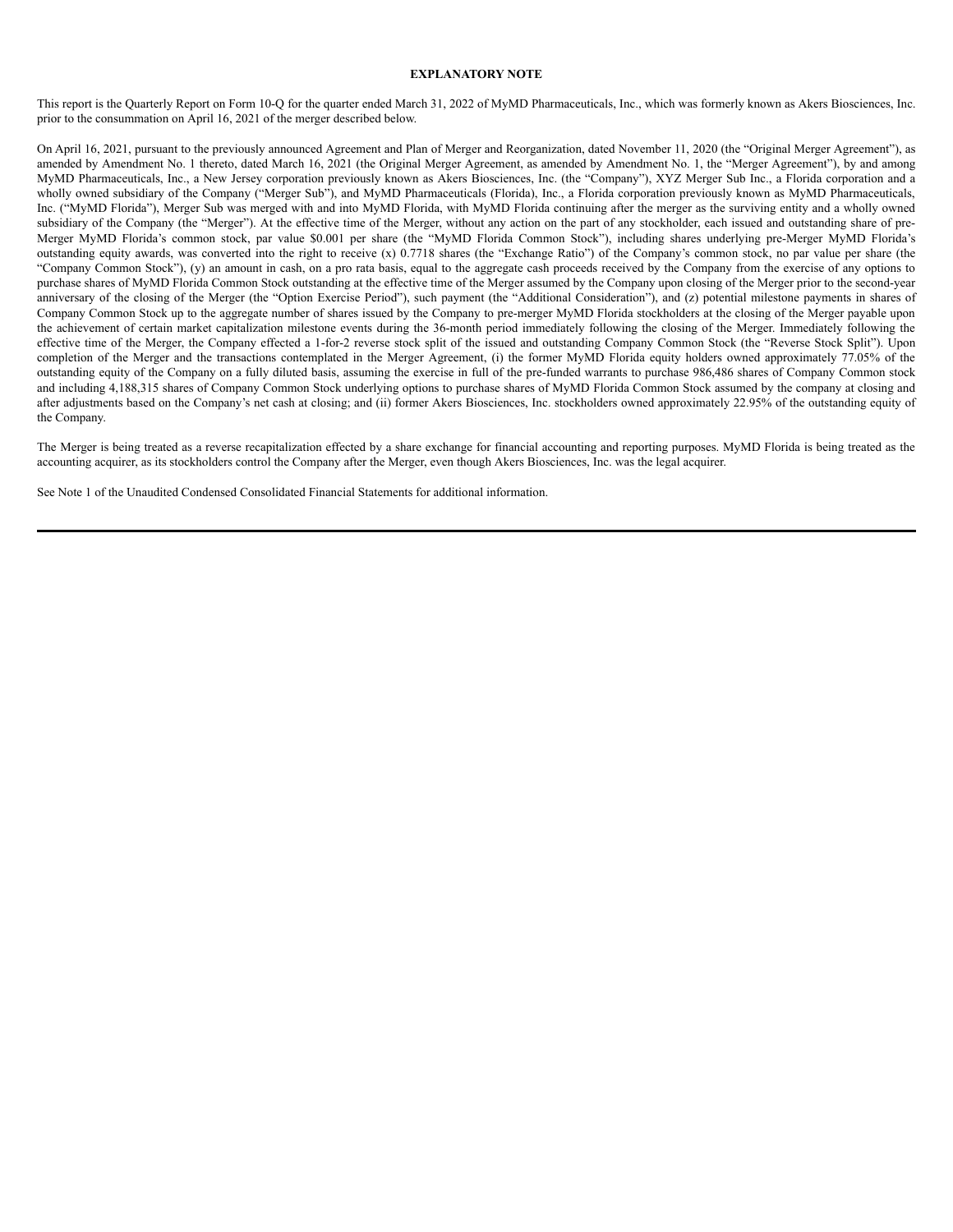## **TABLE OF CONTENTS**

# **PART I – FINANCIAL [INFORMATION](#page-3-0)**

| Item 1.           | <b>Financial Statements</b>                                                           | $\mathbf{3}$ |
|-------------------|---------------------------------------------------------------------------------------|--------------|
| Item 2.           | Management's Discussion and Analysis of Financial Condition and Results of Operations | 29           |
| Item 3.           | Quantitative and Qualitative Disclosures About Market Risk                            | 37           |
| Item 4.           | <b>Controls and Procedures</b>                                                        | 37           |
|                   | <b>PART II - OTHER INFORMATION</b>                                                    |              |
| Item 1.           | <b>Legal Proceedings</b>                                                              | 37           |
| Item 1A.          | <b>Risk Factors</b>                                                                   | 37           |
| Item 2.           | Unregistered Sales of Equity Securities and Use of Proceeds                           | 38           |
| Item 3.           | <b>Defaults Upon Senior Securities</b>                                                | 38           |
| Item 4.           | <b>Mine Safety Disclosures</b>                                                        | 38           |
| Item 5.           | <b>Other Information</b>                                                              | 38           |
| Item 6.           | Exhibits                                                                              | 39           |
| <b>Signatures</b> |                                                                                       | 41           |
|                   | $\mathcal{D}$                                                                         |              |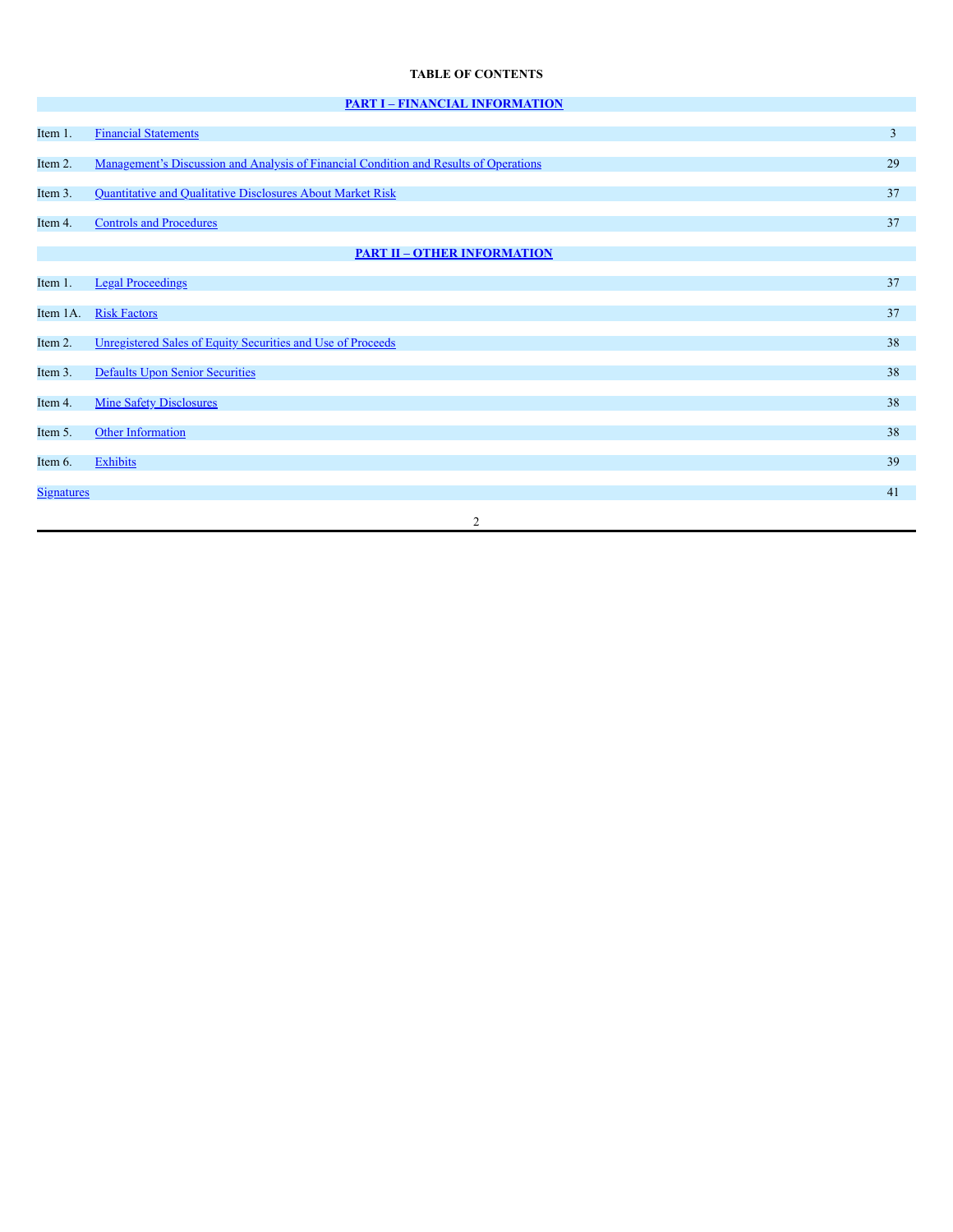## <span id="page-3-0"></span>**PART I - FINANCIAL INFORMATION**

## <span id="page-3-1"></span>**Item 1. Financial Statements.**

## **MYMD PHARMACEUTICALS, INC. AND SUBSIDIARIES Condensed Consolidated Balance Sheets March 31, 2022 and December 31, 2021 (unaudited)**

|                                                                                                                                                                                                          | As of        |                   |              |                      |  |
|----------------------------------------------------------------------------------------------------------------------------------------------------------------------------------------------------------|--------------|-------------------|--------------|----------------------|--|
|                                                                                                                                                                                                          |              | March 31,<br>2022 |              | December 31,<br>2021 |  |
| <b>ASSETS</b>                                                                                                                                                                                            |              |                   |              |                      |  |
| <b>Current Assets</b>                                                                                                                                                                                    |              |                   |              |                      |  |
| Cash and Cash Equivalents                                                                                                                                                                                | $\mathbb{S}$ | 1,189,223         | $\mathbb{S}$ | 555,947              |  |
| Marketable Securities                                                                                                                                                                                    |              | 7,998,891         |              | 11,003,071           |  |
| Prepaid Expenses                                                                                                                                                                                         |              | 884,121           |              | 1,106,347            |  |
| <b>Total Current Assets</b>                                                                                                                                                                              |              | 10,072,235        |              | 12,665,385           |  |
| <b>Non-Current Assets</b>                                                                                                                                                                                |              |                   |              |                      |  |
| Operating Lease Right-of-Use Assets                                                                                                                                                                      |              | 132,750           |              | 149,009              |  |
| Goodwill                                                                                                                                                                                                 |              | 10,498,539        |              | 10,498,539           |  |
| Investment in Oravax, Inc.                                                                                                                                                                               |              | 1,500,000         |              | 1,500,000            |  |
| <b>Total Non-Current Assets</b>                                                                                                                                                                          |              | 12,131,289        |              | 12,147,548           |  |
| <b>Total Assets</b>                                                                                                                                                                                      | S            | 22,203,524        | \$           | 24,812,933           |  |
|                                                                                                                                                                                                          |              |                   |              |                      |  |
| <b>LIABILITIES</b>                                                                                                                                                                                       |              |                   |              |                      |  |
| <b>Current Liabilities</b>                                                                                                                                                                               |              |                   |              |                      |  |
| Trade and Other Payables                                                                                                                                                                                 | \$           | 2,418,113         | \$           | 986,626              |  |
| Operating Lease Liability                                                                                                                                                                                |              | 48,669            |              | 53,240               |  |
| <b>Total Current Liabilities</b>                                                                                                                                                                         |              | 2,466,782         |              | 1,039,866            |  |
| <b>Non-Current Liabilities</b>                                                                                                                                                                           |              |                   |              |                      |  |
| Due to MyMD Florida Shareholders                                                                                                                                                                         |              | 29,982            |              | 29,982               |  |
| Operating Lease Liability, net of current portion                                                                                                                                                        |              | 84,619            |              | 95,911               |  |
| <b>Total Non-Current Liabilities</b>                                                                                                                                                                     |              | 114.601           |              | 125,893              |  |
| <b>Total Liabilities</b>                                                                                                                                                                                 |              | 2,581,383         |              | 1,165,759            |  |
| <b>Commitments and Contingencies</b>                                                                                                                                                                     |              |                   |              |                      |  |
| <b>SHAREHOLDERS' EQUITY</b>                                                                                                                                                                              |              |                   |              |                      |  |
| Preferred Stock, no par value, 50,000,000 total preferred shares authorized                                                                                                                              |              |                   |              |                      |  |
| Series D Convertible Preferred Stock, 211,353 shares designated, no par value and a stated value of<br>\$0.01 per share, 72,992 shares issued and outstanding as of March 31, 2022 and December 31, 2021 |              | 144,524           |              | 144,524              |  |
| Common stock, no par value, 500,000,000 shares authorized 38,058,245 and 37,673,110 issued and                                                                                                           |              |                   |              |                      |  |
| outstanding as of March 31, 2022 and December 31, 2021                                                                                                                                                   |              | 102, 161, 218     |              | 102,064,218          |  |
| <b>Accumulated Deficit</b>                                                                                                                                                                               |              | (82, 683, 601)    |              | (78, 561, 568)       |  |
| <b>Total Shareholders' Equity</b>                                                                                                                                                                        |              | 19,622,141        |              | 23,647,174           |  |
|                                                                                                                                                                                                          |              |                   |              |                      |  |
| <b>Total Liabilities and Shareholders' Equity</b>                                                                                                                                                        | \$           | 22,203,524        | \$           | 24,812,933           |  |

See accompanying notes to the condensed consolidated financial statements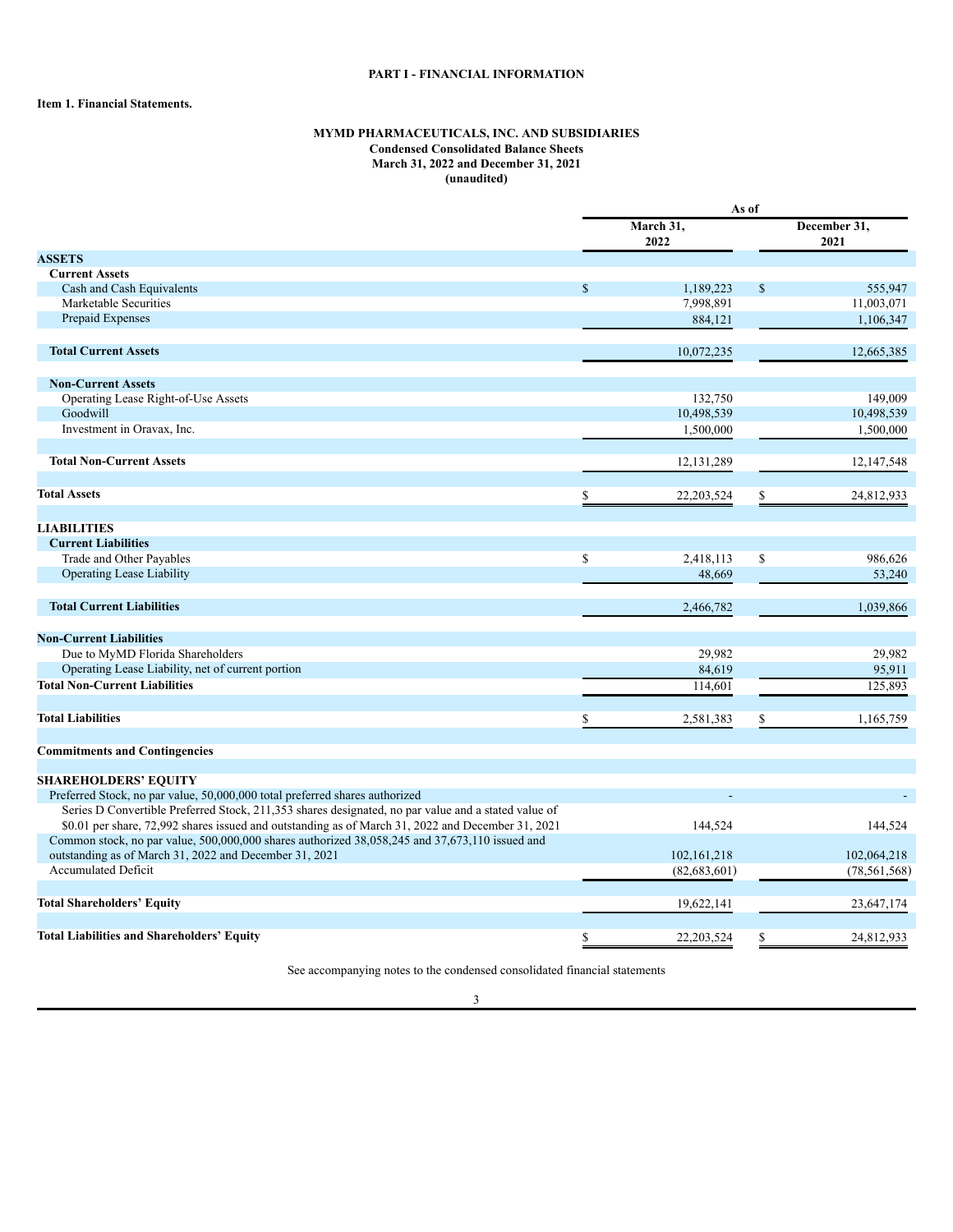## **MYMD PHARMACEUTICALS, INC. AND SUBSIDIARIES Condensed Consolidated Statements of Comprehensive Loss (unaudited)**

|                                                  | <b>For the Three Months Ended</b><br>March 31, |               |              |             |  |  |
|--------------------------------------------------|------------------------------------------------|---------------|--------------|-------------|--|--|
|                                                  |                                                | 2022          |              | 2021        |  |  |
| <b>Product Revenue</b>                           |                                                |               | $\mathbb{S}$ |             |  |  |
| <b>Product Cost of Sales</b>                     |                                                |               |              |             |  |  |
| <b>Gross Income</b>                              |                                                |               |              |             |  |  |
| <b>Administrative Expenses</b>                   |                                                | 1,395,112     |              | 1,078,163   |  |  |
| Research & Development Expenses                  |                                                | 2,629,741     |              | 1,350,976   |  |  |
| Interest Expense & Accretion of Debt Discount    |                                                |               |              | 660,564     |  |  |
| Share Based Compensation                         |                                                | 97,000        |              |             |  |  |
| Loss from Operations                             |                                                | (4, 121, 853) |              | (3,089,703) |  |  |
| Other (Income) Expenses                          |                                                |               |              |             |  |  |
| Loss on Investments                              |                                                | 1,650         |              |             |  |  |
| Loss on Fair Market Value of Equity Investments  |                                                | 3,092         |              |             |  |  |
| Interest & Dividend Income                       |                                                | (120)         |              |             |  |  |
| Uninsured Casualty Gain                          |                                                | (4, 442)      |              |             |  |  |
| <b>Total Other Expense</b>                       |                                                | 180           |              |             |  |  |
| Loss Before Income Tax                           |                                                | (4, 122, 033) |              | (3,089,703) |  |  |
| <b>Income Tax Benefit</b>                        |                                                |               |              |             |  |  |
|                                                  |                                                |               |              |             |  |  |
| Net Loss                                         |                                                | (4,122,033)   | \$           | (3,089,703) |  |  |
| Basic and Diluted loss per common share          |                                                | (0.11)        | \$           | (0.11)      |  |  |
| Weighted average basic common shares outstanding |                                                | 38,122,928    |              | 28,553,307  |  |  |

See accompanying notes to the condensed consolidated financial statements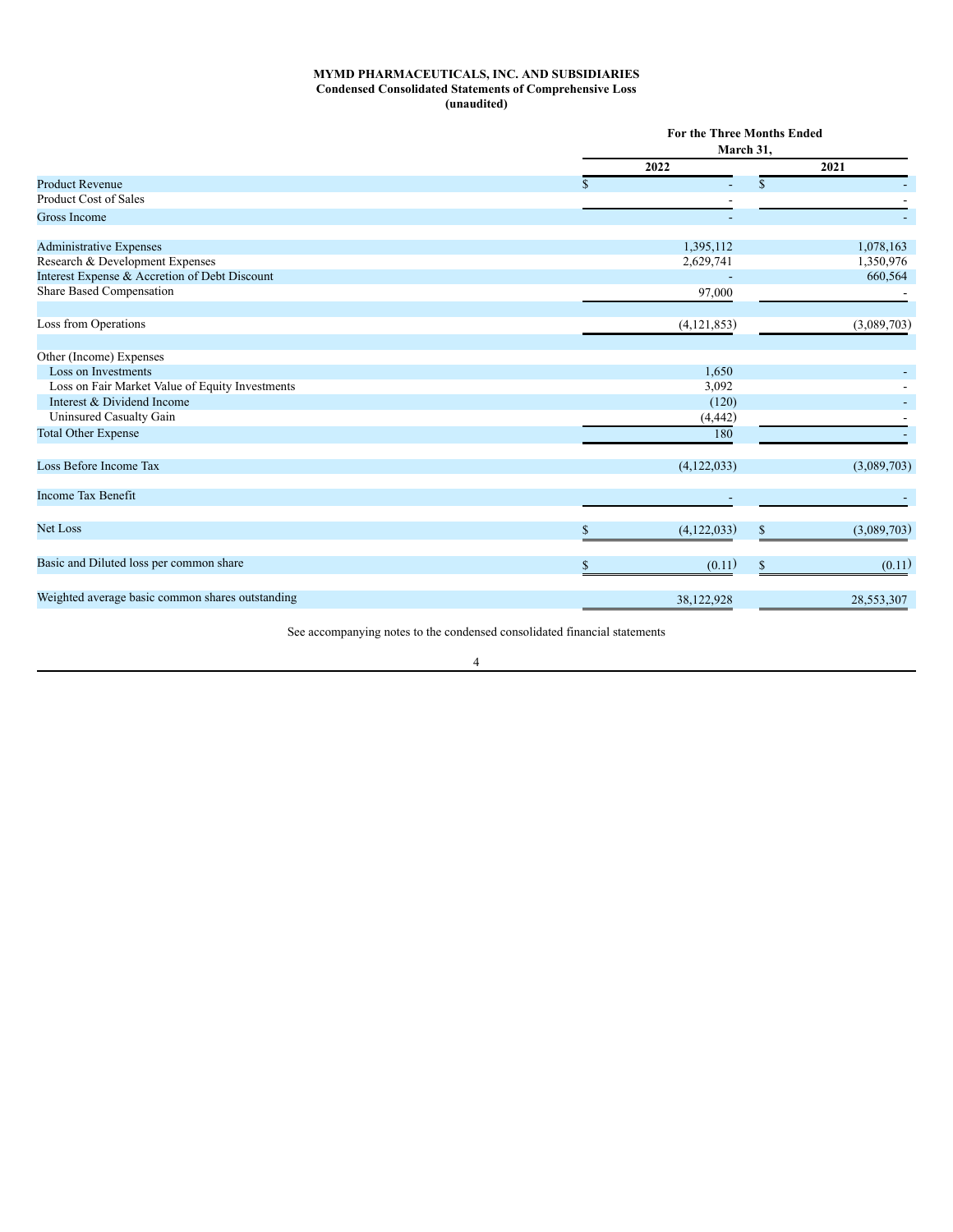## **MYMD PHARMACEUTICALS, INC. AND SUBSIDIARIES Condensed Consolidated Statement of Changes in Shareholders' Equity For the Three Months Ended March 31, 2022 and 2021 (unaudited)**

|                                                                  | <b>Series D Convertible</b><br><b>Preferred Stock</b> |  | <b>Common Stock</b> |                          |  |                          |  |                        |  |                               |  |  |
|------------------------------------------------------------------|-------------------------------------------------------|--|---------------------|--------------------------|--|--------------------------|--|------------------------|--|-------------------------------|--|--|
|                                                                  | <b>Shares</b>                                         |  | <b>Series D</b>     | <b>Shares</b>            |  | Common<br><b>Stock</b>   |  | Accumulated<br>Deficit |  | <b>Total</b><br><b>Equity</b> |  |  |
| <b>Balance at December 31, 2021</b>                              | 72.992                                                |  | 144,524             | 37,673,110               |  | 102,064,218              |  | (78, 561, 568)         |  | 23,647,174                    |  |  |
| Net loss                                                         |                                                       |  |                     | $\overline{\phantom{0}}$ |  | $\overline{\phantom{0}}$ |  | (4,122,033)            |  | (4,122,033)                   |  |  |
| Exercise of prepaid equity forward contracts for common<br>stock |                                                       |  |                     | 385,135                  |  |                          |  |                        |  |                               |  |  |
| Stock-based compensation – stock options                         | $\overline{\phantom{a}}$                              |  |                     | $\overline{\phantom{0}}$ |  | 81,002                   |  |                        |  | 81,002                        |  |  |
| Stock-based compensation – restricted stock units                |                                                       |  |                     |                          |  | 15,998                   |  |                        |  | 15,998                        |  |  |
| <b>Balance at March 31, 2022</b>                                 | 72,992                                                |  | 144,524             | 38,058,245               |  | 102, 161, 218            |  | (82,683,601)           |  | 19,622,141                    |  |  |
|                                                                  | Sorios D Convortible                                  |  |                     |                          |  |                          |  |                        |  |                               |  |  |

|                                     | Series D Convertible<br><b>Preferred Stock</b> |                 | C <b>ommon Stock</b> |                        | <b>Additional</b>  |                               |                        |
|-------------------------------------|------------------------------------------------|-----------------|----------------------|------------------------|--------------------|-------------------------------|------------------------|
|                                     | <b>Shares</b>                                  | <b>Series D</b> | <b>Shares</b>        | Common<br><b>Stock</b> | Paid-in<br>Capital | Accumulated<br><b>Deficit</b> | <b>Total</b><br>Equity |
| <b>Balance at December 31, 2020</b> |                                                | . .             | 28,553,307           | 4,004                  | 43,411,487         | (48,672,523)                  | (5,257,032)            |
| Net Loss                            |                                                |                 | -                    |                        |                    | (3,089,703)                   | (3,089,703)            |
| <b>Balance at March 31, 2021</b>    |                                                |                 | 28.553.307           | 4.004                  | 43.411.487         | (51,762,226)                  | (8,346,735)            |

See accompanying notes to the condensed consolidated financial statements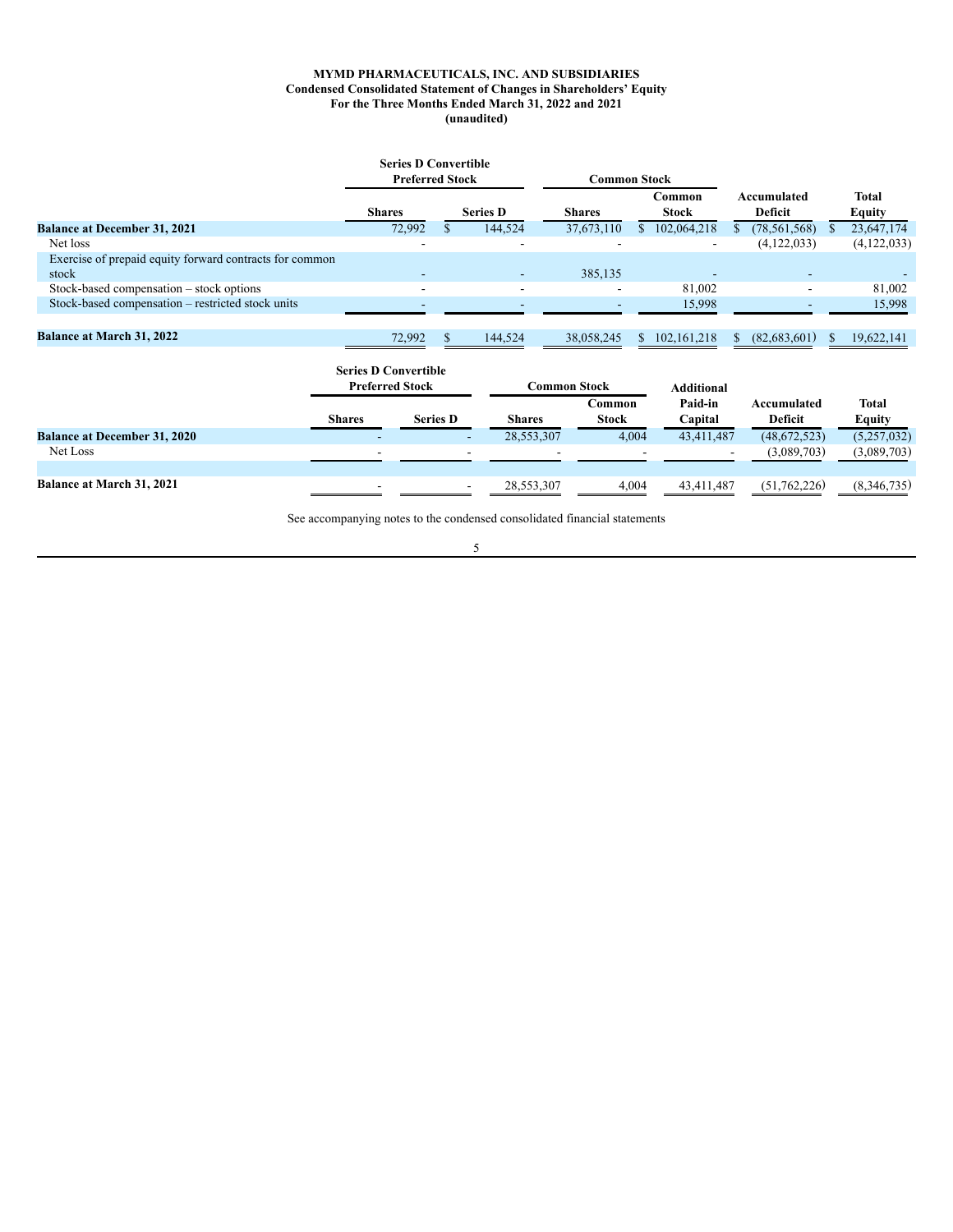## **MYMD PHARMACEUTICALS, INC. AND SUBSIDIARIES Condensed Consolidated Statements of Cash Flows (unaudited)**

|                                                                             | <b>For the Three Months Ended</b><br>March 31, |               |    |             |  |
|-----------------------------------------------------------------------------|------------------------------------------------|---------------|----|-------------|--|
|                                                                             |                                                | 2022          |    | 2021        |  |
| Cash flows from operating activities:                                       |                                                |               |    |             |  |
| Net loss                                                                    | S                                              | (4, 122, 033) | \$ | (3,089,703) |  |
| Adjustments to reconcile net loss to net cash used in operating activities: |                                                |               |    |             |  |
| Accrued interest/dividends                                                  |                                                |               |    | 52,104      |  |
| Accretion of Debt Discount                                                  |                                                |               |    | 608,460     |  |
| Loss on sale of securities                                                  |                                                | 1.650         |    |             |  |
| Loss on fair market value of equity investments                             |                                                | 3,092         |    |             |  |
| Share based compensation – restricted shares issued to vendors              |                                                | 15,998        |    |             |  |
| Share based compensation – stock options issued to employees                |                                                | 81,002        |    |             |  |
| Changes in assets and liabilities                                           |                                                |               |    |             |  |
| Decrease/(increase) in prepaid expenses                                     |                                                | 222,226       |    | (4,097)     |  |
| Increase in trade and other payables                                        |                                                | 1,431,487     |    | 927,935     |  |
| Increase in right-of-use liabilities                                        |                                                | 396           |    | 119         |  |
| Net cash used in operating activities                                       |                                                | (2,366,182)   |    | (1,505,182) |  |
|                                                                             |                                                |               |    |             |  |
| Cash flows from investing activities:                                       |                                                |               |    |             |  |
| Purchases of marketable securities                                          |                                                | (562)         |    |             |  |
| Proceeds from sale of marketable securities                                 |                                                | 3,000,000     |    |             |  |
| Net cash provided by investing activities                                   |                                                | 2,999,438     |    |             |  |
| <b>Cash flows from financing activities</b>                                 |                                                |               |    |             |  |
| Net proceeds form note payable                                              |                                                |               |    | 1,800,000   |  |
| Net proceeds from borrowings                                                |                                                |               |    | (5,818)     |  |
| Net cash provided by financing activities                                   |                                                |               |    | 1,794,182   |  |
|                                                                             |                                                |               |    |             |  |
| Net increase in cash                                                        |                                                | 633,256       |    | 289,000     |  |
| Cash at beginning of period                                                 |                                                | 555,967       |    | 148,284     |  |
| Cash at end of period                                                       |                                                | 1,189,223     | \$ | 437,284     |  |
|                                                                             |                                                |               |    |             |  |
| <b>Supplemental cash flow information</b><br>Cash paid for:                 |                                                |               |    |             |  |
| Interest                                                                    |                                                |               |    |             |  |
|                                                                             | \$                                             |               | \$ |             |  |
| <b>Income Taxes</b>                                                         | $\mathbf S$                                    |               | \$ |             |  |

See accompanying notes to the condensed consolidated financial statements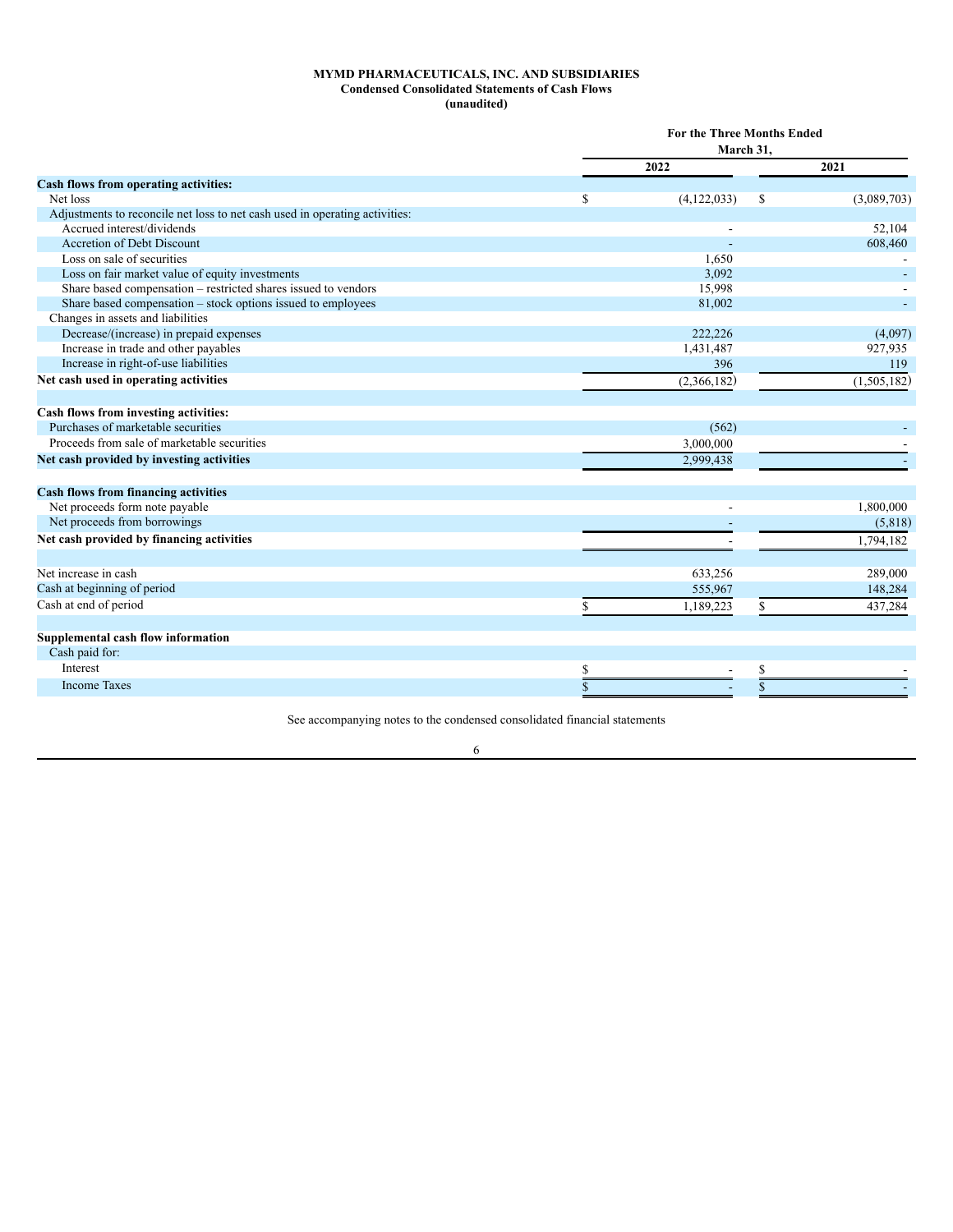### MYMD PHARMACEUTICALS, INC. AND SUBSIDIARIES Notes to Condensed Consolidated Financial Statements (Unaudited)

#### **Note 1 – Organization and Description of Business**

MyMD Pharmaceuticals, Inc., previously known as Akers Biosciences, Inc., is a New Jersey corporation ("MyMD"). These condensed consolidated financial statements include four wholly owned subsidiaries as of March 31, 2022, MyMD Pharmaceuticals (Florida), Inc. ("MyMD Florida"), XYZ Merger Sub, Inc. ("Merger Sub"), Akers Acquisition Sub, Inc. and Bout Time Marketing Corporation, (together, the "Company"). All material intercompany transactions have been eliminated in consolidation.

MyMD Florida was formed in 2014 and is a Florida-based clinical development stage biopharmaceutical company that is developing its product candidate, MYMD-1, as an immuno regulator to treat autoimmune diseases, ageing-related diseases. Substantive operations began in 2016 and the Company's Investigative New Drug application was filed with the U.S. Food and Drug Administration in December 2018. MyMD Florida completed its first-in-human Phase 1 clinical trial in December 2019. A second Phase 1 dosing study was completed in December 2021. MYMD-1 is being developed to treat age-related illnesses such as frailty and sarcopenia. MYMD-1 works by regulating the release of numerous pro-inflammatory cytokines, such as TNF-α, interleukin 6 ("IL-6") and interleukin 17 ("IL-17"). MYMD-1 currently is being evaluated in a multicenter Phase 2 clinical trial in patients with sarcopenia and frailty (age-related muscle loss). MyMD Florida's intellectual property portfolio consists of 15 U.S. granted patents, 10 granted foreign patents and 23 pending applications (3 US, 19 foreign, one international).

Supera Pharmaceuticals, Inc. ("Supera") was formed in September 2018 and is a Florida based development company that is developing its product candidate "Supera-CBD" as an FDA-approved synthetic analog of naturally grown cannabidiols. Substantially all of Supera's research and development activities in 2020 and 2021 were related to intellectual property development and securing patents, along with product manufacturing and planning initial pre-clinical development activities. During the year ended December 31, 2021, these activities included preclinical work on Supera-CBD confirming it effectiveness in treating anxiety. The preclinical data was presented at the 4<sup>th</sup> Annual International Cannabinoid Summit describing the superior potency of Supera-CBD. Supera-CBD preclinical genotoxicity studies were completed in February 2022.

On April 16, 2021, pursuant to the previously announced Agreement and Plan of Merger and Reorganization, dated November 11, 2020 (the "Original Merger Agreement"), as amended by Amendment No. 1 thereto, dated March 16, 2021 the Original Merger Agreement, as amended by Amendment No. 1 (the "Merger Agreement"), by and among MyMD, Merger Sub and MyMD Florida, Merger Sub was merged with and into MyMD Florida, with MyMD Florida continuing after the merger as the surviving entity and a wholly owned subsidiary of MyMD (the "Merger"). At the effective time of the Merger, without any action on the part of any stockholder, each issued and outstanding share of pre-Merger MyMD Florida's common stock, par value \$0.001 per share (the "MyMD Florida Common Stock"), including shares underlying pre-Merger MyMD Florida's outstanding equity awards, was converted into the right to receive (x) 0.7718 shares (the "Exchange Ratio") of MyMD's common stock, no par value per share (the "Company Common Stock"), (y) an amount in cash, on a pro rata basis, equal to the aggregate cash proceeds received by the Company from the exercise of any options to purchase shares of MyMD Florida Common Stock outstanding at the effective time of the Merger assumed by the Company upon closing of the Merger prior to the second-year anniversary of the closing of the Merger (the "Option Exercise Period"), such payment (the "Additional Consideration"), and (z) potential milestone payment in shares of Company Common Stock up to the aggregate number of shares issued by the Company to pre-Merger MyMD Florida stockholders at the closing of the Merger (the "Milestone Payments") payable upon the achievement of certain market capitalization milestone events during the 36-month period immediately following the closing of the Merger (the "Milestone Period"). Immediately following the effective time of the Merger, the Company effected a 1-for-2 reverse stock split of the issued and outstanding Company Common Stock (the "Reverse Stock Split").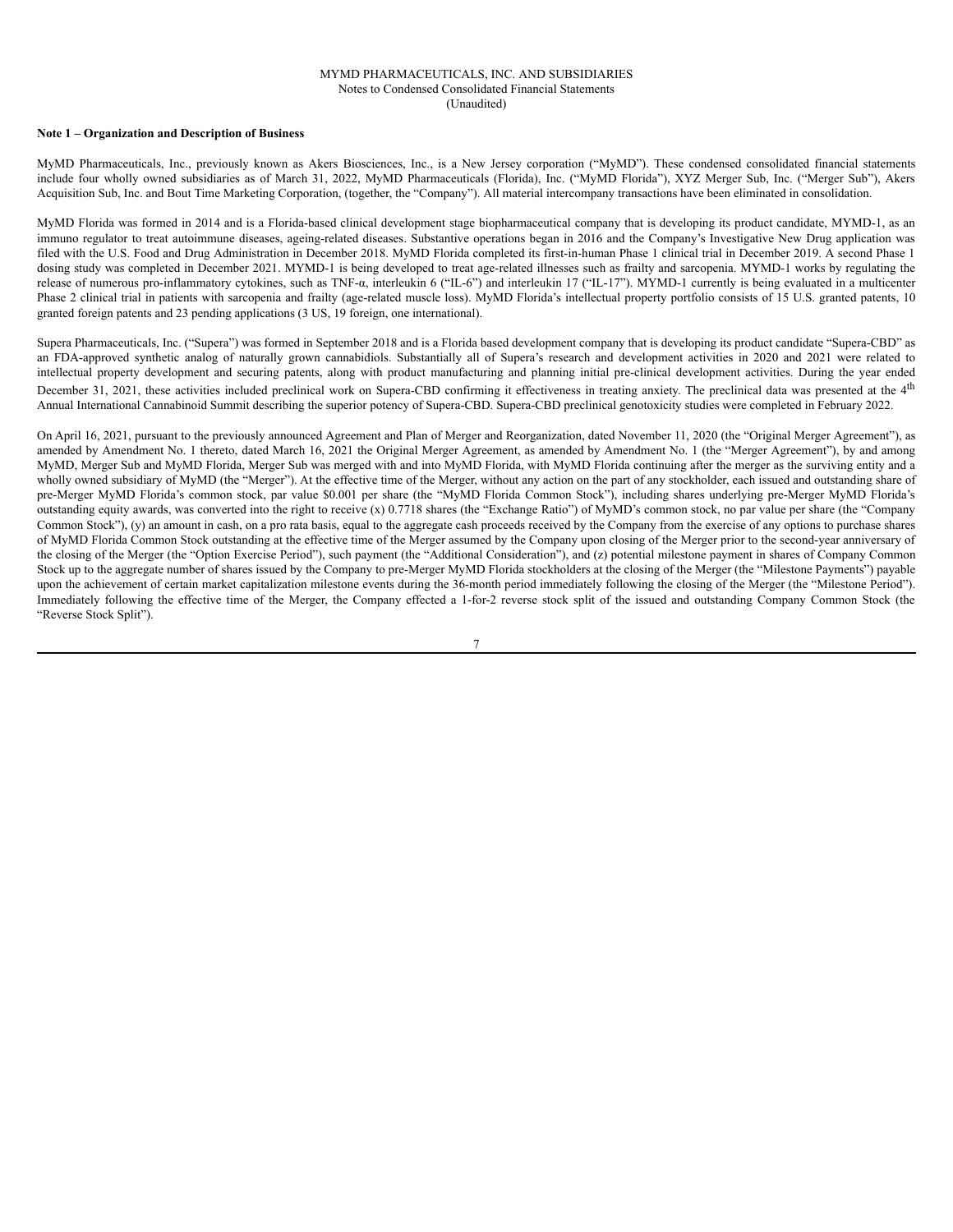On April 16, 2021, MyMD Florida entered into an Asset Purchase Agreement with Supera, a related company through common control, in which Supera was acquired by MyMD Florida through the issuance of 33,937,909 shares of pre-Merger MyMD Florida's common stock. The Supera entity was dissolved pursuant to this transaction.

In connection with the closing of the Merger, the Company changed its name to MyMD Pharmaceuticals, Inc. and the Company's Common Stock listed on The Nasdaq Capital Market, previously trading through the close of business on April 16, 2021 under the trading symbol "AKER", commenced trading on The Nasdaq Capital Market, on a post-Reverse Stock Split adjusted basis, under the trading symbol "MYMD" on April 19, 2021.

#### **Note 2 – Significant Accounting Policies**

#### **(a) Basis of Presentation**

The Condensed Consolidated Financial Statements of the Company are prepared in U.S. Dollars and in accordance with accounting principles generally accepted in the United States of America (US GAAP).

The accompanying unaudited condensed financial statements have been prepared by the Company. These statements include all adjustments (consisting only of normal recurring adjustments) which management believes necessary for a fair presentation of the statements and have been prepared on a consistent basis using the accounting policies described in Note 2 Significant Accounting Policies included in the Notes to Financial Statements included in the Company's Annual Report on Form 10-K for the year ended December 31, 2021, as filed with the Securities and Exchange Commission on March 31, 2022 (the "2021 Annual Report"). Certain financial information and footnote disclosures normally included in financial statements prepared in accordance with generally accepted accounting principles have been condensed or omitted pursuant to such rules and regulations, although the Company believes that the accompanying disclosures are adequate to make the information presented not misleading. The Notes to Financial Statements included in the 2021 Annual Report should be read in conjunction with the accompanying interim financial statements. The interim operating results for the three months ended March 31, 2022 may not be necessarily indicative of the operating results expected for the full year.

The Company effected a 1-for-2 reverse stock split immediately following the effective time of the Merger. No fractional shares were issued in connection with the Reverse Stock Split. Each stockholder who did not have a number of shares evenly divisible pursuant to the Reverse Stock Split ratio and who would otherwise be entitled to receive a fractional share of Company Common Stock was entitled to receive an additional share of Company Common Stock. The number of shares on equity related disclosures included in this Quarterly Report on Form 10-Q, including the condensed consolidated financial statements and accompanying notes, were retroactively adjusted to reflect the effects of the Reverse Stock Split and the Exchange Ratio.

## **(b) Use of Estimates and Judgments**

The preparation of financial statements in conformity with US GAAP requires management to make judgments, estimates and assumptions that affect the application of accounting policies and the reported amounts of assets, liabilities and expenses. Actual results may differ from these estimates. Estimates and underlying assumptions are reviewed on an ongoing basis. Revisions to accounting estimates are recognized in the period in which the estimates are revised and in any future periods affected. Information about significant areas of estimation, uncertainty and critical judgments in applying accounting policies that have the most significant effect on the amounts recognized in the financial statements is included in the following notes for recording research and development expenses, impairment of intangible assets and the valuation of share-based payments.

#### **(c) Functional and Presentation Currency**

These condensed consolidated financial statements are presented in U.S. Dollars, which is the Company's functional currency. All financial information has been rounded to the nearest dollar. Foreign Currency Transaction Gains or Losses, resulting from cash balances denominated in Foreign Currencies, are recorded in the Condensed Consolidated Statements of Operations and Comprehensive Loss.

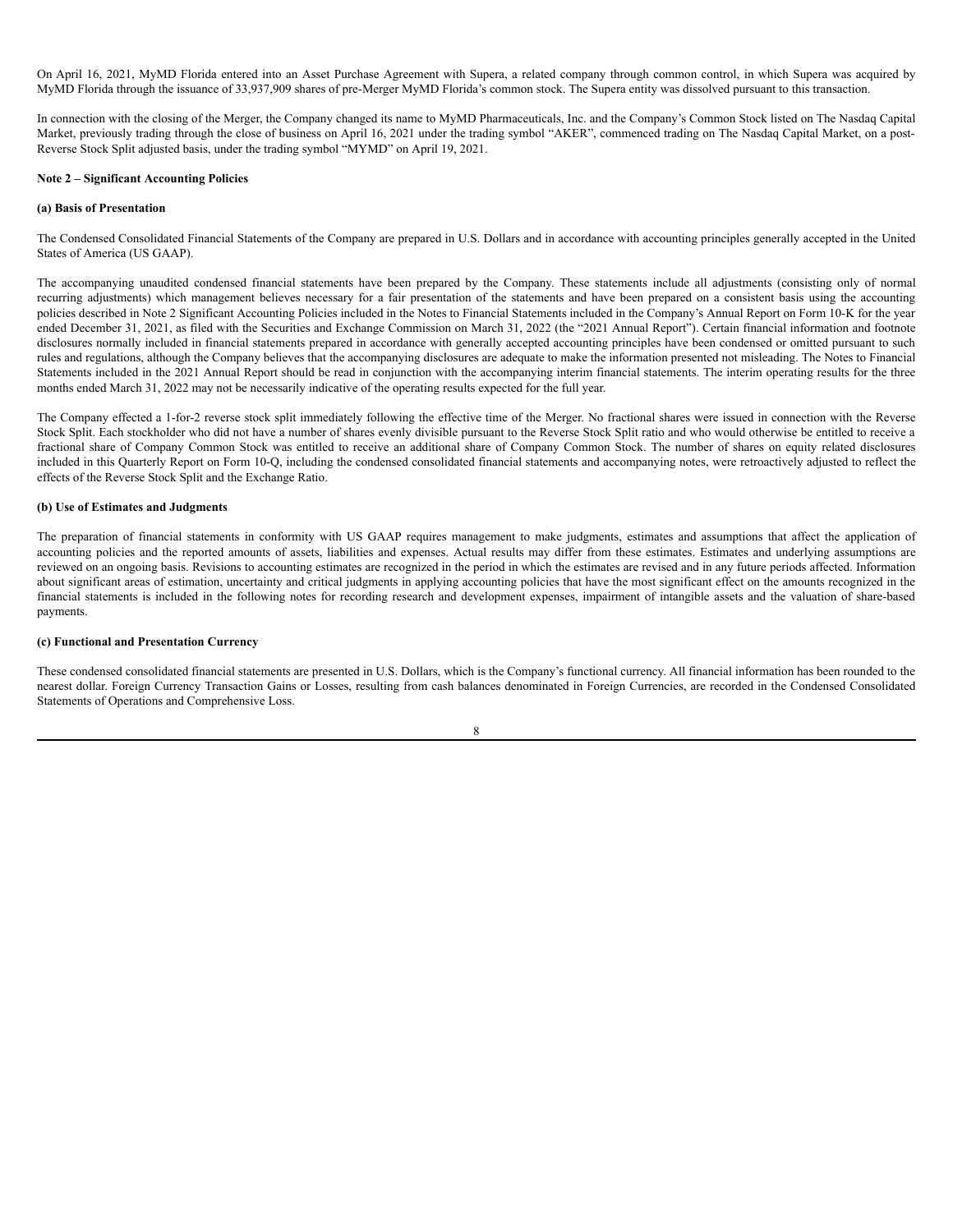## **(d) Comprehensive Loss**

The Company follows Financial Accounting Standards Board Accounting Standards Codification ("FASB ASC") 220 in reporting comprehensive loss. Comprehensive income is a more inclusive financial reporting methodology that includes disclosure of certain financial information that historically has not been recognized in the calculation of net income. Since the Company has no items of other comprehensive income (loss), comprehensive loss is equal to net loss.

#### **(e) Cash and Cash Equivalents**

The Company considers all highly liquid investments, which include short-term bank deposits (up to three months from date of deposit) that are not restricted as to withdrawal date or use, to be cash equivalents.

## **(f) Fair Value of Financial Instruments**

The Company's financial instruments consist of cash and cash equivalents, marketable securities, receivables and trade and other payables. The carrying value of cash and cash equivalents, receivables and trade and other payables approximate their fair value because of their short maturities.

The framework for measuring fair value provides a fair value hierarchy that prioritizes the inputs to valuation techniques used to measure fair value. The hierarchy gives the highest priority to unadjusted quoted prices in active markets for identical assets or liabilities (Level 1) and the lowest priority to unobservable inputs (Level 3). The three levels of the fair value hierarchy under FASB ASC 820 are described as follows:

- Level 1 Inputs to the valuation methodology are unadjusted quoted prices for identical assets or liabilities in active markets that the Company has the ability to access.
- Level 2 Inputs to the valuation methodology include:
	- quoted prices for similar assets or liabilities in active markets;
	- quoted prices for identical or similar assets or liabilities in inactive markets;
	- inputs other than quoted prices that are observable for the asset or liability;
	- inputs that are derived principally from or corroborated by observable market data by correlation or other means

If the asset or liability has a specified (contractual) term, the level 2 input must be observable for substantially the full term of the asset or liability.

Level 3 Inputs to the valuation methodology are unobservable and significant to the fair value measurement.

The asset or liability's fair value measurement level within the fair value hierarchy is based on the lowest level of input that is significant to the fair value measurement. Valuation techniques maximize the use of relevant observable inputs and minimize the use of unobservable inputs.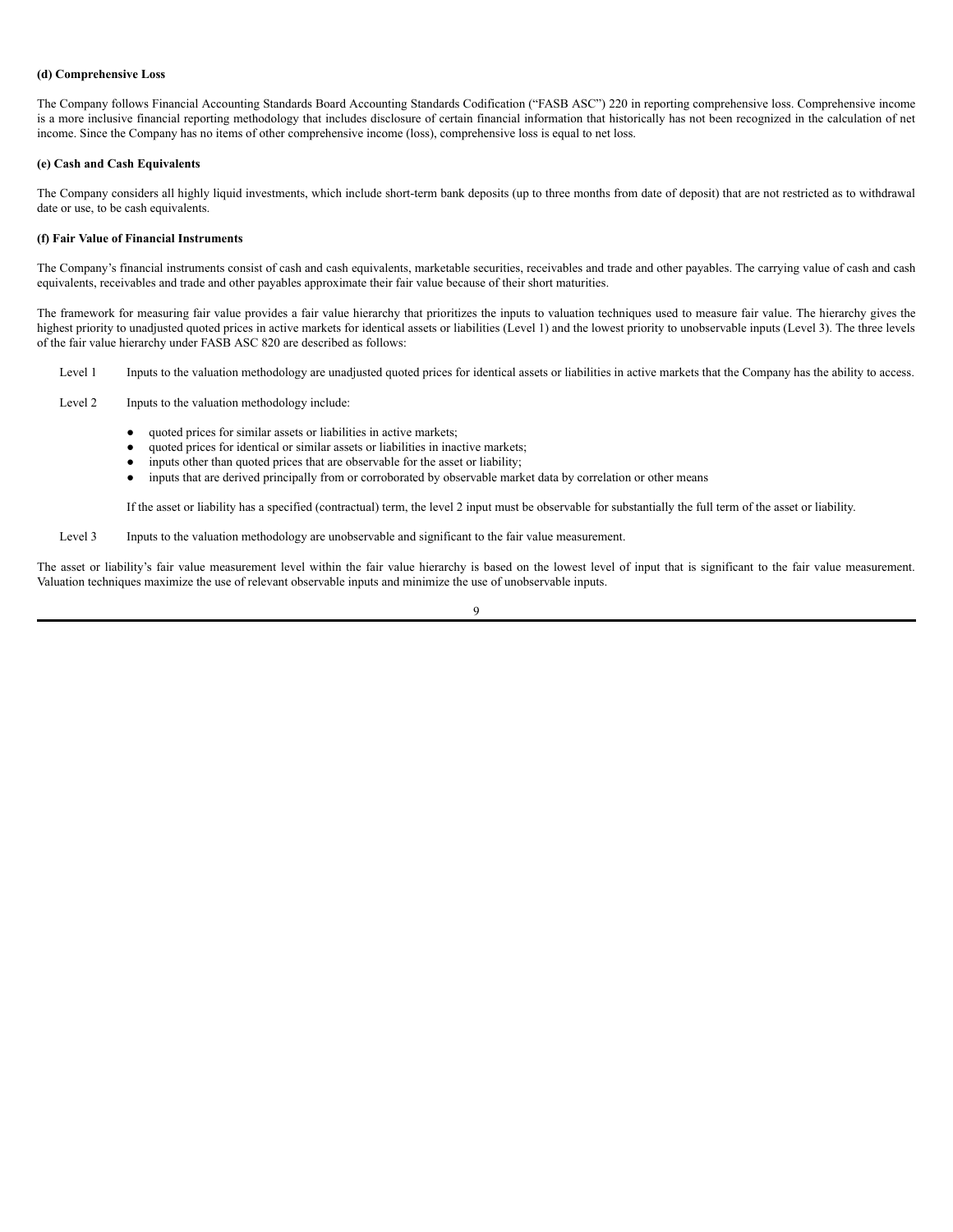## **(f) Fair Value of Financial Instruments, continued**

The following is a description of the valuation methodologies used for assets measured at fair value as of March 31, 2022 and December 31, 2021.

| Marketable Securities: Valued using quoted prices in active markets for identical assets. |           |                                                                              |                                                                            |                                       |
|-------------------------------------------------------------------------------------------|-----------|------------------------------------------------------------------------------|----------------------------------------------------------------------------|---------------------------------------|
|                                                                                           |           | Quoted Prices in<br>Active<br>Markets for Identical Assets<br>or Liabilities | Quoted Prices for<br>Similar Assets or<br>Liabilities in Active<br>Markets | Significant<br>Unobservable<br>Inputs |
|                                                                                           | (Level 1) |                                                                              | (Level 2)                                                                  | (Level 3)                             |
| Marketable securities at March 31, 2022                                                   |           | 7.998.891                                                                    |                                                                            |                                       |
| Marketable securities at December 31, 2021                                                |           | 11,003,071                                                                   | .                                                                          |                                       |

Marketable securities are classified as available for sale and are valued at fair market value. Maturities of the securities are less than one year.

As of March 31, 2022, the Company held certain mutual funds, which, under FASB ASC 321-10, were considered equity investments. As such, the change in fair value in the three months ended March 31, 2022 was a loss of \$3,092.

Gains and losses resulting from the sales of marketable securities were losses of \$1,650 and \$0 for the three months ended March 31, 2022 and 2021, respectively.

Proceeds from the sales of marketable securities in the three months ended March 31, 2022 and 2021 were \$3,000,000 and \$0, respectively.

#### **(g) Prepaid Expenses**

Prepaid expenses represent expenses paid prior to the date that the related services are rendered or used are comprised principally of prepaid insurance and research and development expenses.

## **(h) Concentrations**

Financial instruments that potentially subject the Company to concentrations of credit risk consist principally of cash on deposit with financial institutions and accounts receivable. At times, the Company's cash in banks is in excess of the FDIC insurance limit. The Company has not experienced any loss as a result of these cash deposits. These cash balances are maintained with three banks as of March 31, 2022

## **(i) Risk Management of Cash and Investments**

It is the Company's policy to minimize the Company's capital resources to investment risks, prioritizing the preservation of capital over investment returns. Investments are maintained in securities, primarily publicly traded, short-term money market funds based on highly rated federal, state and corporate bonds, that minimize the risk to the Company's capital resources and provide ready access to funds.

The Company's investment portfolios are regularly monitored for risk and are held with one brokerage firm.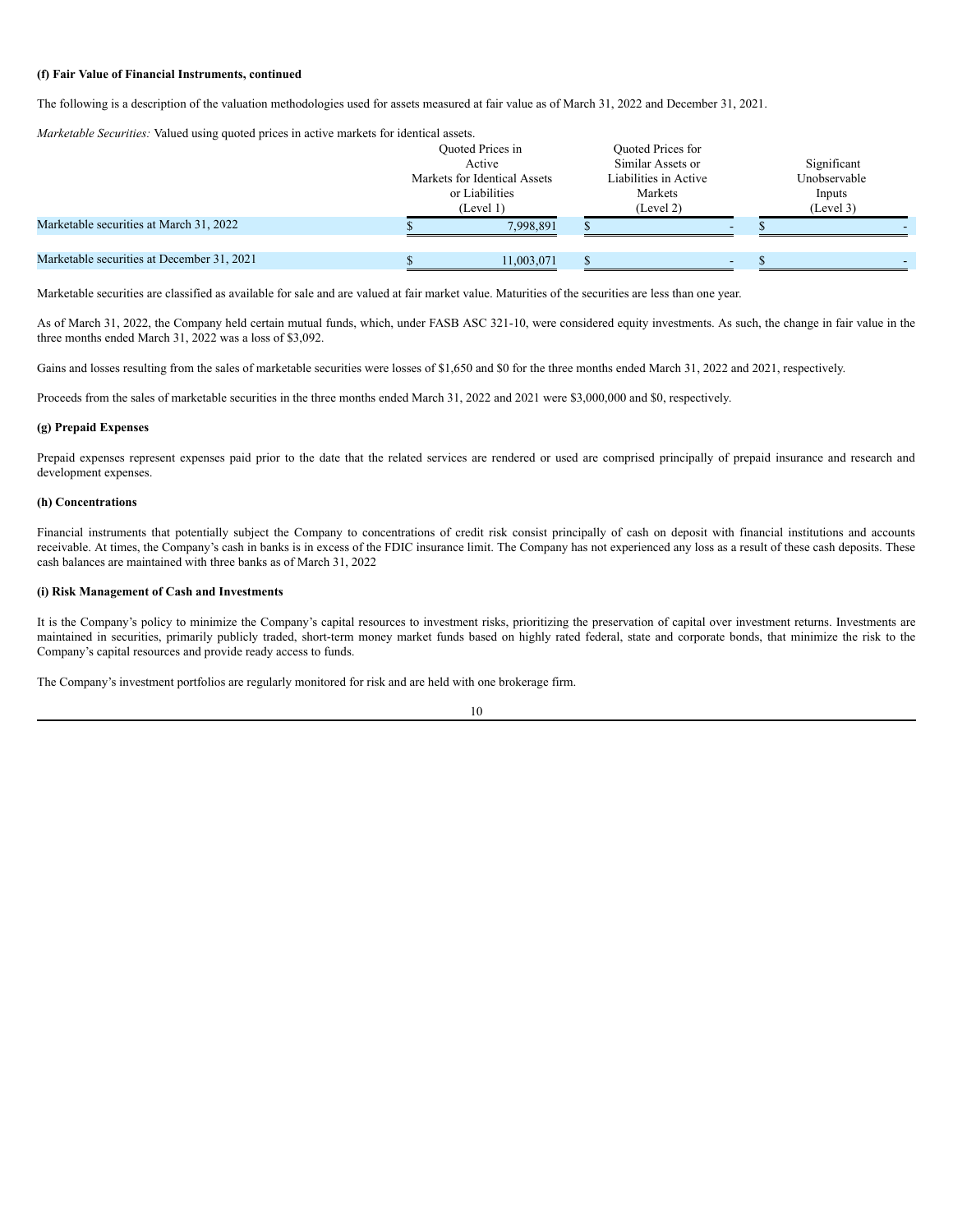## **(j) Investments**

Investments recorded using the cost method will be assessed for any decrease in value that has occurred that is other than temporary and the other than temporary decrease in value shall be recognized. As and when circumstances and facts change, the Company will evaluate the Company's ability to significantly influence operational and financial policy to establish a basis for converting the investment accounted for using the cost method to the equity method of valuation in accordance with FASB ASC 323.

In accordance with FASB ASC 323, the Company recognizes investments in joint ventures based upon the Company's ability to significantly influence the operational or financial policies of the joint venture. An objective judgment of the level of influence is made at the time of the investment based upon several factors including, but not limited to the following:

- a) Representation on the Board of Directors
- b) Participation in policy-making processes
- c) Material intra-entity transactions
- d) Interchange of management personnel
- e) Technological dependencies
- f) Extent of ownership and the ability to influence decision making based upon the makeup of other owners when the shareholder group is small.

The Company follows the equity method for valuating investments in joint ventures when the existence of significant influence over operational and financial policy has been established, as determined by management; otherwise, the Company will valuate these investments using the cost method.

The investment in Oravax Medical, Inc. ("Oravax") (Note 3) is accounted for using the cost method.

### **(k) Property, Plant and Equipment**

Items of property, plant and equipment are measured at cost less accumulated depreciation and accumulated impairment losses. Costs include expenditures that are directly attributable to the acquisition of the asset.

Gains and losses on disposal of an item of property, plant and equipment are determined by comparing the proceeds from disposal with the carrying amount of property, plant and equipment and are recognized within "other (income)/expense" in the Condensed Consolidated Statements of Comprehensive Loss.

Depreciation is recognized over the estimated useful lives of the property, plant and equipment. Leased assets are depreciated over the shorter of the lease term or their useful lives.

The estimated useful lives for the current and comparative periods are as follows:

|                                 | <b>Useful Life</b>                                         |
|---------------------------------|------------------------------------------------------------|
|                                 | (in years)                                                 |
| Plant and equipment             | $5 - 12$                                                   |
| Furniture and fixtures          | $5 - 10$                                                   |
| Computer equipment $&$ software | $3-5$                                                      |
| Leasehold Improvements          | Shorter of the remaining lease or<br>estimated useful life |

Depreciation methods, useful lives and residual values are reviewed at each reporting date.

## **(l) Intangible Assets**

The Company's long-lived intangible assets, other than goodwill, are assessed for impairment when events or circumstances indicate there may be an impairment. These assets were initially recorded at their estimated fair value at the time of acquisition and assets not acquired in acquisitions were recorded at historical cost. However, if their estimated fair value is less than the carrying amount, other intangible assets with indefinite lives are reduced to their estimated fair value through an impairment charge in the Condensed Consolidated Statements of Comprehensive Loss.

## *Patents and Trade Secrets*

Propriety protection for the Company's products, technology and process is important to its competitive position. As of May 12, 2022, the Company has 16 issued U.S. patents, 10 foreign patents, three pending U.S. patent applications, one pending international application, and 19 foreign patent applications pending in such jurisdictions as Australia, Canada, China, European Union, Israel, Japan and South Korea, which if issued are expected to expire between 2036 and 2041. Management intends to protect all other intellectual property (e.g. copyrights, trademarks and trade secrets) using all legal remedies available to the Company.

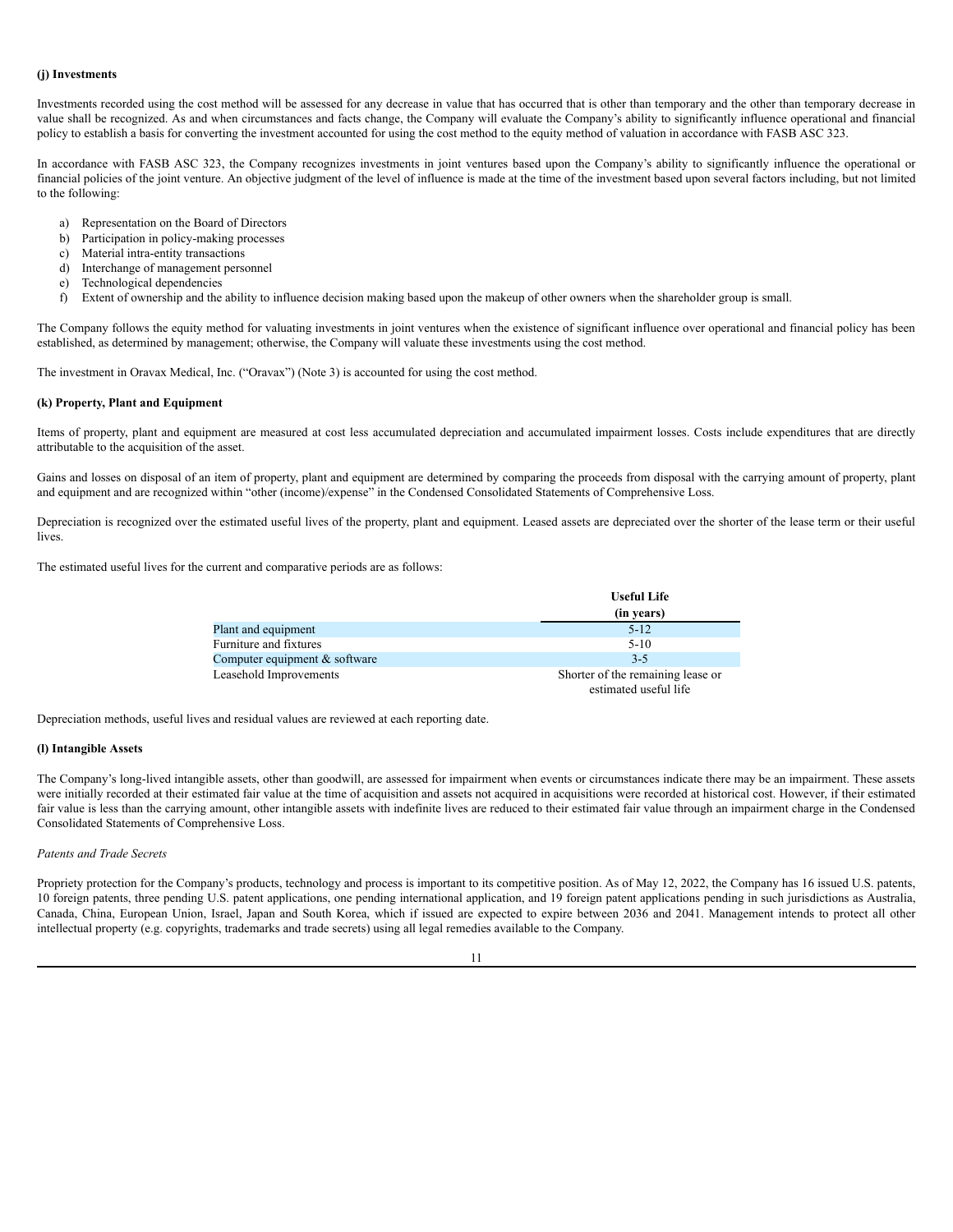The Company records expenses related to the application for and maintenance of patents as a component of research and development expenses on the Condensed Consolidated Statement of Comprehensive Loss.

#### *Patent Costs*

Patents may be purchased from third parties. The costs of acquiring the patent are capitalized as patent costs if it represents a future economic benefit to the Company. Once a patent is acquired it is amortized over its remaining useful life and assessed for impairment when necessary.

#### *Other Intangible Assets*

Other intangible assets that are acquired by the Company, which have definite useful lives, are measured at cost less accumulated amortization and accumulated impairment losses.

#### *Amortization*

Amortization is recognized on a straight-line basis over the estimated useful lives of intangible assets, other than goodwill, from the date that they are available for use. The estimated useful lives for the current and comparative periods are as follows:

|                        | <b>Useful Life</b> |
|------------------------|--------------------|
|                        | (in years)         |
| Patents and trademarks | $12 - 17$          |

#### **(m) Goodwill**

Goodwill is evaluated annually for impairment or whenever we identify certain triggering events or circumstances that would more likely than not reduce the fair value below its carrying amount. Events or circumstances that might indicate an interim evaluation is warranted include, among other things, unexpected adverse business conditions, economic factors (for example, the loss of key personnel), supply costs, unanticipated competitive activities, and acts by governments and courts.

## **(n) Recoverability of Long-Lived Assets**

In accordance with FASB ASC 360-10-35 "Impairment or Disposal of Long-lived Assets", long-lived assets to be held and used are analyzed for impairment whenever events or changes in circumstances indicate that the carrying amount of an asset may not be fully recoverable or that the useful lives of those assets are no longer appropriate. The Company evaluates at each balance sheet date whether events and circumstances have occurred that indicate possible impairment.

The Company determines the existence of such impairment by measuring the expected future cash flows (undiscounted and without interest charges) and comparing such amount to the carrying amount of the assets. An impairment loss, if one exists, is then measured as the amount by which the carrying amount of the asset exceeds the discounted estimated future cash flows. Assets to be disposed of are reported at the lower of the carrying amount or fair value of such assets less costs to sell. Asset impairment charges are recorded to reduce the carrying amount of the long-lived asset that will be sold or disposed of to their estimated fair values. Charges for the asset impairment reduce the carrying amount of the long-lived assets to their estimated salvage value in connection with the decision to dispose of such assets.

## **(o) Right-of-Use Assets**

The Company leases a facility in Tampa, Florida ("Hyde Park") under an operating lease ("Hyde Park Lease") with annual rentals of \$22,048 to \$23,320 plus certain operating expenses. The Hyde Park facility houses the MyMD Florida operations. The Hyde Park Lease took effect on July 1, 2019 for a term of 36 months to expire on June 30, 2022.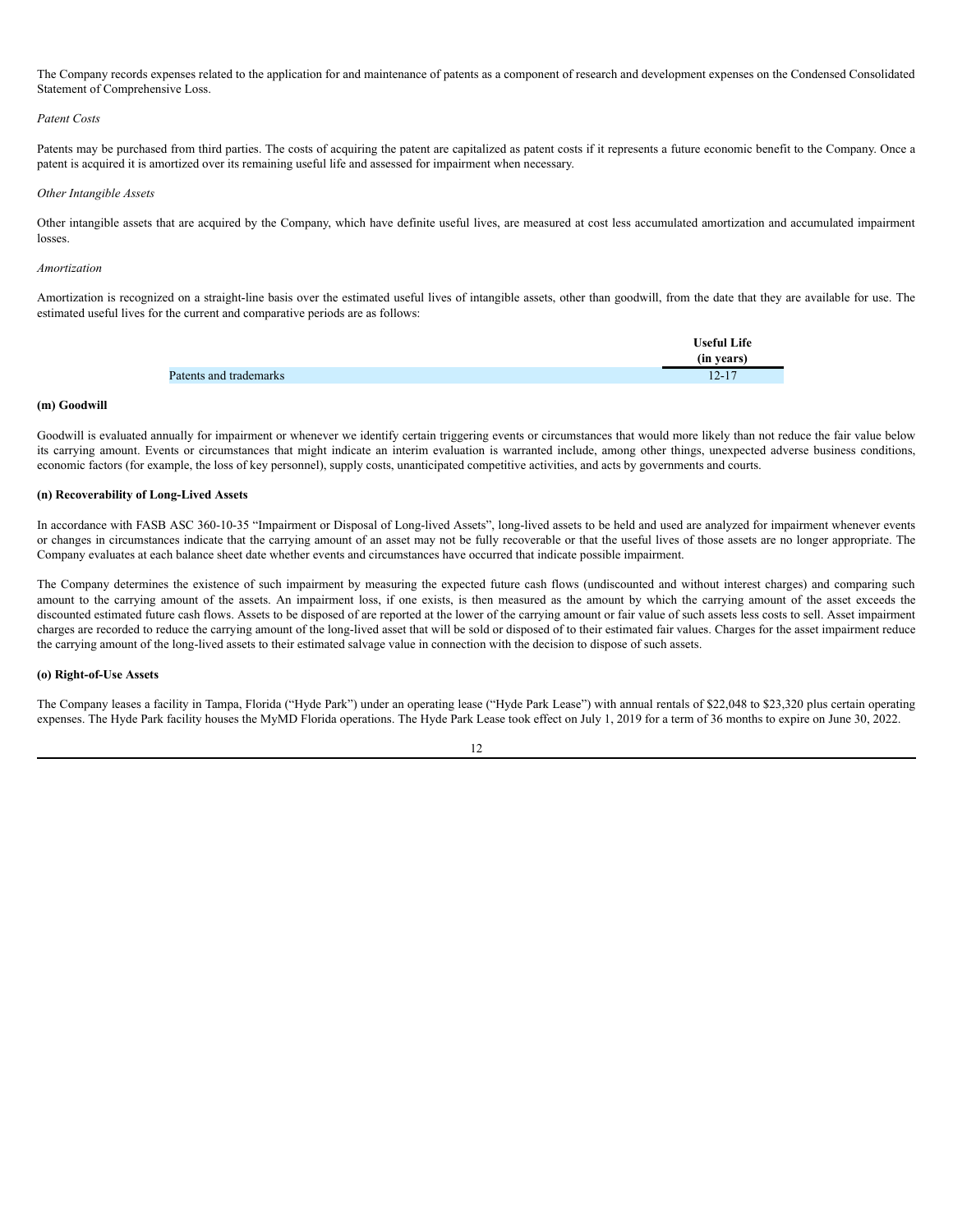The Company leased an aircraft under an operating lease ("Supera Aviation") with annual rentals of \$600,000 plus certain operating expenses. The Supera Aviation lease took effect on October 26, 2018 for a term of 36 months to expire on September 26, 2021. The Company cancelled the Supera Aviation lease in April 2021 without penalty.

The Company leases a facility in Baltimore, Maryland ("2020 Wolfe St") under an operating lease ("2020 Baltimore Lease") with annual rentals of \$24,000 to \$25,462 plus certain operating expenses. The 2020 Baltimore Lease took effect on November 9, 2020 for a term of 12 months with automatic renewals unless a sixty day notice is provided. The initial term expires on November 30, 2021. On November 17, 2021, the 2020 Baltimore Lease was cancelled without penalty.

The Company leases a facility in Baltimore, Maryland ("2021 Wolfe St") under an operating lease ("2021 Baltimore Lease") with annual rentals of \$52,800 to \$56,016 plus certain operating expenses. The Baltimore Lease took effect on November 17, 2021 for a term of 12 months with automatic renewals unless a sixty day notice is provided. The initial term expires on November 30, 2022.

On January 1, 2019 ("Effective Date"), the Company adopted FASB ASC, Topic 842, Leases ("ASC 842"), which increases transparency and comparability by recognizing a lessee's rights and obligations resulting from leases by recording them on the balance sheet as lease assets and lease liabilities. The new guidance requires the recognition of the right-of-use ("ROU") assets and related operating and finance lease liabilities on the balance sheet. The Company adopted the new guidance using the modified retrospective approach on January 1, 2019.

The Company elected the package of practical expedients permitted within the standard, which allows an entity to forgo reassessing (i) whether a contract contains a lease, (ii) classification of leases, and (iii) whether capitalized costs associated with a lease meet the definition of initial direct costs. Also, the Company elected the expedient allowing an entity to use hindsight to determine the lease term and impairment of ROU assets and the expedient to allow the Company to not have to separate lease and non-lease components. The Company has also elected the short-term lease accounting policy under which the Company would not recognize a lease liability or ROU asset for any lease that at the commencement date has a lease term of twelve months or less and does not include a purchase option that the Company is more than reasonably certain to exercise.

For contracts entered into on or after the Effective Date, at the inception of a contract, the Company will assess whether the contract is, or contains, a lease. The Company's assessment is based on: (i) whether the contract involves the use of a distinct identified asset, (ii) whether the Company obtained the right to substantially all the economic benefit from the use of the asset throughout the period, and (iii) whether the Company has the right to direct the use of the asset. Leases entered into prior to January 1, 2020, which were accounted for under ASC 840, were not reassessed for classification.

For operating leases, the lease liability is initially and subsequently measured at the present value of the unpaid lease payments. The Company generally uses its incremental borrowing rate as the discount rate for leases, unless an interest rate is implicitly stated in the lease. The present value of the lease payments is calculated using the incremental borrowing rate for operating leases, which was determined using a portfolio approach based on the rate of interest that the Company would have to pay to borrow an amount equal to the lease payments on a collateralized basis over a similar term. The lease term for all of the Company's leases includes the non-cancellable period of the lease plus any additional periods covered by either a Company option to extend the lease that the Company is reasonably certain to exercise, or an option to extend the lease controlled by the lessor. All ROU assets are reviewed for impairment.

Lease expense for operating leases consists of the lease payments plus any initial direct costs and is recognized on a straight-line basis over the lease term.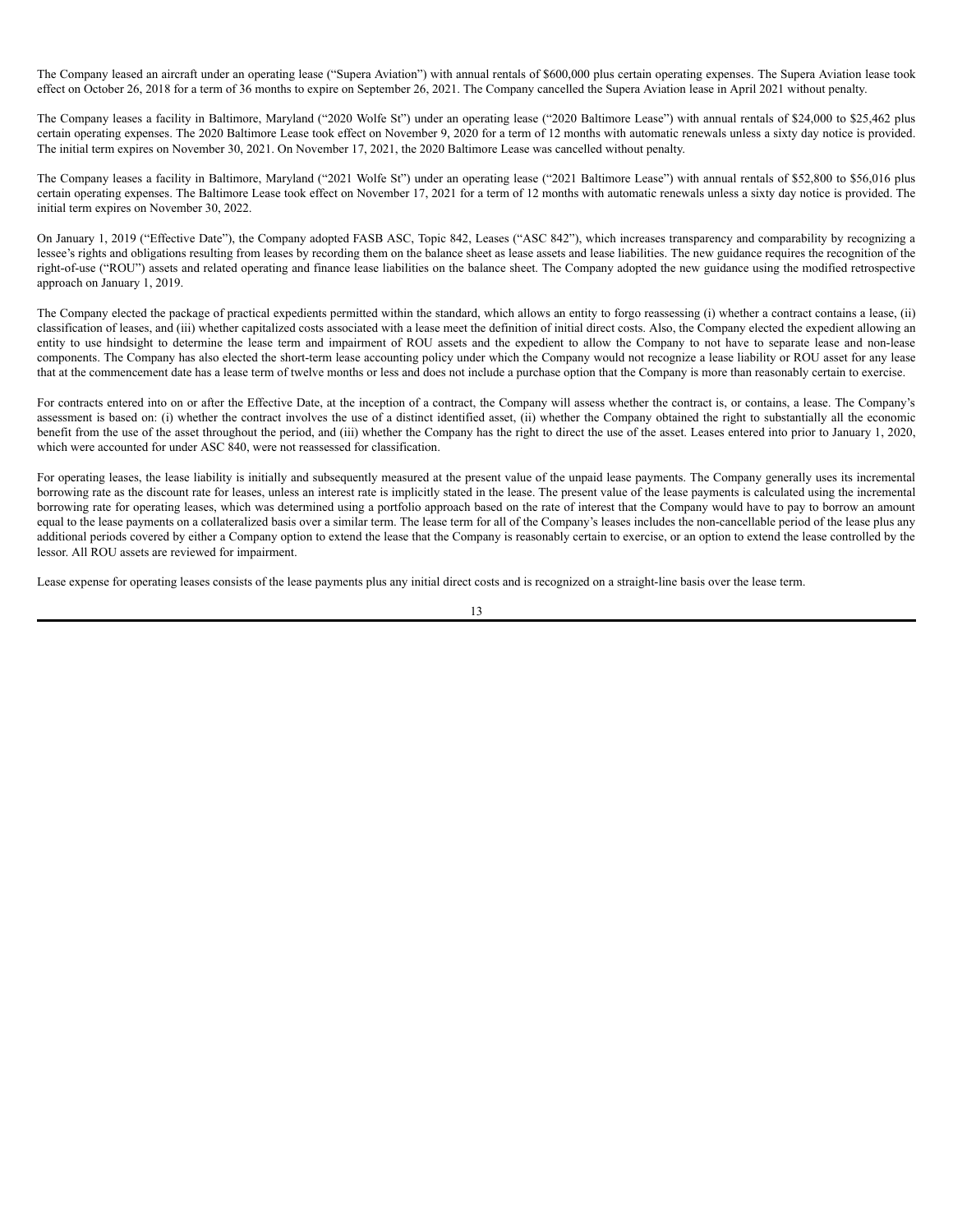The Company's operating leases are comprised of the Supera Aviation, the Hyde Park, the 2020 Wolfe St and the 2021 Wolfe St. leases on the Condensed Consolidated Balance Sheet. The information related to these leases are presented below:

|                                  | <b>As of March 31, 2022</b> |        |  |                             |  | As of December 31, 2021 |  |              |  |                             |  |         |
|----------------------------------|-----------------------------|--------|--|-----------------------------|--|-------------------------|--|--------------|--|-----------------------------|--|---------|
| <b>Balance Sheet</b><br>Location | Hyde<br>Park                |        |  | 2021 Wolfe<br><b>Street</b> |  | Total                   |  | Hyde<br>Park |  | 2021 Wolfe<br><b>Street</b> |  | Total   |
| <b>Operating Lease</b>           |                             |        |  |                             |  |                         |  |              |  |                             |  |         |
| Lease Right of Use               |                             | 6,154  |  | 126.596                     |  | 132.750                 |  | 12,156       |  | 136.853                     |  | 149.009 |
| Lease Payable, current           |                             | 6,158  |  | 42,511                      |  | 48.669                  |  | 12.164       |  | 41,076                      |  | 53,240  |
| Lease Payable - net of current   |                             | $\sim$ |  | 84.619                      |  | 84.619                  |  | $\sim$       |  | 95.911                      |  | 95.911  |

The following provides details of the Company's lease expense:

|                         | Three Months Ended March 31, 2022 |  |                        |  |        |          |         |      | Three Months Ended March 31, 2021 |               |            |       |         |
|-------------------------|-----------------------------------|--|------------------------|--|--------|----------|---------|------|-----------------------------------|---------------|------------|-------|---------|
|                         | Hyde                              |  | 2021 Wolfe             |  |        |          | Supera  |      | Hyde                              |               | 2020 Wolfe |       |         |
| <b>Lease Expenses</b>   | Park                              |  | Total<br><b>Street</b> |  |        | Aviation |         | Park |                                   | <b>Street</b> |            | Total |         |
| <b>Operating Leases</b> |                                   |  |                        |  |        |          |         |      |                                   |               |            |       |         |
| Lease Costs             | 6.261                             |  | 3.200                  |  | 19.461 |          | 150.000 |      | 6.319                             |               | 6.000      |       | 162.319 |

Other information related to leases is presented below:

|                              | As of March 31, 2022 |  |               |  |              |
|------------------------------|----------------------|--|---------------|--|--------------|
|                              | Hyde                 |  | 2021 Wolfe    |  |              |
| <b>Other Information</b>     | Park                 |  | <b>Street</b> |  | <b>Total</b> |
| <b>Operating Leases</b>      |                      |  |               |  |              |
| Operating cash used          | 4.622                |  | 11,804        |  | 16,426       |
| Average remaining lease term |                      |  | 32            |  | 18           |
| Average discount rate        | 10.0%                |  | 10.0%         |  | $10.0\%$     |

As of March 31, 2022, the annual minimum lease payments of the Company's operating lease liabilities were as follows:

|                                                   | As of March 31, 2022 |        |  |               |  |              |
|---------------------------------------------------|----------------------|--------|--|---------------|--|--------------|
|                                                   |                      | Hyde   |  | 2021 Wolfe    |  |              |
|                                                   |                      | Park   |  | <b>Street</b> |  | <b>Total</b> |
| For Years Ending March 31,                        |                      |        |  |               |  |              |
| 2022                                              |                      | 12,521 |  | 52,932        |  | 65,453       |
| 2023                                              |                      |        |  | 54,520        |  | 54,520       |
| 2024                                              |                      |        |  | 51,348        |  | 51,348       |
| Total future minimum lease payments, undiscounted |                      | 12,521 |  | 158,800       |  | 171,321      |
| Less: Imputed interest                            |                      |        |  | 25,072        |  | 25,080       |
| Present value of future minimum lease payments    |                      | 12.513 |  | 133,728       |  | 146,241      |

#### **(p) Revenue Recognition**

The Company will recognize revenue under ASC 606, Revenue from Contracts with Customers. The core principle of the revenue standard is that a company should recognize revenue to depict the transfer of promised goods or services to customers in an amount that reflects the consideration to which the company expects to be entitled in exchange for those goods or services. The Company only applies the five-step model to contracts when it is probable that the Company will collect the consideration it is entitled to in exchange for the goods and services transferred to the customer. The following five steps are applied to achieve that core principle:

- 1) Identify the contract with the customer
- 2) Identify the performance obligations in the contract
- 3) Determine the transaction price
- 4) Allocate the transaction price to the performance obligations in the contract
- 5) Recognize revenue when the company satisfies a performance obligation

#### **(q) Income Taxes**

The Company utilizes an asset and liability approach for financial accounting and reporting for income taxes. The provision for income taxes is based upon income or loss after adjustment for those permanent items that are not considered in the determination of taxable income. Deferred income taxes represent the tax effects of differences between the financial reporting and tax basis of the Company's assets and liabilities at the enacted tax rates in effect for the years in which the differences are expected to reverse.

The Company evaluates the recoverability of deferred tax assets and establishes a valuation allowance when it is more likely than not that some portion or all the deferred tax assets will not be realized. Management makes judgments as to the interpretation of the tax laws that might be challenged upon an audit and cause changes to previous estimates of tax liability. In management's opinion, adequate provisions for income taxes have been made. If actual taxable income by tax jurisdiction varies from estimates, additional allowances or reversals of reserves may be necessary.

Tax benefits are recognized only for tax positions that are more likely than not to be sustained upon examination by tax authorities. The amount recognized is measured as the largest amount of benefit that is greater than 50 percent likely to be realized upon settlement. A liability for "unrecognized tax benefits" is recorded for any tax benefits claimed in the Company's tax returns that do not meet these recognition and measurement standards. As of March 31, 2022, and December 31, 2021, no liability for unrecognized tax benefits was required to be reported.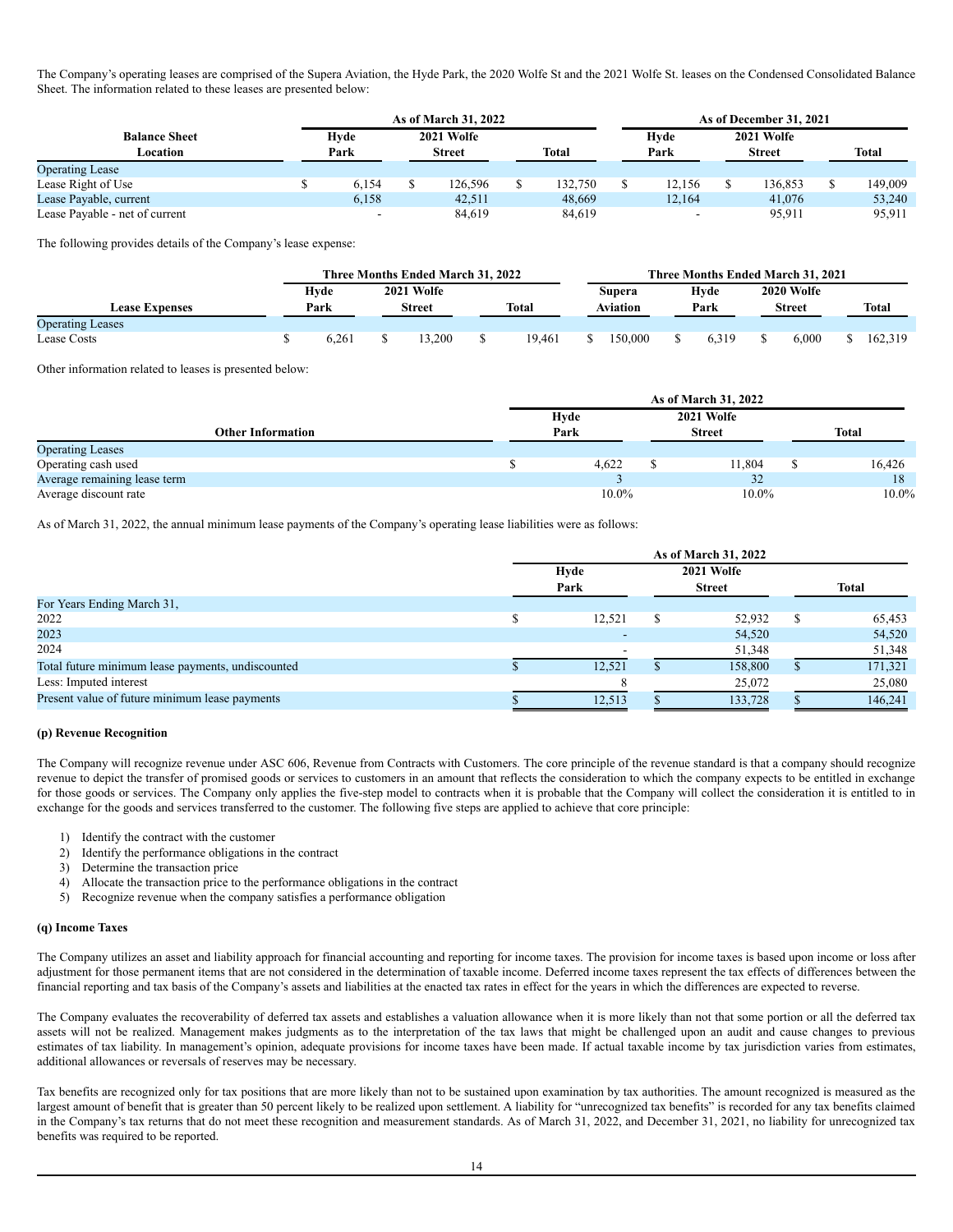There is no income tax benefit for the losses for the three months ended March 31, 2022 and 2021 since management has determined that the realization of the net deferred assets is not assured and has created a valuation allowance for the entire amount of such tax benefits.

The Company's policy for recording interest and penalties associated with tax audits is to record such items as a component of general and administrative expense. There were no amounts accrued for penalties and interest for the three months ended March 31, 2022 and 2021. The Company does not expect its uncertain tax position to change during the next twelve months. Management is currently unaware of any issues under review that could result in significant payments, accruals or material deviations from its position.

#### **(r) Basic and Diluted Earnings per Share of Common Stock**

Basic earnings per common share is based on the weighted average number of shares outstanding during the periods presented. Diluted earnings per share is computed using the weighted average number of common shares plus dilutive common share equivalents outstanding during the period. Potential common shares that would have the effect of increasing diluted earnings per share are considered anti-dilutive.

Diluted net loss per share is computed using the weighted average number of shares of common and dilutive potential common stock outstanding during the period.

As the Company reported a net loss for the three months ended March 31, 2022 and 2021, common stock equivalents were anti-dilutive.

The following securities are excluded from the calculation of weighted average dilutive common shares because their inclusion would have been anti-dilutive:

|                                               |            | For the Three Months Ended<br>March 31. |  |  |  |
|-----------------------------------------------|------------|-----------------------------------------|--|--|--|
|                                               | 2022       | 2021                                    |  |  |  |
| <b>Stock Options</b>                          | 4,376,737  | 4,188,315                               |  |  |  |
| <b>Restricted Stock Units</b>                 | 2,795,000  |                                         |  |  |  |
| Warrants to purchase common stock             | 5,072,432  |                                         |  |  |  |
| Pre-funded Warrants to purchase common stock  | 135,135    |                                         |  |  |  |
| Series D Preferred Convertible Stock          | 36,496     |                                         |  |  |  |
| Warrants to purchase Series C Preferred stock | 27,500     |                                         |  |  |  |
| Total potentially dilutive shares             | 12,443,300 | 4,188,315                               |  |  |  |

#### **(s) Stock-based Payments**

The Company accounts for stock-based compensation under the provisions of Financial Accounting Standards Board (FASB) Accounting Standards Codification (ASC) 718, "Compensation - Stock Compensation", which requires the measurement and recognition of compensation expense for all stock-based awards made to employees and directors based on estimated fair values on the grant date. The Company estimates the fair value of stock-based awards on the date of grant using the Black-Scholes model. The value of the portion of the award that is ultimately expected to vest is recognized as expense over the requisite service periods using the straight-line method. In June 2018, the FASB issued ASU No. 2018-07, Compensation – Stock Compensation (Topic 718), Improvements to Nonemployee Share-Based Payment Accounting (the "2018 Update"). The amendments in the 2018 Update expand the scope of Topic 718 to include share-based payment transactions for acquiring goods and services from nonemployees. Prior to the 2018 Update, Topic 718 applied only to share-based transactions to employees. Consistent with the accounting requirement for employee share-based payment awards, nonemployee share-based payment awards within the scope of Topic 718 are measured at grant-date fair value of the equity instruments that an entity is obligated to issue when the good has been delivered or the service has been rendered and any other conditions necessary to earn the right to benefit from the instruments have been satisfied.

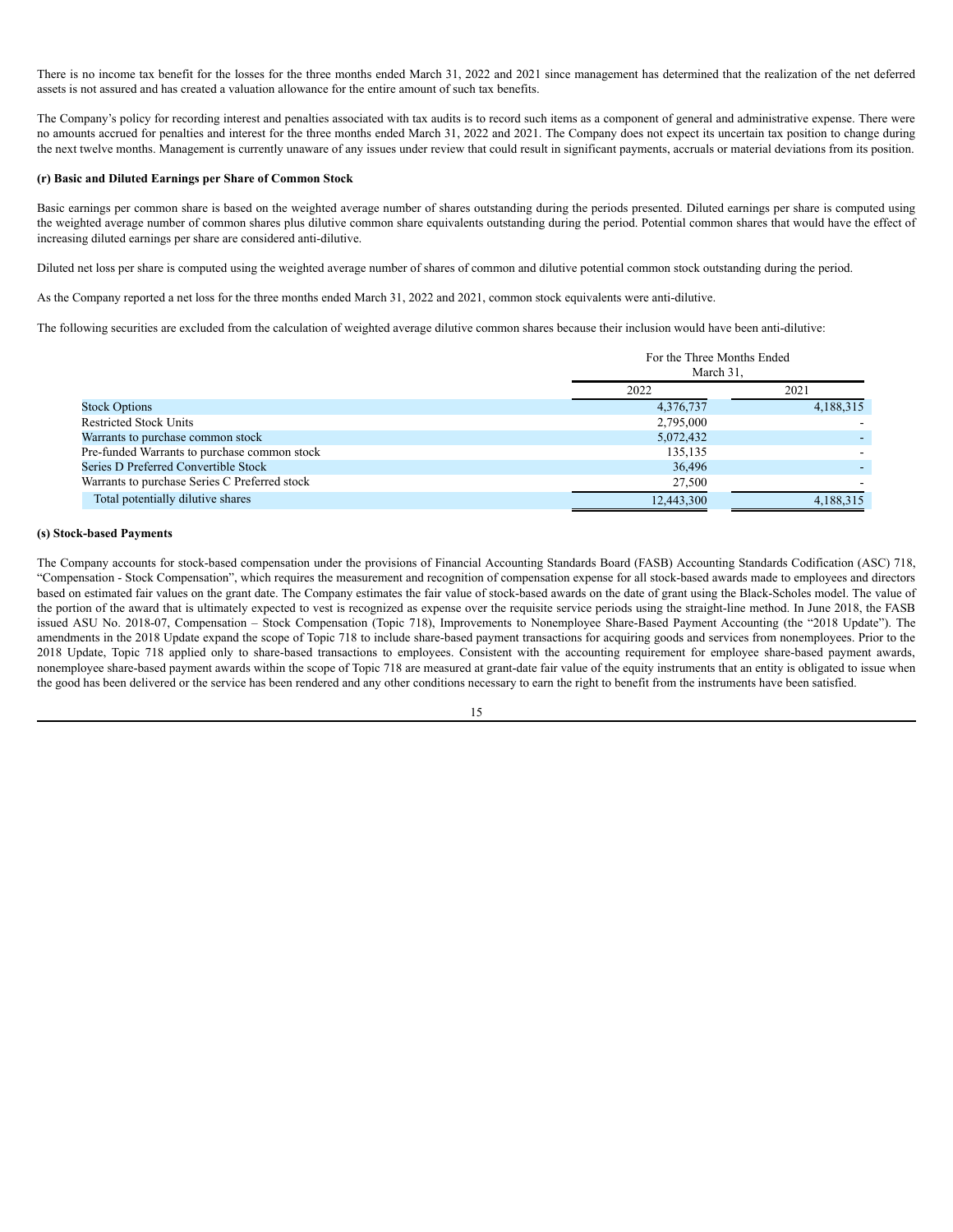The Company has elected to account for forfeiture of stock-based awards as they occur.

#### **(t) Reclassifications**

Certain prior year amounts have been reclassified to conform to the current year's presentation.

#### **(u) Recently Issued Accounting Pronouncements**

#### *Recently Issued Accounting Pronouncements Adopted*

In May 2021, the FASB issued ASU 2021-04, Earnings Per Share (Topic 260), Debt - Modifications and Extinguishments (Subtopic 470-50), Compensation - Stock Compensation (Topic 718), and Derivatives and Hedging - Contracts in Entity's Own Equity (Subtopic 815-40), Issuer's Accounting for Certain Modifications or Exchanges or *Freestanding Equity - Classified Written Call Options.* The amendments in this Update clarify an issuer's accounting for modifications or exchanges of freestanding equity classified written call options (for example, warrants) that remain equity classified after modification or exchange. The amendments are effective for all entities for fiscal years beginning after December 15, 2021, including interim periods within those fiscal years. An entity should apply the amendments prospectively to modifications or exchanges occurring on or after the effective date of the amendments. Early adoption is permitted for all entities, including adoption in an interim period. If an entity elects to early adopt the amendments in this Update in an interim period, the guidance should be applied as of the beginning of the fiscal year that includes the interim period. The adoption of this ASU had no material impact on the Company's condensed consolidated financial statements and related disclosure.

## *Recently Issued Accounting Pronouncements Not Adopted*

In June 2016, the FASB issued ASU No. 2016-13, Financial Instruments - Credit Losses (Topic 326), Measurement of Credit Losses on Financial Instruments ("ASU-2016- 13"). ASU 2016-13 affects loans, debt securities, trade receivables, and any other financial assets that have the contractual right to receive cash. The ASU requires an entity to recognize expected credit losses rather than incurred losses for financial assets. ASU 2016-13 is effective for the fiscal year beginning after December 15, 2022, including interim periods within that fiscal year. The Company expects that there would be no material impact on the Company's condensed consolidated financial statements upon the adoption of this ASU.

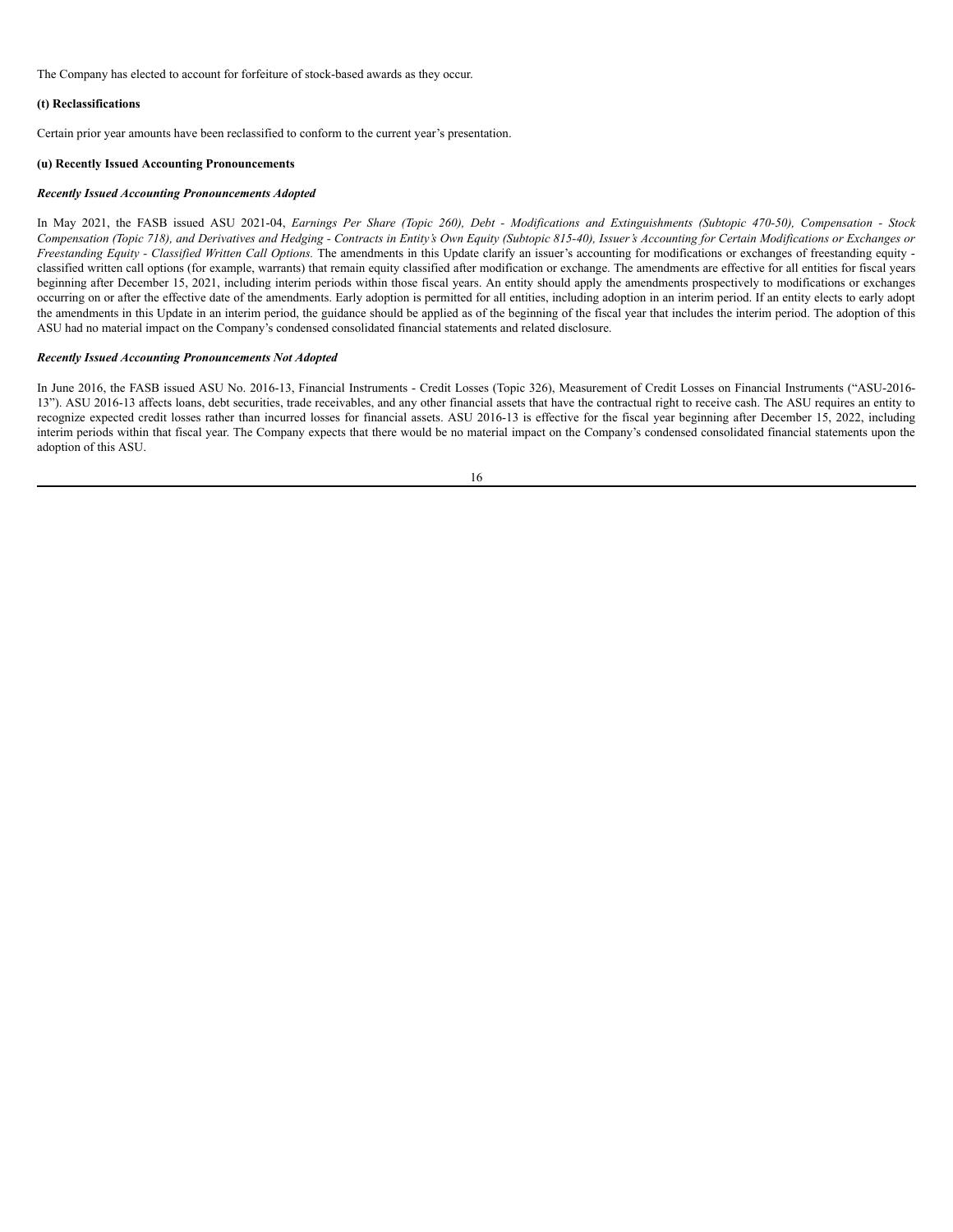### **Note 3 – Recent Developments, Liquidity and Management's Plans**

## *Acquisition and Disposition of Cystron*

The Company acquired 100% of the membership interests of Cystron pursuant to a Membership Interest Purchase Agreement, dated March 23, 2020 (as amended by Amendment No. 1 on May 14, 2020, the "MIPA") from certain selling parties (the "Cystron Sellers"). The acquisition of Cystron was accounted for as a purchase of an asset. Cystron is a party to a License and Development Agreement (as amended and restated on March 19, 2020, in connection with our entry into the MIPA, the "License Agreement") with Premas Biotech PVT Ltd. ("Premas") whereby Premas granted Cystron, amongst other things, an exclusive license with respect to Premas' vaccine platform for the development of a vaccine against COVID-19 and other coronavirus infections. Cystron was incorporated on March 10, 2020. Since its formation and through the date of its acquisition by the Company, Cystron did not have any employees and its sole asset consisted of the exclusive license from Premas.

On March 18, 2021, the Company and the Cystron Sellers, which are also shareholders of Oravax, entered into a Termination and Release Agreement terminating the MIPA effective upon consummation of the Contribution Agreement. In addition, the Cystron Sellers agreed to waive any change of control payment triggered under the MIPA as a result of the Merger.

On April 16, 2021, pursuant to the Contribution and Assignment Agreement, dated March 18, 2021 (the "Contribution Agreement") by and among the Company, Cystron, Oravax and, for the limited purpose set forth therein, Premas, the parties consummated the transactions contemplated therein. Pursuant to the Contribution Agreement, among other things, the Company caused Cystron to contribute substantially all of the assets associated with its business of developing and manufacturing Cystron's COVID-19 vaccine candidate to Oravax (the "Contribution Transaction").

As of December 31, 2021, all amounts due to Premas under the Contribution Agreement have been paid. (Note: Pursuant to the Contribution Agreement, a total of \$1,500,000 *was owed to Premas, of which \$1,200,000 was paid by pre-merger Akers Biosciences, Inc.*)

#### *Agreement and Plan of Merger and Reorganization*

On November 11, 2020, MyMD, Merger Sub, and MyMD Florida entered into the Merger Agreement (Note 1).

Upon completion of the Merger and the transactions contemplated in the Merger Agreement, the Company issued 28,553,307 post reverse stock split shares of Company Common Stock to the former stakeholders of pre-Merger MyMD Florida at the Exchange Ratio. Upon completion of the Merger and the transactions contemplated in the Merger Agreement, the former stakeholders of pre-Merger MyMD Florida held approximately 77.05% of the Company's Common Stock outstanding on a fully diluted basis, assuming the exercise in full of the pre-funded warrants to purchase 986,486 shares of Company Common Stock and including 4,188,315 shares of Company Common Stock underlying options to purchase shares of pre-Merger MyMD Florida Common Stock assumed by the company at closing and after adjustments based on the Company's net cash at closing. Holders of pre-Merger common stock of the Company held approximately 22.95% of the outstanding equity of the Company. Also upon completion of the Merger and the transactions contemplated by the Merger Agreement, the Company assumed 4,188,315 MyMD Florida stock options subject to certain terms contained in the Merger Agreement (including, but not limited to, the amendment of such stock option to extend the term of such stock option for a period expiring on April 16, 2023, the second-year anniversary of the Merger.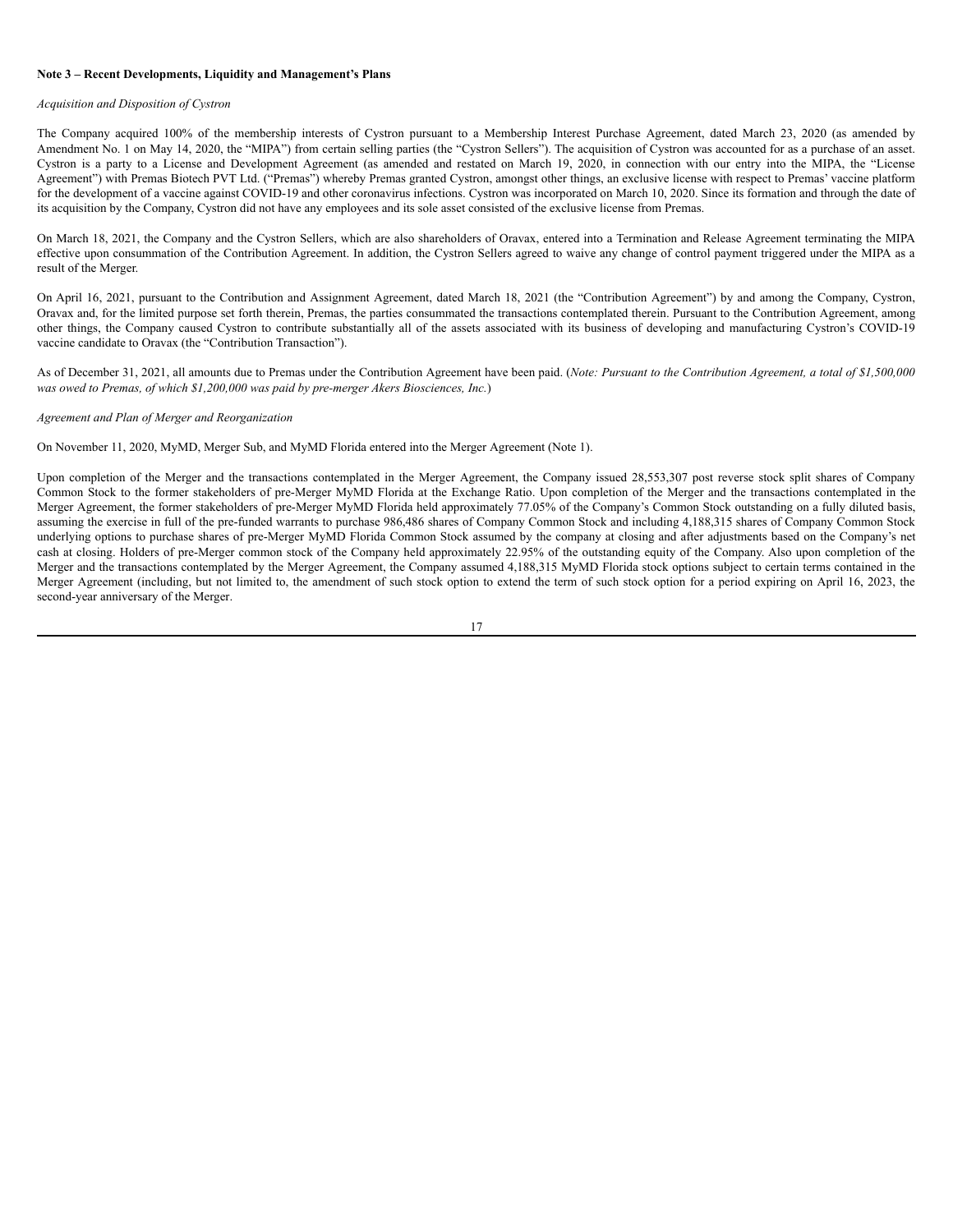In accordance with ASC 805, the Company accounted for the transaction as a reverse merger with Akers Biosciences, Inc. ("Akers") as the legal acquirer and pre-Merger MyMD Florida as the accounting acquirer. As a result of the transaction, the Company recognized Goodwill totaling \$10,498,539 based upon Akers' pre-merger market capitalization of \$42,477,346 less net tangible assets of \$31,978,807.

Akers' valuation was based upon 8,335,627 common shares outstanding and 263,026 vested restricted stock units ("RSU') with a fair market value of \$4.94 per share, the closing price of Akers common shares on the NASDAQ Stock Exchange on April 16, 2021.

| Valuation<br>Analysis |
|-----------------------|
|                       |
| 42,477,346            |
| 1,380,852             |
| 29,480,524            |
| 3,026,137             |
| 192,314               |
| 1,500,000             |
| (3,601,020)           |
| 31,978,807            |
| 10,498,539            |
|                       |

The holders of approximately 49.68% of outstanding shares of Company Common Stock are subject to lockup agreements pursuant to which such stockholders have agreed, except in limited circumstances, not to transfer, grant an option with respect to, sell, exchange, pledge or otherwise dispose of, or encumber, any shares of Company capital stock for 180 days following the effective time of the Merger. For the subsequent 180 days after the initial 180-day lock-up period, any disposal of Company Common Stock must be only in accordance with the volume limitations set forth in paragraph (2) of Rule 144 promulgated under the Securities Act of 1933, as amended (the "Act").

Pursuant to the terms and conditions of the Merger Agreement, not later than 30 days after the Option Exercise Period, the Company will pay stockholders of MyMD Florida the Additional Consideration from the exercise of any MyMD Florida options assumed by the Company prior to the second-year anniversary of the Merger; provided, however, the amount of such payment will not exceed the maximum amount of cash consideration that may be received by stockholders of MyMD Florida without affecting the intended tax consequences of the Merger. As of the date of this report, there have been no exercises of the MyMD Florida options assumed by the Company.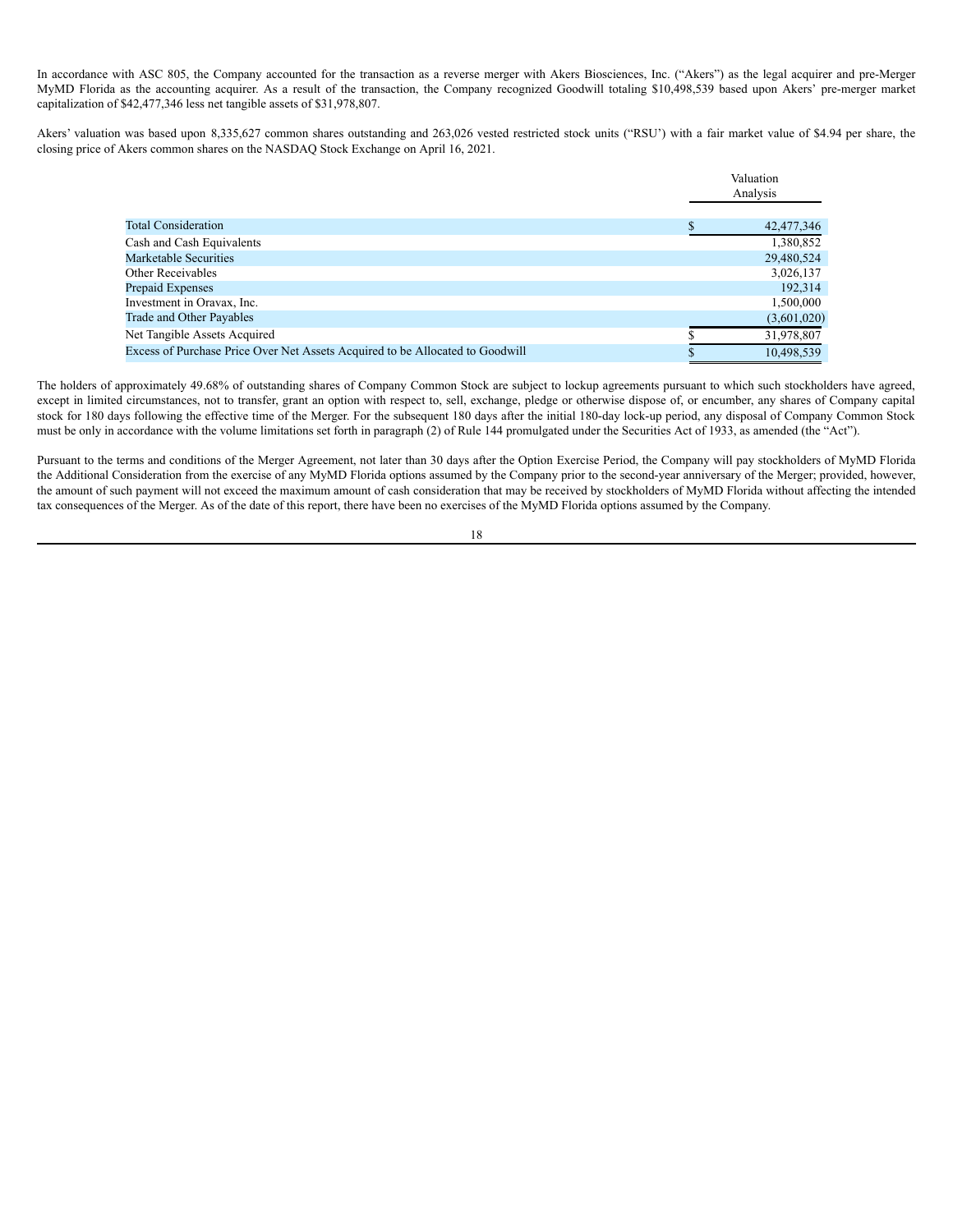Under the terms of the Merger Agreement, the Company has agreed to pay contingent consideration in combined company common stock to MYMD Florida stockholders if the combined company meets certain market capitalization milestones, referred to as Milestone Events, during the period commencing on the business day following the closing date of the merger and ending on the 36 month anniversary of such date, referred to as the Milestone Period. The Milestone Events and corresponding Milestone Payments are set forth in the table below.

| <b>Milestone Event</b>                                                                                                                                                                                                                                                                                                                                                       | <b>Milestone Payment</b>                                                                                                                                                                                                                                                                                                                                                          |
|------------------------------------------------------------------------------------------------------------------------------------------------------------------------------------------------------------------------------------------------------------------------------------------------------------------------------------------------------------------------------|-----------------------------------------------------------------------------------------------------------------------------------------------------------------------------------------------------------------------------------------------------------------------------------------------------------------------------------------------------------------------------------|
| Market capitalization of the combined company for at least ten (10)<br>trading days during any 20 consecutive trading day period during the<br>Milestone Period is equal to or greater than \$500,000,000 (the "First"<br>Milestone Event").                                                                                                                                 | \$20,000,000                                                                                                                                                                                                                                                                                                                                                                      |
| \$250,000,000 incremental increase in market<br>For every<br>capitalization of the combined company after the First Milestone<br>Event to the extent such incremental increase occurs for at least 10<br>trading days during any 20 consecutive trading day period during the<br>Milestone Period, up to a \$1,000,000,000 market capitalization of<br>the combined company. | \$10,000,000 per each incremental increase (it being understood,<br>however, that, if such incremental increase results in market<br>capitalization equal to $$1,000,000,000$ , such $$10,000,000$ payment<br>in respect of such incremental increase shall be payable without<br>duplication of any amount payable in respect of a Second Milestone<br>Event, as defined below). |
| Market capitalization of the combined company for at least 10<br>trading days during any 20 consecutive trading day period during the<br>Milestone Period is equal to or greater than $$1,000,000,000$ (the<br>"Second Milestone Event")                                                                                                                                     | \$25,000,000                                                                                                                                                                                                                                                                                                                                                                      |
| $$1,000,000,000$ incremental increase in market<br>For every<br>capitalization of the combined company after the Second Milestone<br>Event to the extent such incremental increase occurs for at least 10<br>trading days during any 20 consecutive trading day period during the<br>Milestone Period.                                                                       | \$25,000,000 per each incremental increase                                                                                                                                                                                                                                                                                                                                        |

For purposes of the table above, "market capitalization" means, with respect to any trading day, the product of (i) the total outstanding shares of the combined company common stock and (ii) the volume weighted average trading price for the combined company common stock for such trading day.

## *Liquidity*

As of March 31, 2022, the Company's cash on hand was \$1,189,223 and marketable securities were \$7,998,891. The Company has incurred a net loss from operations of \$4,122,033 for the three months ended March 31, 2022. As of March 31, 2022, the Company had working capital of \$7,605,453 and stockholders' equity of \$19,622,141 including an accumulated deficit of \$82,683,601. During the three months ended March 31, 2022, cash flows used in operating activities were \$2,366,182, consisting primarily of a net loss of \$4,122,033 offset by an increase in trade and other payables of \$1,431,487. Since its inception, the Company has met its liquidity requirements principally through the sale of its common stock in public and private placements.

The Company evaluated the current cash requirements for operations in conjunction with management's strategic plan (which includes financing activity) and believes that the Company's current financial resources as of the date of the issuance of these condensed consolidated financial statements, are sufficient to fund its current operating budget and contractual obligations as of March 31, 2022 as they fall due within the next twelve-month period, alleviating any substantial doubt raised by the Company's historical operating results and satisfying its estimated liquidity needs for twelve months from the issuance of these condensed consolidated financial statements.

Management created an alternative plan that in the event a financing was not consummated by September 30, 2022, management would slow down clinical efforts and defer other general and administrative costs as needed in order to maintain adequate cash reserves to maintain operations for an additional six months, providing additional time to complete a financing. Management believes a financing will occur prior to September 30, 2022.

#### **Note 4 – Trade and Other Payables**

Trade and other payables consist of the following:

|                          | March 31,<br>2022 | December 31,<br>2021 |
|--------------------------|-------------------|----------------------|
| Accounts Payable - Trade | 1,996,097         | 867,518              |
| <b>Accrued Expenses</b>  | 422,016           | 119.108              |
|                          | 2,418,113         | 986,626              |

See also Note 9 for related party information.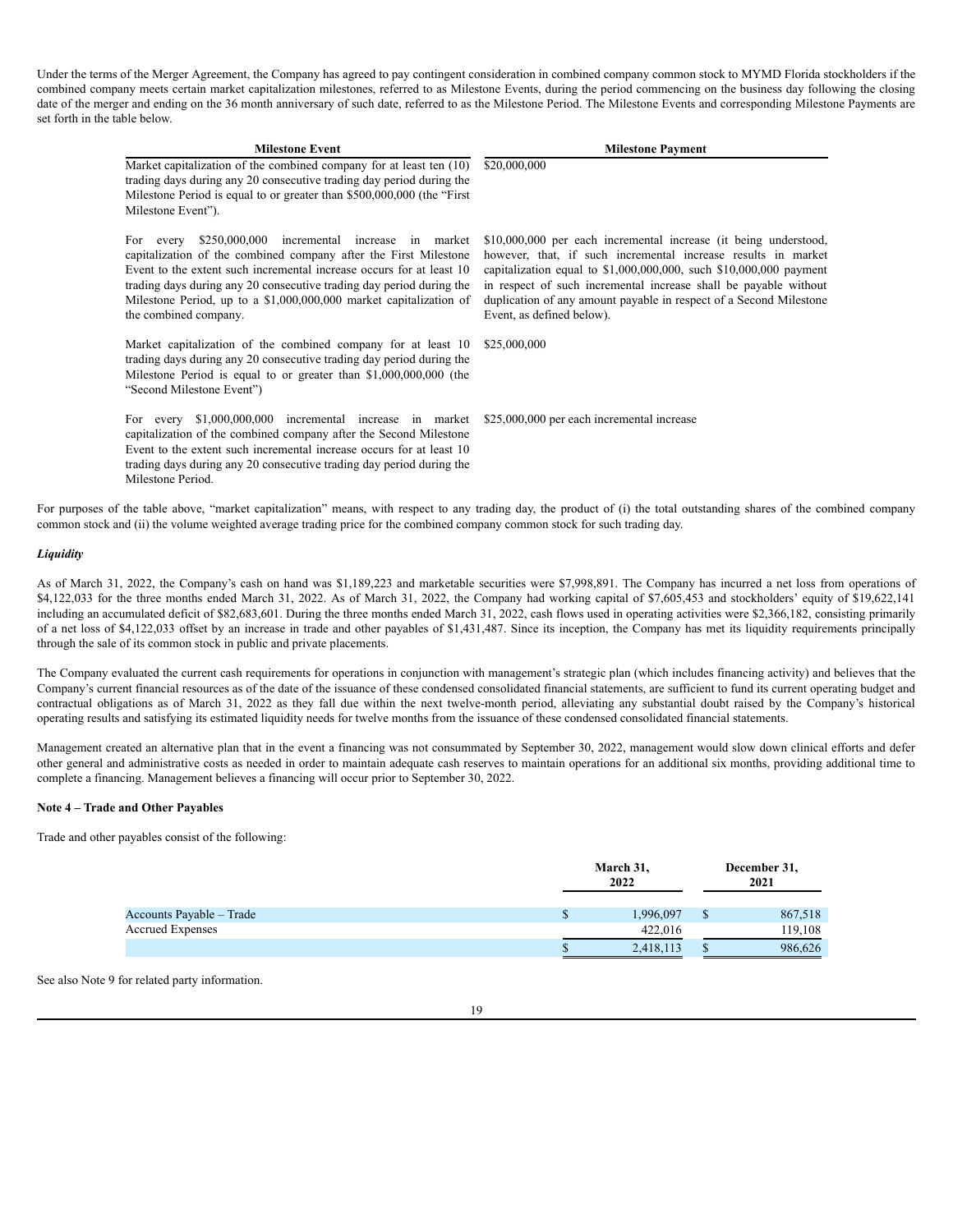#### **Note 5 – Notes Payable**

#### *Secured Promissory Note*

On November 11, 2020, concurrently with the execution of the Merger Agreement, the Company agreed to provide a bridge loan up to an aggregate principal amount of \$3,000,000 to pre-Merger MyMD Florida pursuant to the Bridge Loan Note. Advances under the Bridge Loan Note ("Bridge Loan Advances") were made in the amounts and at the times as needed to fund MyMD Florida's operating expenses. Bridge Loan Advances accrue interest at 5% per annum, which may be increased to 8% per annum upon occurrence of any event of default, from the date of such default. The principal and the accrued interest thereon are to be repaid on the earliest of (a) April 15, 2022; (b); if the Merger was consummated, then upon demand of the Company following the consummation of the Merger; or (c) the date on which the obligations under the Bridge Loan Note are accelerated upon event of default as set forth in the Bridge Loan Note. The payment and performance of all obligations under the Bridge Loan Note are secured by a first priority security interest in all of MyMD Florida's right, title and interest in and to its assets as collateral. The outstanding principal amount and the accrued interest of the Bridge Loan Note were convertible into shares of MyMD Florida Common Stock in accordance with the terms of the Merger Agreement.

As of March 31, 2022 and December 31, 2021 MyMD had advanced MyMD Florida \$3,000,000 and \$3,000,000 under the Bridge Loan Note plus accrued interest totaling \$26,137. The balance of \$3,026,137 and \$3,026,137 as of March 31, 2022 and December 31, 2021, respectively, were eliminated on consolidation.

#### **Note 6 – Stock-based Payments**

#### *Equity incentive Plans*

#### 2013 Stock Incentive Plan

On January 23, 2014, the Company adopted the 2013 Stock Incentive Plan ("2013 Plan"). The 2013 Plan was amended by the Board on January 9, 2015 and September 30, 2016, and such amendments were ratified by shareholders on December 7, 2018. The 2013 Plan provides for the issuance of up to 2,162 shares of the Company's common stock. As of March 31, 2022, grants of restricted stock and options to purchase 1,406 shares of Common Stock have been issued pursuant to the 2013 Plan, and 756 shares of Common Stock remain available for issuance.

## 2016 Stock Incentive Plan

On December 21, 2016, the shareholders approved, and the Company adopted the 2016 Stock Incentive Plan ("2016 Plan"). The 2016 Plan provides for the issuance of up to 50,000,000 shares of the Company's common stock. As of March 31, 2022, grants of options to purchase 4,188,315 shares of Common Stock have been issued pursuant to the 2016 Plan, and 0 shares of Common Stock remain available for issuance.

#### 2017 Stock Incentive Plan

On August 7, 2017, the shareholders approved, and the Company adopted the 2017 Stock Incentive Plan ("2017 Plan"). The 2017 Plan provides for the issuance of up to 3,516 shares of the Company's common stock. As of March 31, 2022, grants of restricted stock and options to purchase 2,538 shares of Common Stock have been issued pursuant to the 2017 Plan, and 978 shares of Common Stock remain available for issuance.

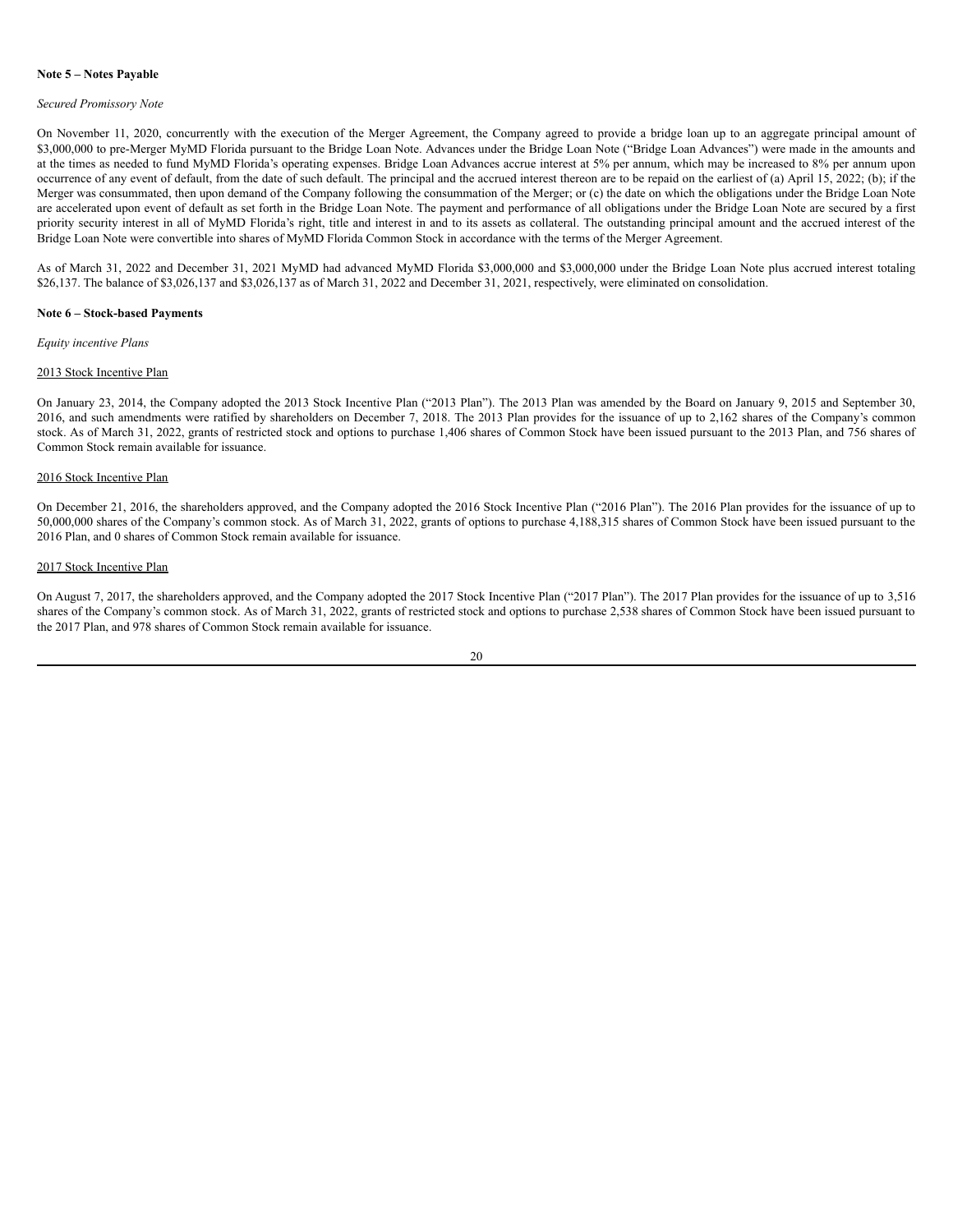## 2018 Stock Incentive Plan

On December 7, 2018, the shareholders approved, and the Company adopted the 2018 Stock Incentive Plan ("2018 Plan"). On August 27, 2020, the 2019 Plan was modified to increase the total authorized shares. The 2018 Plan, as amended, provides for the issuance of up to 560,063 shares of the Company's common stock. As of March 31, 2022, grants of RSUs and restricted stock to purchase 263,026 shares of Common Stock have been issued pursuant to the 2018 Plan, and 297,037 shares of Common Stock remain available for issuance.

#### 2021 Stock Incentive Plan

On April 15, 2021, the shareholders approved, and the Company adopted the 2021 Stock Incentive Plan ("2021 Plan"). The 2021 Plan provides for the issuance of up to 7,228,184 shares of the Company's common stock. As of March 31, 2022, grants of RSUs and stock options to purchase 2,999,040 shares of Common Stock have been issued pursuant to the 2021 Plan, and 4,229,144 shares of Common Stock remain available for issuance.

**Weighted**

#### *Stock Options*

The following table summarizes the activities for MyMD stock options for the three months ended March 31, 2022:

|                                         | <b>Number</b><br>of<br><b>Shares</b> | Weighted<br>Average<br><b>Exercise</b><br>Price | Weighted<br>Average<br><b>Grant Date</b><br><b>Fair Value</b> | weighteu<br>Average<br>Remaining<br>Contractual<br><b>Term</b><br>(years) |    | Aggregate<br><b>Intrinsic</b><br><b>Value</b> |
|-----------------------------------------|--------------------------------------|-------------------------------------------------|---------------------------------------------------------------|---------------------------------------------------------------------------|----|-----------------------------------------------|
| <b>Balance at December 31, 2021</b>     | 4,176,737                            | 2.59                                            | 2.59                                                          | 1.29                                                                      | .D | 14,493,284                                    |
| Granted                                 | 200,000                              | 3.96                                            | 3.59                                                          | 6.94                                                                      |    |                                               |
| Exercised                               |                                      |                                                 |                                                               |                                                                           |    |                                               |
| Forfeited                               | -                                    | $\overline{\phantom{a}}$                        | $\overline{\phantom{a}}$                                      |                                                                           |    |                                               |
| Canceled/Expired                        |                                      |                                                 |                                                               |                                                                           |    |                                               |
| <b>Balance at March 31, 2022</b>        | 4,376,737                            | 2.65                                            | 2.65                                                          | 1.31                                                                      |    | 8,785,846                                     |
| <b>Exercisable as of March 31, 2022</b> | 4,176,737                            | 2.59                                            | 2.59                                                          | 1.04                                                                      |    | 8,645,846                                     |

The aggregate intrinsic value is calculated as the difference between the exercise price of the underlying awards and the closing stock price of \$4.66 for the Company's common shares on March 31, 2022 and the closing stock price of \$6.06 for the Company's common shares on December 31, 2021.

On January 28, 2022, the Company's Compensation Committee approved the issuance of 200,000 stock options under the 2021 Stock Incentive Plan. These shares had a weighted-average grant date fair value of \$3.59 per share or a cumulative fair market value of \$717,660 as calculated using Black-Scholes (exercise price \$3.96 per share, stock price \$3.96 per share, volatility of 124.43%, discount rate of 1.74% and seven year term). The grant was segmented into four vesting tranches triggered by performance achievements and expire on January 28, 2029.

During the three months ended March 31, 2022 and 2021, the Company incurred stock option expenses totaling \$81,002 and \$0, respectively. The unamortized stock option expenses as of March 31, 2022 and 2021 totaled \$636,658 and \$0, respectively.

4,176,737 shares of the Company's outstanding stock options are fully vested and exercisable.

#### *Assumption of MyMD Florida Stock Options*

In 2016, pre-Merger MyMD Florida adopted the MyMD Pharmaceuticals, Inc. Amended and Restated 2016 Equity Incentive Plan (the "2016 Plan"). The 2016 Plan provided for the issuance of up to 50,000,000 shares of pre-Merger MyMD Florida common stock. As of March 31, 2022, options to purchase 4,188,315 shares of common stock have been issued pursuant to the plan and 0 shares of common stock remain available for issuance.

Pursuant to the Merger Agreement, effective as of the effective time of the Merger, the Company assumed pre-Merger MyMD Florida's Second Amendment to Amended and Restated 2016 Stock Incentive Plan (the "2016 Plan"), assuming all of pre-Merger MyMD Florida's rights and obligations with respect to the options issued thereunder. As of the effective date of the Merger, no additional awards could be issued under the 2016 Plan.

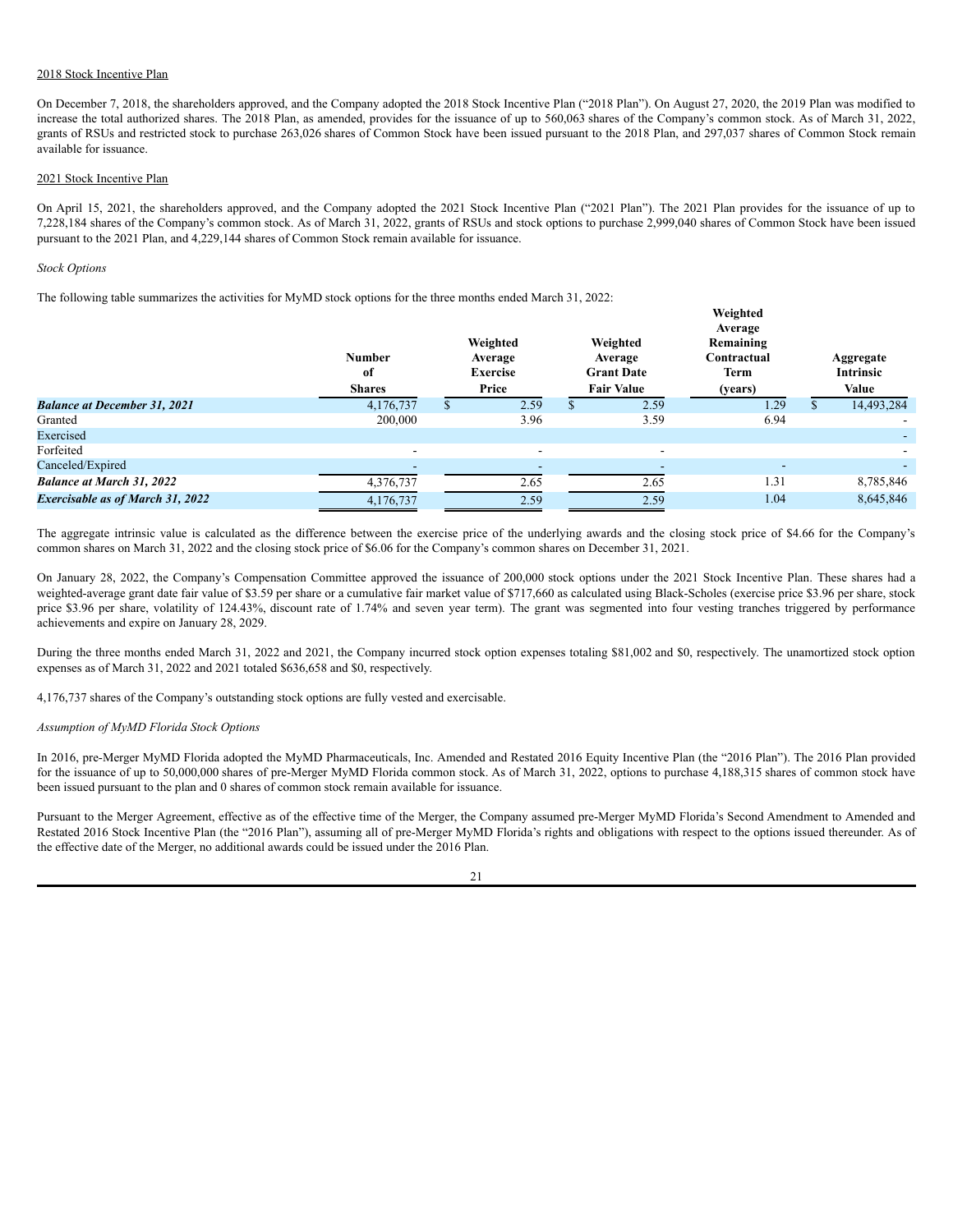In addition, under the terms of the Merger Agreement, the Company assumed all of pre-Merger MyMD Florida's rights and obligations under pre-Merger MyMD Florida's stock options that were outstanding immediately prior to the effective time of the Merger, and each such stock option, whether or not vested, was converted into a stock option representing the right to purchase shares of Company Common Stock, on terms substantially the same as those in effect immediately prior to the effective time, except that the number of shares of Company Common Stock issuable and the exercise price per share of such stock options was adjusted by the Exchange Ratio. Additionally, the number of shares and exercise price per share of Company Common Stock under the assumed pre-Merger MyMD Florida stock options was further adjusted by the Reverse Stock Split.

The Company assumed 4,188,315 MyMD Florida stock options subject to certain terms contained in the Merger Agreement (including, but not limited to, the amendment of such stock option to change the term of such stock option for a period expiring on April 16, 2023, the second-year anniversary of the Merger). The Company recorded expenses of \$15,036,051 for the assumption of the options and the modification of the terms which is included on the Condensed Consolidated Statement of Comprehensive Loss for the year ended December 31, 2021. The Company utilized Black-Scholes using an exercise price of \$2.59, an issue date fair value of \$4.94, a volatility index of 122.31% and a discount rate of 0.16% to determine the fair value of the modification. The pre-Merger MyMD options were valued at \$0 on April 16, 2021, as there was no reliable method of determining the fair value given the material events that had occurred since the last arms-length trade of common shares.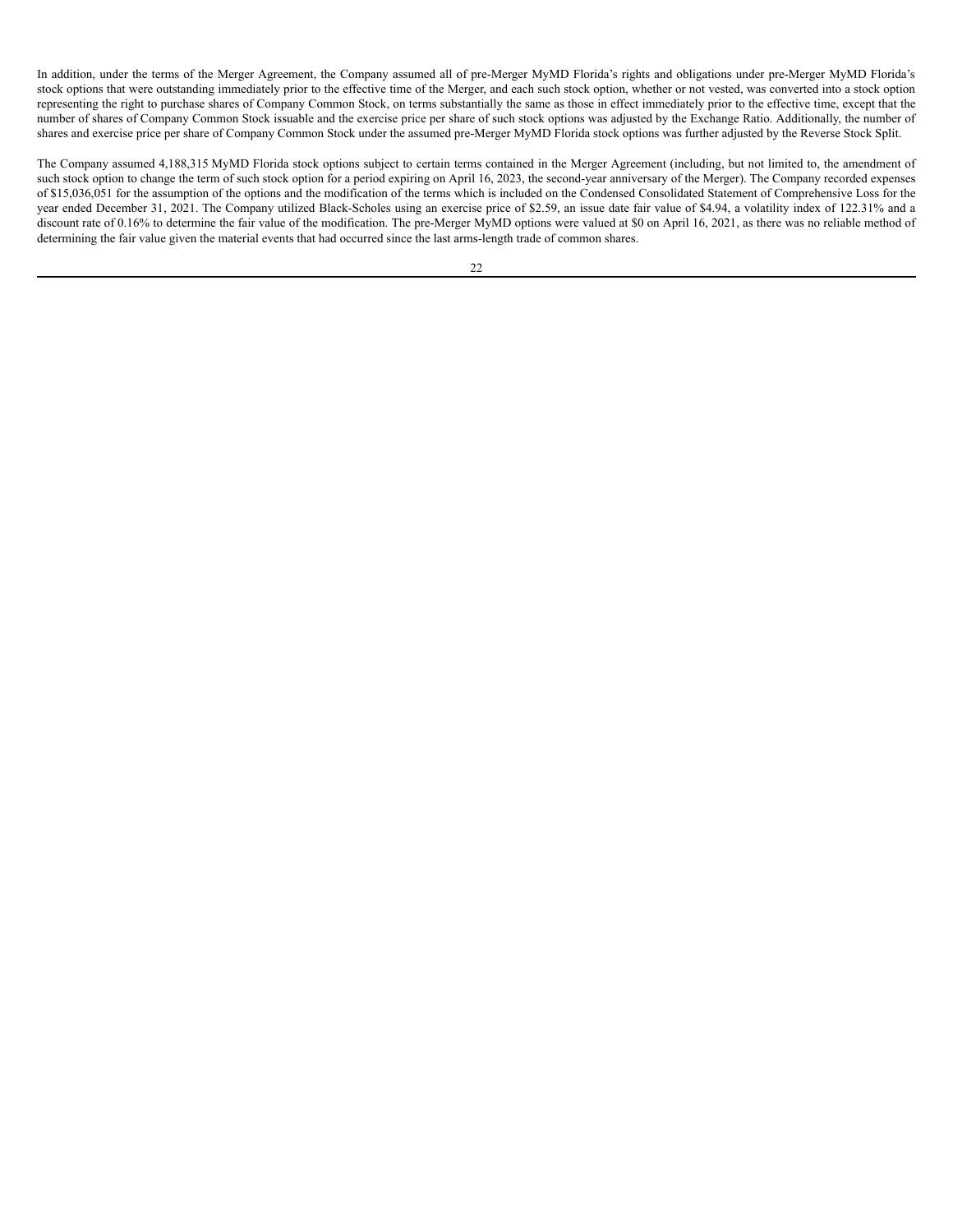#### Restricted Stock Units

On September 11, 2020, the Compensation Committee of the Board of Directors approved grants totaling 394,680 Restricted Stock Units to the Company's four directors. Each RSU had a grant date fair value of \$4.48 which shall be amortized on a straight-line basis over the vesting period into administrative expenses within the Consolidated Statement of Comprehensive Loss. Such RSUs were granted under the 2018 Plan, as amended. Fifty percent (50%) of each RSU will vest on the first anniversary date of the Grant and the remaining fifty percent (50%) will vest on the second anniversary date; provided that the RSUs shall vest immediately upon the occurrence of (i) a change in control, provided that the director is employed by or providing services to the Company and its affiliates on the closing date of such change of control, or (ii) the director's termination of employment of service by the Company was without cause.

On April 16, 2021, concurrently with the closing of the Merger, pursuant to the terms of the RSU Agreements between the Company and four board of directors, the 394,680 RSUs granted on September 11, 2020 under the 2018 Plan, as amended, accelerated and vested in full.

Per the terms of the RSU agreements, the Company, at the Company's sole discretion may settle the RSUs in cash, or part cash and part common stock. As there is no intention to settle the RSUs in cash, the Company accounted for these RSUs as equity.

Pre-merger Akers Biosciences, Inc. recorded expenses totaling \$979,758 for the acceleration of the vesting of 394,680 RSUs, the holders immediately surrendered 139,457 RSUs with a fair market value of \$688,913 for the withholding of federal and state income taxes, as directed by the holders, which was recorded as Payroll Taxes Payable on the date of the Merger. The withholding obligations were paid by the Company on June 30, 2021. As of May 13, 2022, the vested RSUs have not been converted to common shares of the Company.

On October 14, 2021, the Compensation Committee of the Board of Directors approved grants totaling 2,795,000 Restricted Stock Units to the Company's six directors and seven key employees. Each RSU had a grant date fair value of \$8.09 which will be amortized upon vesting into administrative expenses within the Condensed Consolidated Statement of Comprehensive Loss. Such RSUs were granted under the 2021 Plan. Vesting of each RSU is:

- One-third (33%) of each RSU will vest when the Company's market capitalization is equal to or greater than \$500,000,000 for at least ten trading days during any twenty (20) consecutive trading day period ending on or after December 15, 2021 and the fair market value of the common stock equals or exceeds \$5.00 during such trading day period.
- One-third (33%) of each RSU will vest when the Company's market capitalization is equal to or greater than \$750,000,000 for at least ten trading days during any twenty (20) consecutive trading day period ending on or after December 15, 2021 and the fair market value of the common stock equals or exceeds \$5.00 during such trading day period.
- The remaining awarded units will vest when the Company's market capitalization is equal to or greater than \$1,000,000,000 for at least ten trading days during any twenty (20) consecutive trading day period ending on or after December 15, 2021 and the fair market value of the common stock equals or exceeds \$5.00 during such trading day period.
- In the event that (i) a change in control occurs or (ii) the participant incurs a termination of service by the Company without cause or due to the participant's death or total and permanent disability, then all unvested units shall become vested units immediately upon the occurrence of such event.

On January 28, 2022, the Compensation Committee of the Board of Directors approved a grant of 4,040 RSUs to a sub-contractor with a grant date fair value of \$3.96 and vested immediately. Such RSUs were granted under the 2021 Plan. The Company recorded expenses of \$15,998 which is included Stock Based Compensation on the Condensed Consolidated Statement of Comprehensive Loss.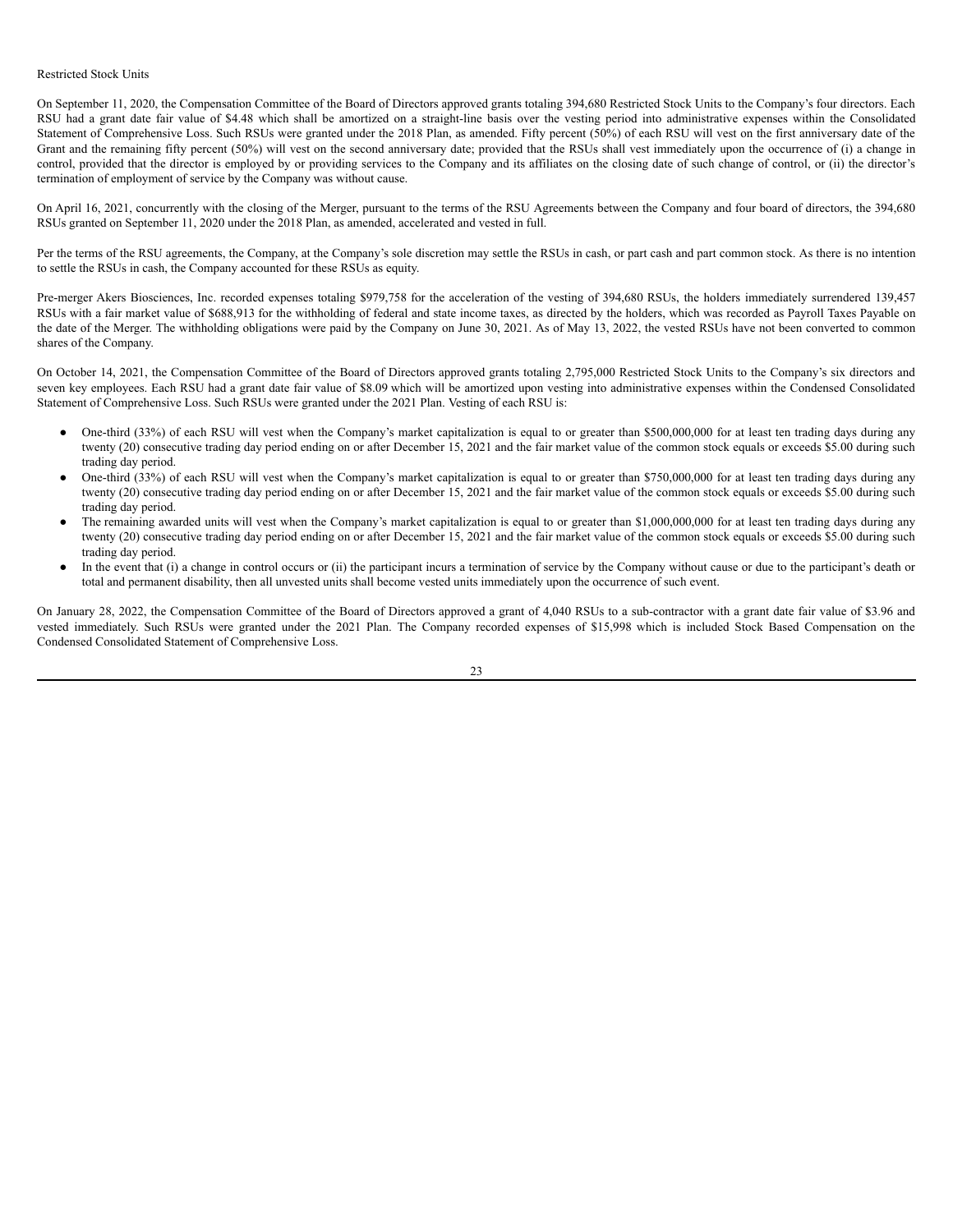The following is the status of outstanding restricted stock units outstanding as of March 31, 2022 and changes for the three months ended March 31, 2022: Weighted Average Number of Grant Date RSUs Fair Value **Balance** at December 31, 2021 2,795,000  $\overline{S}$  8.09 Granted  $\begin{array}{ccc} 3.96 \end{array}$ Exercised - - Forfeited - - Canceled/Expired *Balance at March* 31, 2022 **8.08 8.08 8.08 8.08 8.08 8.08 8.08 8.08 8.08 8.08 8.08 8.08 8.08 8.08 8.08 8.08 8.08 8.08 8.08 8.08 8.08 8.08 8.08 8.08 8.08 8.08 8.08 8.** *Exercisable as of March* 31, 2022  $\frac{1}{8}$   $\frac{4.040}{8}$   $\frac{1}{8}$   $\frac{3.96}{4.040}$ 

As of March 31, 2022 and December 31, 2021, the unamortized value of the RSUs was \$22,611,550 and \$22,611,550, respectively.

## **Note 7 – Equit***y*

## **Preferred Stock**

The holders of preferred shares or preferred warrants are entitled to vote per share, as limited by the Certificate of Designation for each class of preferred shares or warrants, at meetings of the Company. As of March 31, 2022, 50,000,000 shares of Preferred Stock were authorized and four classes of Preferred Stock or Warrants are designated.

#### *Series D Convertible Preferred Stock*

On March 24, 2020, the Company designated 211,353 Series D Convertible Preferred Shares, no par value with a stated value of \$0.01 per share and filed the Certificate of Designation of Preferences, Rights and Limitations of Series D Convertible Preferred Stock (the "Certificate of Designation") with the Secretary of State of the State of New Jersey. Pursuant to the Certificate of Designation, in the event of the Company's liquidation or winding up of its affairs, the holders of its Series D Convertible Preferred Stock (the "Preferred Stock") will be entitled to receive the same amount that a holder of the Company's common stock would receive if the Preferred Stock were fully converted (disregarding for such purposes any conversion limitations set forth in the Certificate of Designation) to common stock which amounts shall be paid pari passu with all holders of the Company's common stock. Each share of Preferred Stock has a stated value equal to \$0.01 (the "Stated Value"), subject to increase as set forth in Section 7 of the Certificate of Designation.

A holder of Preferred Stock is entitled at any time to convert any whole or partial number of shares of Preferred Stock into shares of the Company's common stock determined by dividing the Stated Value of the Preferred Stock being converted by the conversion price of \$0.01 per share.

A holder of Preferred Stock will be prohibited from converting Preferred Stock into shares of the Company's common stock if, as a result of such conversion, the holder, together with its affiliates, would own more than 4.99% of the total number of shares of the Company's common stock then issued and outstanding (with such ownership restriction referred to as the "Beneficial Ownership Limitation"). However, any holder may increase or decrease such percentage to any other percentage not in excess of 9.99%, provided that any increase in such percentage shall not be effective until 61 days after such notice to the Company.

Subject to the Beneficial Ownership Limitation, on any matter presented to the Company's stockholders for their action or consideration at any meeting of the Company's stockholders (or by written consent of stockholders in lieu of a meeting), each holder of Preferred Stock will be entitled to cast the number of votes equal to the number of whole shares of the Company's common stock into which the shares of Preferred Stock beneficially owned by such holder are convertible as of the record date for determining stockholders entitled to vote on or consent to such matter (taking into account all Preferred Stock beneficially owned by such holder). Except as otherwise required by law or by the other provisions of the Company's certificate of incorporation, the holders of Preferred Stock will vote together with the holders of the Company's common stock and any other class or series of stock entitled to vote thereon as a single class.

A holder of Preferred Stock shall be entitled to receive dividends as and when paid to the holders of the Company's common stock on an as-converted basis.

As of March 31, 2022, the Company had 72,992 shares of Series D Convertible Preferred Stock outstanding which represent 36,496 underlying shares of the Company Common Stock.

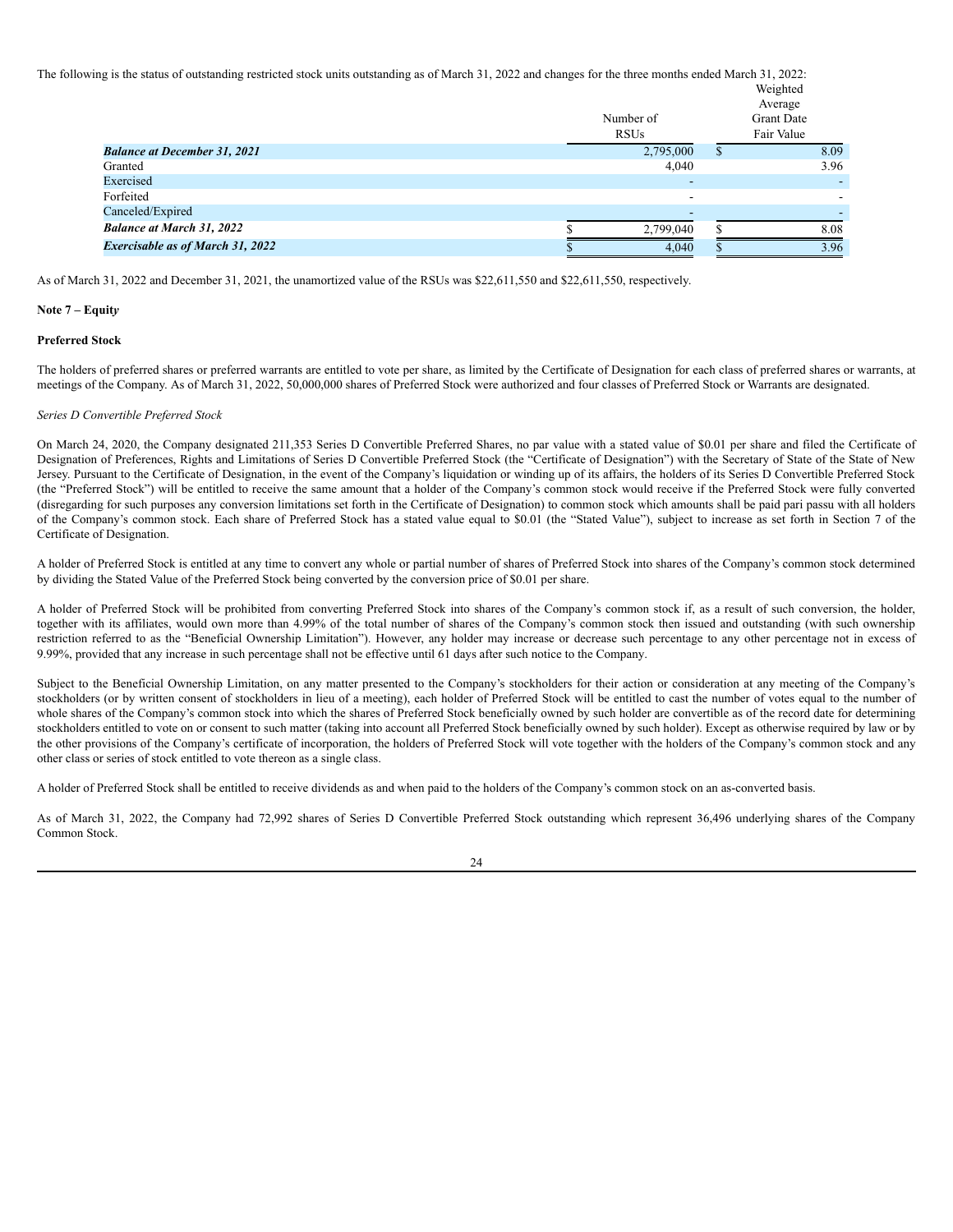### **Common Stock**

Pursuant to the Merger Agreement, on April 16, 2021, the Company filed an amended and restated certificate of incorporation (the "A&R Charter") with the Secretary of State of the State of New Jersey, which was approved by the Company's stockholders on April 15, 2021. Among other things, the A&R Charter (i) changed the Company's name to MyMD Pharmaceuticals, Inc., (ii) increased the number of shares of Company Common Stock available from 100,000,000 shares to a total of 500,000,000 shares of the Company's Common Stock, (iii) changed the structure of the board of directors from a classified board of three classes to a non-classified board of a single class, and (iv) simplified and consolidated various provisions.

The holders of common shares are entitled to one vote per share at meetings of the Company.

On February 11, 2021, 466,216 shares of common stock issued pursuant to that certain Securities Purchase Agreement, dated November 11, 2020, by and between the Company and certain institutional and accredited investors were cancelled and 466,216 prefunded warrants (as defined therein) were issued at the request of a shareholder.

On May 18, 2021, 466,216 prefunded warrants were exercised in exchange for 466,716 shares of common stock.

On August 5, 2021, the Company issued 16,826 shares of the Company's common stock with a fair market value of \$90,002 for services.

On December 9, 2021, holders of 11,576 common stock options were exercised for 11,576 shares of the Company's common stock at an exercise price of \$2.59 per common share. The net proceeds of \$29,982 is recorded as a non-current liability on the Condensed Consolidated Balance Sheet as of March 31, 2022. The accumulated proceeds from the exercise of these stock options will be distributed to the former shareholders of MyMD Florida per the terms of the Merger Agreement.

On February 16, 2022, 385,135 prefunded warrants were exercised in exchange for 385,135 shares of common stock.

#### **Common Stock Warrants**

The table below summarizes the warrant activity for the three months ended March 31, 2022:

|                                         | Number of<br><b>Warrants</b> | Weighted<br>Average<br><b>Exercise</b><br>Price | Average<br>Remaining<br>Contractual<br>Term (years) |   | Aggregate<br><b>Intrinsic</b><br>Value |
|-----------------------------------------|------------------------------|-------------------------------------------------|-----------------------------------------------------|---|----------------------------------------|
| <b>Balance at December 31, 2021</b>     | 5,074,489                    | 5.25                                            | 4.34                                                |   | 9,554,827                              |
| Granted                                 |                              | -                                               |                                                     |   |                                        |
| Exercised                               |                              |                                                 |                                                     |   |                                        |
| Forfeited                               |                              |                                                 |                                                     |   |                                        |
| Canceled/Expired                        | (2,057)                      | 592.49                                          |                                                     |   |                                        |
| <b>Balance at March 31, 2022</b>        | 5,072,432                    | 5.01                                            | 4.09                                                | S | 2,671,481                              |
| <b>Exercisable as of March 31, 2022</b> | 5.072.432                    | 5.01                                            | 4.09                                                | S | 2,671,481                              |
|                                         |                              |                                                 |                                                     |   |                                        |

The aggregate intrinsic value is calculated as the difference between the exercise price of the underlying awards and the closing stock price of \$4.66 for the Company's common shares on March 31, 2022. All warrants were vested on date of grant.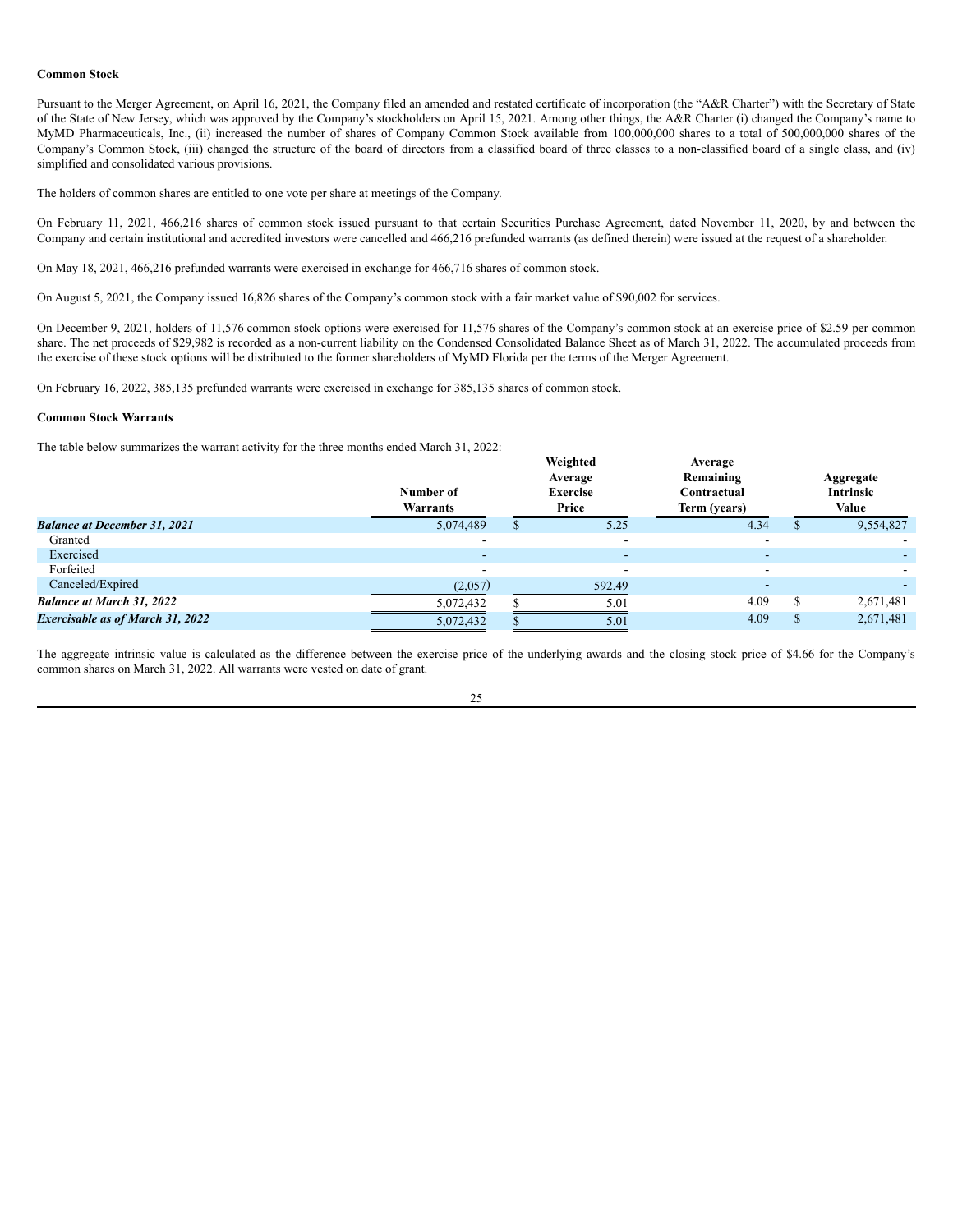## **Pre-funded Common Stock Warrants**

The table below summarizes the pre-funded warrant activity for the three months ended March 31, 2022:

|                                         | Number of<br>Warrants | Weighted<br>Average<br><b>Exercise</b><br>Price | Average<br>Remaining<br>Contractual<br>Term (years) | Aggregate<br><b>Intrinsic</b><br>Value |
|-----------------------------------------|-----------------------|-------------------------------------------------|-----------------------------------------------------|----------------------------------------|
| <b>Balance at December 31, 2021</b>     | 520,270               | 0.002                                           |                                                     | 3,151,796                              |
| Granted                                 |                       | -                                               | $\overline{\phantom{a}}$                            |                                        |
| Exercised                               | (385, 135)            | 0.002                                           | $\overline{\phantom{a}}$                            |                                        |
| Forfeited                               |                       | ۰                                               | $\overline{\phantom{a}}$                            |                                        |
| Canceled/Expired                        |                       |                                                 | -                                                   |                                        |
| <b>Balance at March 31, 2022</b>        | 135,135               | 0.002                                           | $\overline{\phantom{a}}$                            | 629,459                                |
| <b>Exercisable as of March 31, 2022</b> | 135,135               | 0.002                                           | $\sim$                                              | 629,459                                |

All pre-funded warrants were vested on date of grant and are exercisable at any time. The aggregate intrinsic value is calculated as the difference between the exercise price of the underlying award and the closing stock price of \$4.66 for the Company's common shares on March 31, 2022.

### **Series C Convertible Preferred Stock Warrants**

The table below summarizes the warrant activity for the three months ended March 31, 2022:

|                                         | Number of<br>Warrants | Weighted<br>Average<br>Exercise<br>Price |      | Average<br>Remaining<br>Contractual<br>Term (years) | Aggregate<br><b>Intrinsic</b><br>Value |
|-----------------------------------------|-----------------------|------------------------------------------|------|-----------------------------------------------------|----------------------------------------|
| <b>Balance at December 31, 2021</b>     | 27,500                |                                          | 8.00 | 2.94                                                |                                        |
| Granted                                 |                       |                                          |      |                                                     |                                        |
| Exercised                               |                       |                                          |      |                                                     |                                        |
| Forfeited                               |                       |                                          |      |                                                     |                                        |
| Canceled/Expired                        |                       |                                          |      |                                                     |                                        |
| <b>Balance at March 31, 2022</b>        | 27,500                |                                          | 8.00 | 2.70                                                |                                        |
| <b>Exercisable as of March 31, 2022</b> | 27,500                |                                          | 8.00 | 2.70                                                |                                        |
|                                         |                       |                                          |      |                                                     |                                        |

The aggregate intrinsic value is calculated as the difference between the exercise price of the underlying awards and the closing stock price of \$4.66 for the Company's common shares on March 31, 2022. All Series C Convertible Preferred Stock Warrants were vested on date of grant.

#### **Note 8 – Commitments and Contingencies**

## Scientific Advisory Board

On February 1, 2021, the Company formed the Scientific Advisory Board to (i) provide strategic advice and make recommendations to management regarding current and planned research and development programs, (ii) advise management regarding the scientific merit of technology or products involved in licensing and acquisition opportunities and (iii) provide strategic advice to management regarding emerging science and technology issues and trends. During the three months ended March 31, 2022 and 2021, the Company incurred costs of \$48,000 and \$29,000, respectively. These expenses are included in Research and Development Expenses on the Condensed Consolidated Statement of Comprehensive Loss.

## COVID-19

In December 2019, a novel strain of coronavirus, COVID-19, was reported to have surfaced in Wuhan, China and has reached multiple other countries, resulting in government-imposed quarantines, travel restrictions and other public health safety measures, including in the United States and India. On March 12, 2020, the WHO declared COVID-19 to be a global pandemic. The various precautionary measures taken by many governmental authorities around the world in order to limit the spread of COVID-19 have had and may continue to have an adverse effect on the global markets and global economy. Such government-imposed precautionary measures may have been relaxed in certain countries or states, but there is no assurance that more strict measures will not be put in place again due to a resurgence in COVID-19 cases.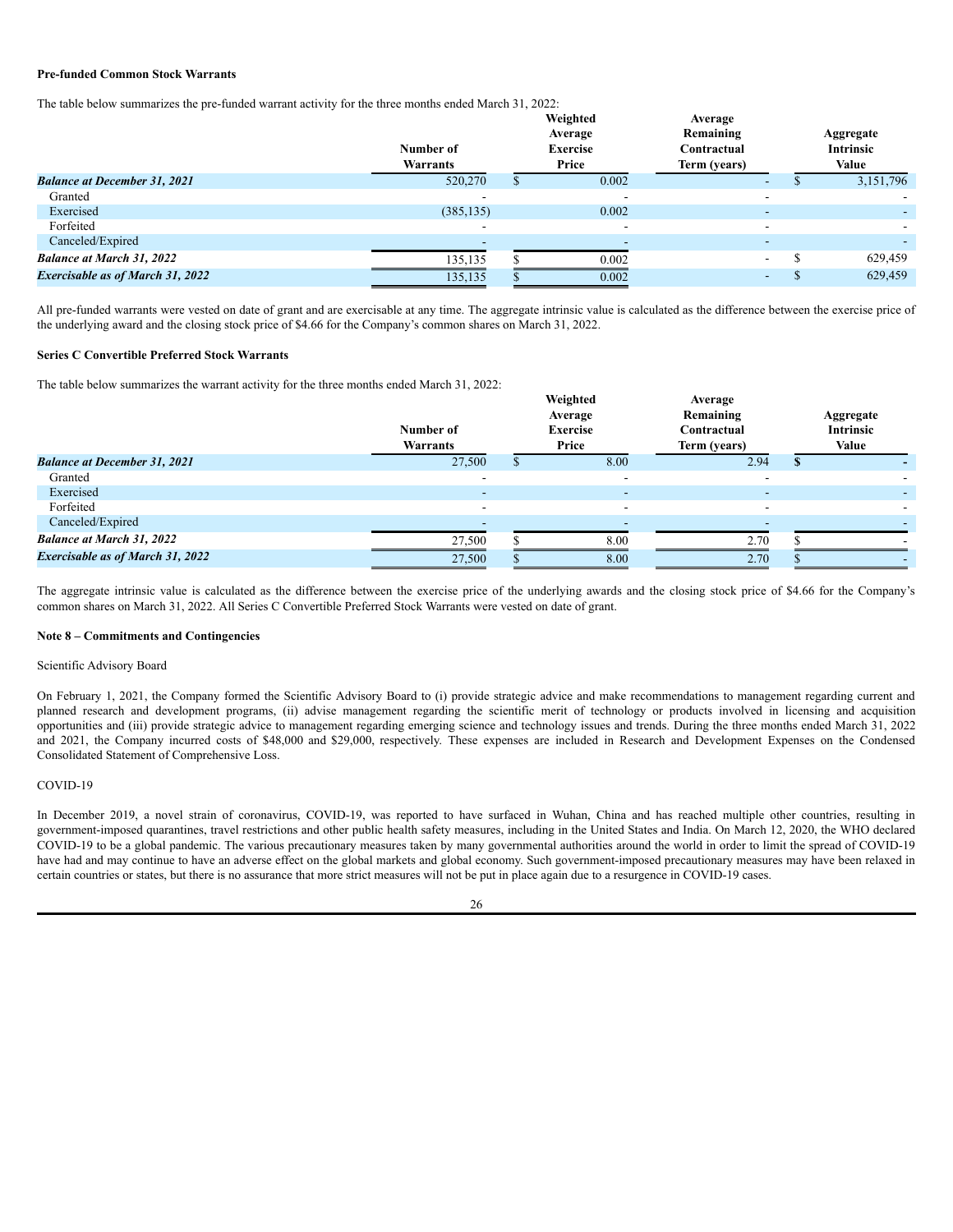The ultimate impact of the global COVID-19 pandemic or a similar health epidemic is highly uncertain and subject to change. We do not yet know the full extent of potential delays or impacts on the Company's business, vaccine development efforts, healthcare systems or the global economy as a whole. However, the effects have had and will likely continue to have a material impact on the Company's operations, liquidity and capital resources, and the Company will continue to monitor the COVID-19 situation closely.

In response to public health directives and orders, the Company has implemented and continues to maintain work-from-home policies for many of the Company's employees and temporarily modified the Company's operations to comply with applicable social distancing recommendations. The effects of the orders and the Company's related adjustments in its business are likely to negatively impact productivity, disrupt its business and delay the Company's timelines, the magnitude of which will depend, in part, on the length and severity of the restrictions and other limitations on its ability to conduct its business in the ordinary course. Similar health directives and orders are affecting third parties with whom we do business. Further, restrictions on the Company's ability to travel, stay-at-home orders and other similar restrictions on its business have limited and may continue to limit its ability to support its operations.

Severe and/or long-term disruptions in the Company's operations will negatively impact the Company's business, operating results and financial condition in other ways as well. Specifically, the Company anticipates that the stress of COVID-19 on healthcare systems generally around the globe will negatively impact regulatory authorities and the third parties that the Company may engage in connection with the development and testing of its product candidates.

The anticipated economic consequences of the COVID-19 pandemic have adversely impacted financial markets, resulting in high share price volatility, reduced market liquidity, and substantial declines in the market prices of the shares of most publicly traded companies, including MyMD. Volatile or declining markets for equities could adversely affect the Company's ability to raise capital when needed through the sale of shares of common stock or other equity securities. Should these market conditions persist when the Company needs to raise capital, and if the Company is able to sell shares of its common stock under then prevailing market conditions, it might have to accept lower prices for its shares and issue a larger number of shares than might have been the case under better market conditions, resulting in significant dilution of the interests of the Company's shareholders.

#### Litigation and Settlements

#### *Raymond Akers Actions*

On April 14, 2021, Raymond F. Akers, Jr., Ph.D. filed a lawsuit against MyMD Pharmaceuticals, Inc. (p/k/a Akers Biosciences, Inc.) in the Superior Court of New Jersey, Law Division, Gloucester County (the "First Raymond Akers Action"). Mr. Akers asserts one common law whistleblower retaliation claim against the Company.

On September 23, 2021, the Court granted MyMD Pharmaceutical, Inc.'s ("MyMD") Motion to Dismiss Plaintiff's Amended Complaint and dismissed Plaintiff's Amended Complaint. The Court indicated that Mr. Akers is "free to file another complaint, however, tort-based 'Pierce' allegations, and/or CEPA claims are barred by the statute of limitations."

On March 1, 2022, Mr. Akers filed a second action against MyMD in the Superior Court of New Jersey, Law Division, Gloucester County (the "Second Raymond Akers Action") again asserting one common law whistleblower retaliation claim against the Company. The Company believes that the Second Raymond Akers Action is without merit and, moreover, was filed against the Court's specific admonition that Plaintiff does not attempt to circumvent the statute of limitations.

All legal fees incurred were expensed as and when incurred.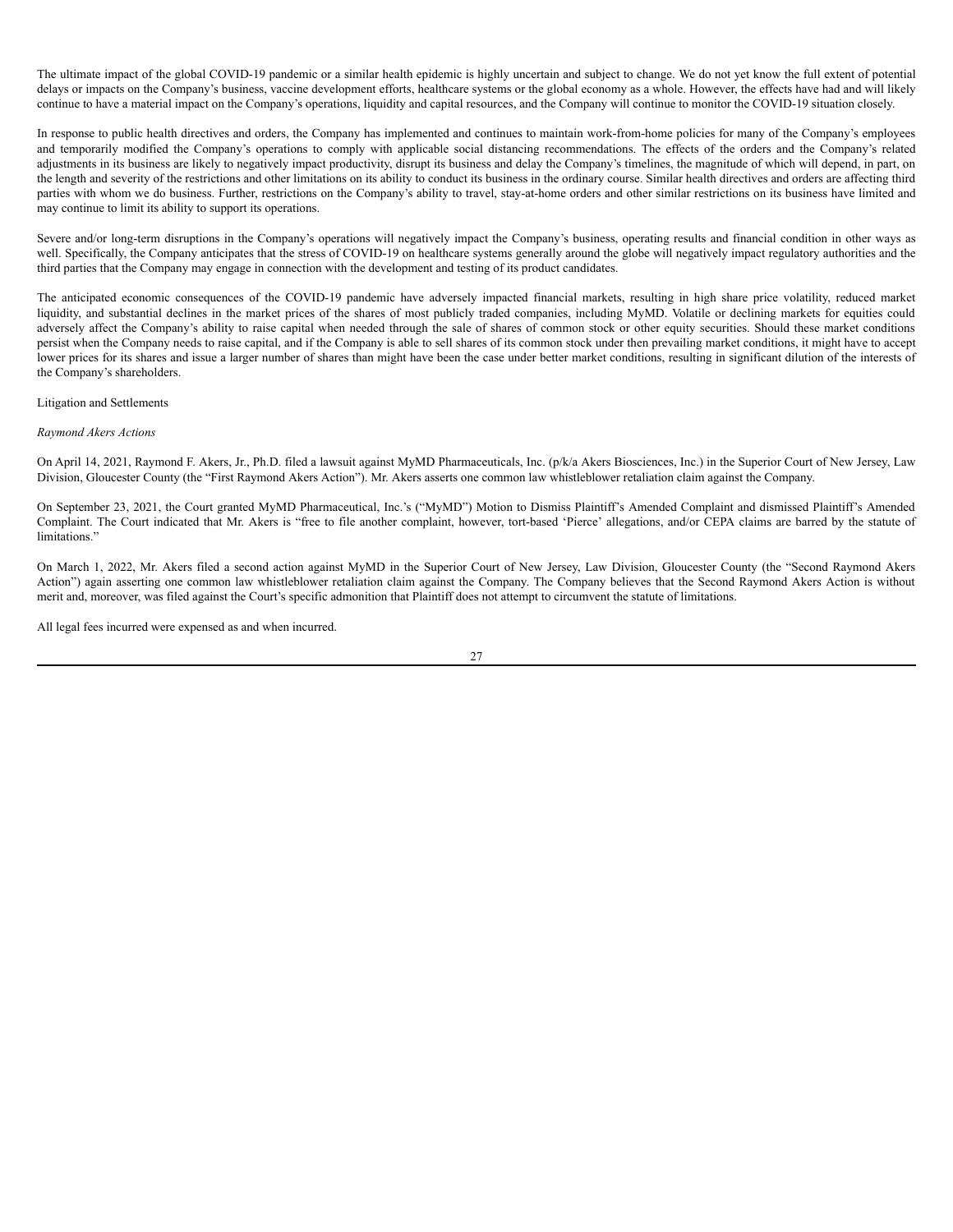#### **Note 9 – Related Parties**

#### SRQ Patent Holdings and SRQ Patent Holdings II

MyMD is a party to two Amended and Restated Confirmatory Patent Assignment and Royalty Agreements, both dated November 11, 2020, with SRQ Patent Holdings and SRQ Patent Holdings II, under which MyMD (or its successor) will be obligated to pay to SRQ Patent Holdings or SRQ Patent Holdings II (or its designees) certain royalties on product sales or other revenue received on products that incorporate or are covered by the intellectual property that was assigned to MyMD. The royalty is equal to 8% of the net sales price on product sales and, without duplication, 8% of milestone revenue or sublicense compensation. SRQ Patent Holdings and SRQ Patent Holdings II are affiliates of Mr. Jonnie Williams, Sr. No revenue has been received subject to these agreements as of March 31, 2022 and 2021.

#### Mr. Jonnie Williams, Sr.

The Company recorded an obligation to Mr. Williams, a shareholder, for various expenses incurred on behalf of the Company between 2016 and 2019. The balance due of \$14,577 was paid on April 28, 2021.

#### Supera Aviation I, LLC

In October 2018, the Company entered a three-year leasing agreement with Supera Aviation I, LLC, a company owned by a shareholder, for a Gulfstream IV-SP aircraft with an annual leasing fee of \$600,000. The Company incurred expenses totaling \$150,000 for the three months ended March 31, 2021.

On April 28, 2021, the Company reached a negotiated settlement with Supera Aviation I, LLC to retire the \$627,042 debt due under the leasing agreement for \$517,384.

#### Lines of credit payable

In November 2018, Supera entered into a revolving credit facility which allows for borrowings of up to \$1,000,000 with a shareholder. The facility had an initial term of 38 months, which was extended to December 31, 2022 at which time all outstanding borrowings and accrued interest, if any, are due in full. Borrowings accrue interest at a rate of 5% per annum.

In May 2019, the pre-Merger MyMD entered into a revolving credit facility which allows for borrowings of up to \$5,000,000 with a shareholder. The facility had an initial term of 18 months, which was extended to July 31, 2021 and further extended to December 31, 2022, at which time all outstanding borrowings and accrued interest, if any, are due in full. Borrowings accrue interest at a rate of 5% per annum. Pursuant to the terms of the agreement, the Company must issue a number of common stock options to the lender based on the total borrowings under the facility, with each dollar borrowed requiring the issuance of one common stock option. Upon issuance, each common stock option will immediately vest at an exercise price of \$2.59. The Company recorded accretion of the debt discount totaling \$608,460 during the three months ended March 31, 2021.

On April 28, 2021, in accordance with the Merger, the Company paid \$3,208,426, inclusive of interest and net of the debt discount, to retire the amounts due to the shareholder under the two lines of credit as of April 28, 2021.

#### **Note 10 – Employee Benefit Plan**

The Company maintains a defined contribution benefit plan under section 401(k) of the Internal Revenue Code covering substantially all qualified employees of the Company (the "401(k) Plan"). Under the 401(k) Plan, the Company matches 100% up to a 3% contribution, and 50% over a 3% contribution, up to a maximum of 5%.

The Company made matching contributions to the 401(k) Plan during the three months ended March 31, 2022 and 2021 of \$8,750 and \$0, respectively.

#### **Note 11—Paycheck Protection Program Loan**

On April 16, 2020, the Company received loan proceeds in the amount of approximately \$70,600 under the Paycheck Protection Program ("PPP"). The PPP, established as part of the Coronavirus Aid, Relief and Economic Security Act ("CARES Act"), provides for loans to qualifying businesses for amounts up to 2.5 times of the average monthly payroll expenses of the qualifying business. The loans and accrued interest are forgivable as long as the borrower uses the loan proceeds for eligible purposes, including payroll, benefits, rent and utilities, and maintains its payroll levels.

The amount of loan forgiveness will be reduced if the borrower terminates employees or reduces salaries during the eight-week period. The unforgiven portion of the PPP loan is payable over two years at an annual interest rate of 1%, with a deferral of payments through the date that the Small Business Administration remits the borrower's loan forgiveness amount to the lender. The Company was notified on June 1, 2021 that the loan totaling \$70,600 was forgiven which was recorded as a gain on debt forgiveness on the Condensed Consolidated Statement of Comprehensive Loss.

#### **Note 12—Patent assignment and royalty agreement**

In November 2016, the Company entered into an agreement with the holders of certain intellectual property relating to the Company's current product candidate. Under the terms of the agreement, the counterparty assigned its rights and interest in certain patents to the Company in exchange for future royalty payments based on a fixed percentage of future revenues, as defined. The agreement is effective until the later of (1) the date of expiration of the assigned patents or (2) the date of expiration of the last strategic partnership or licensing agreement including the assigned patents.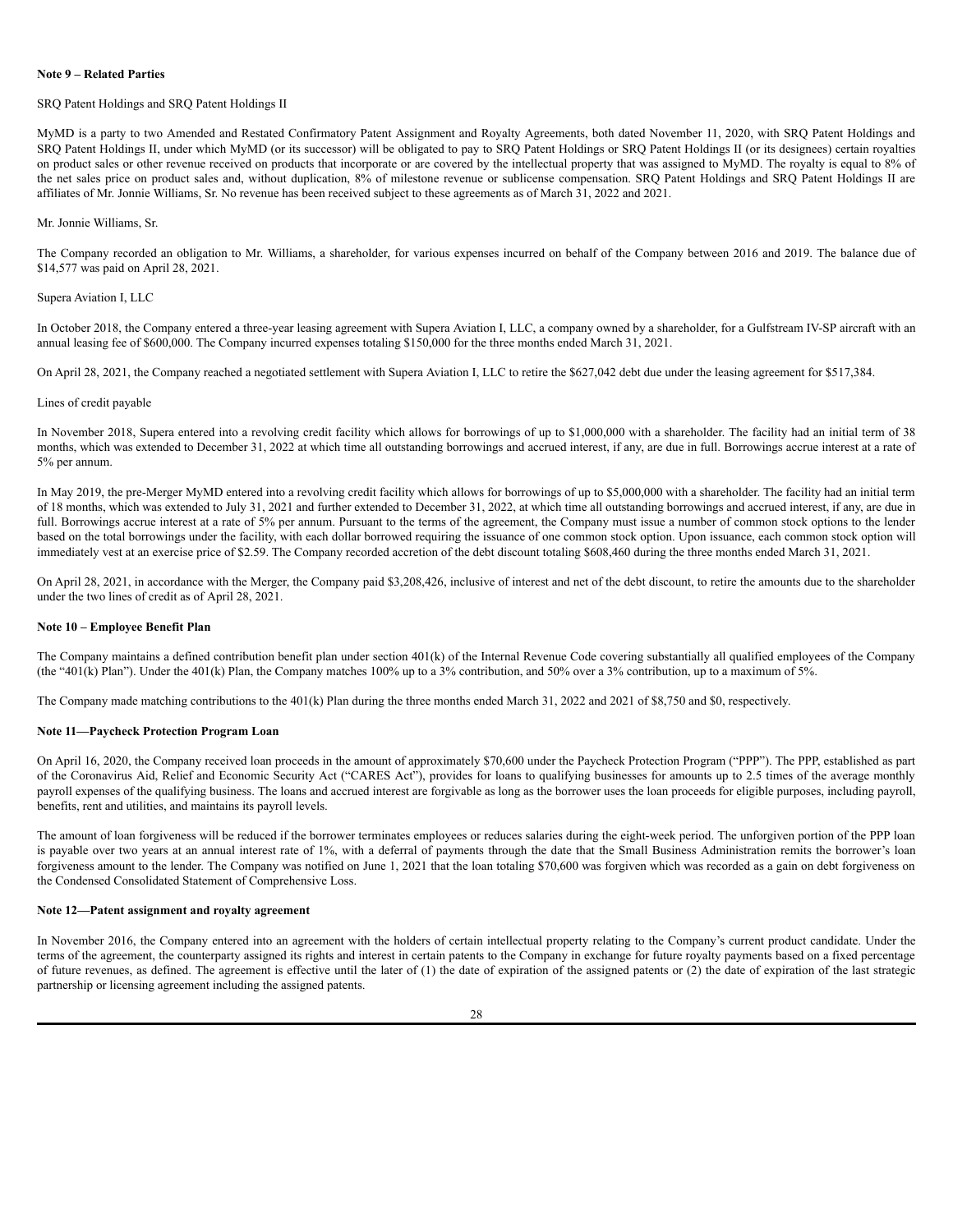#### <span id="page-29-0"></span>**Item 2. Management's Discussion and Analysis of Financial Conditions and Results of Operations.**

The information set forth below should be read in conjunction with our condensed consolidated financial statements and related notes thereto included elsewhere in this Quarterly Report on Form 10-Q. This discussion and analysis contains forward-looking statements based on our current expectations, assumptions, estimates and projections. These forward-looking statements involve risks and uncertainties. Our actual results could differ materially from those indicated in these forward-looking statements as a result of certain factors, including those discussed Item 1A of this Quarterly Report on Form 10-Q, entitled "Risk Factors." References in this discussion and analysis to "us," "we," "our," or "the Company" refer collectively to MyMD Pharmaceuticals, Inc.

Our financial statements are prepared in accordance with GAAP. These accounting principles require us to make certain estimates, judgments and assumptions. We believe that the estimates, judgments and assumptions upon which we rely are reasonable based upon information available to us at the time that these estimates, judgments and assumptions are made. These estimates, judgments and assumptions can affect the reported amounts of assets and liabilities as of the date of the financial statements as well as the reported amounts of expenses during the periods presented. Our financial statements would be affected to the extent there are material differences between these estimates and actual results. In many cases, the accounting treatment of a particular transaction is specifically dictated by GAAP and does not require management's judgment in its application. There are also areas in which management's judgment in selecting any available alternative would not produce a materially different result. The following discussion should be read in conjunction with our financial statements and notes thereto appearing elsewhere in this Quarterly Report on Form 10-Q.

This quarterly report on Form 10-Q and other reports filed by the Company from time to time with the Securities and Exchange Commission (the "SEC" and such reports, collectively, the "Filings") contain or may contain forward-looking statements and information that are based upon beliefs of, and information currently available to, the Company's management as well as estimates and assumptions made by Company's management. Readers are cautioned not to place undue reliance on these forwardlooking statements, which are only predictions and speak only as of the date hereof. When used in the Filings, the words "anticipate," "believe," "estimate," "expect," "future," "intend," "plan," or the negative of these terms and similar expressions as they relate to the Company or the Company's management identify forward-looking statements. Such statements reflect the current view of the Company with respect to future events and are subject to risks, uncertainties, assumptions, and other factors, including the risks relating to the Company's business, industry, and the Company's operations and results of operations. Should one or more of these risks or uncertainties materialize, or should the underlying assumptions prove incorrect, actual results may differ significantly from those anticipated, believed, estimated, expected, intended, or planned.

Although we believe that the expectations reflected in the forward-looking statements are reasonable, we cannot guarantee future results, levels of activity, performance, or achievements. Except as required by applicable law, including the securities laws of the United States, we do not intend to update any of the forward-looking statements to conform these statements to actual results.

Important factors that could cause actual results to differ materially from the results and events anticipated or implied by such forward-looking statements include, but are not limited to:

- fluctuation and volatility in market price of our common stock due to market and industry factors, as well as general economic, political and market conditions;
- the impact of dilution on our shareholders;
- our ability to realize the intended benefits of the Merger (as defined below) and the Contribution Transaction (as defined below);
- the impact of our ability to realize the anticipated tax impact of the Merger;
- the outcome of litigation or other proceedings we may become subject to in the future;
- delisting of our common stock from the Nasdaq;
- our availability and ability to continue to obtain sufficient funding to conduct planned research and development efforts and realize potential profits;
- our ability to develop and commercialize our product candidates, including MYMD-1, Supera-CBD and other future product candidates;
- the impact of the complexity of the regulatory landscape on our ability to seek and obtain regulatory approval for our product candidates, both within and outside of the U.S.;
- the required investment of substantial time, resources and effort for successful clinical development and marketization of our product candidates;
- challenges we may face with maintaining regulatory approval, if achieved;
- the potential impact of changes in the legal and regulatory landscape, both within and outside of the U.S.;
- the impact of the ongoing COVID-19 pandemic on the administration, funding and policies of regulatory authorities, both within and outside of the U.S.;
- our dependence on third parties to conduct pre-clinical and clinical trials and manufacture its product candidates;
- the impact of the ongoing COVID-19 pandemic on our results of operations, business plan and the global economy;
- challenges we may face with respect to our product candidates achieving market acceptance by providers, patients, patient advocacy groups, third party payors and the general medical community;
- the impact of pricing, insurance coverage and reimbursement status of our product candidates;
- emerging competition and rapidly advancing technology in our industry;
- our ability to obtain, maintain and protect our trade secrets or other proprietary rights, operate without infringing upon the proprietary rights of others and prevent others from infringing on its proprietary rights;
- our ability to maintain adequate cyber security and information systems;
- our ability to achieve the expected benefits and costs of the transactions related to the acquisition of Supera Pharmaceuticals, Inc. ("Supera");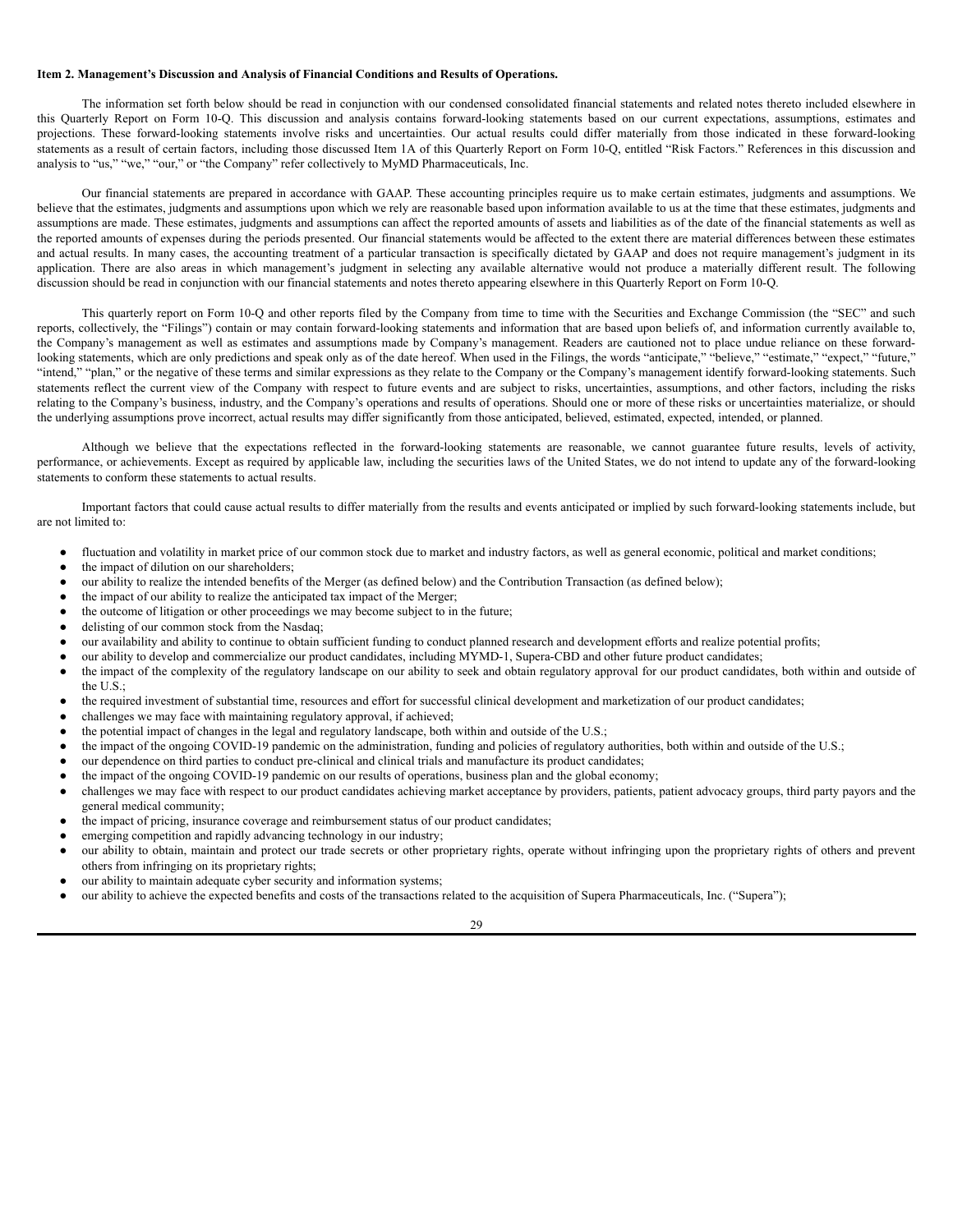- our ability to effectively execute and deliver our plans related to commercialization, marketing and manufacturing capabilities and strategy;
- emerging competition and rapidly advancing technology in our industry;
- our ability to obtain adequate financing in the future on reasonable terms, as and when we need it;
- challenges we may face in identifying, acquiring and operating new business opportunities;
- our ability to retain and attract senior management and other key employees;
- our ability to quickly and effectively respond to new technological developments;
- changes in political, economic or regulatory conditions generally and in the markets in which we operate; and
- our compliance with all laws, rules, and regulations applicable to our business.

#### **Overview**

Following the closing of the Merger and the Contribution Transaction described below that occurred on April 16, 2021, we have been focused on developing and commercializing two therapeutic platforms based on well-defined therapeutic targets, MYMD-1 and Supera-CBD:

- MYMD-1 is a clinical stage small molecule that regulates the immunometabolic system to treat autoimmune disease, including (but not limited to) multiple sclerosis, diabetes, rheumatoid arthritis, and inflammatory bowel disease. MYMD-1 is being developed to treat age-related illnesses such as frailty and sarcopenia. MYMD-1 works by regulating the release of numerous pro-inflammatory cytokines, such as TNF-α, interleukin 6 ("IL-6") and interleukin 17 ("IL-17"). MYMD-1 currently is being evaluated in patients with sarcopenia (age-related muscle loss). The company has significant intellectual property coverage to protect these autoimmune indications, as well as therapy as an anti-aging product;
- Supera-CBD is a synthetic analog of cannabidiol ("CBD") being developed to treat various conditions, including, but not limited to, epilepsy, pain, and anxiety/depression, through its effects on the CB2 receptor, and a monoamine oxidase enzyme ("MAO") type B. Supera-CBD has shown tremendous promise in treating neuroinflammatory and neurodegenerative diseases, and will be a major focus as the Company moves forward.

The rights to Supera-CBD were previously owned by Supera and were acquired by MyMD Florida (as defined below) immediately prior to the closing of the Merger.

#### **Closing of the Merger and Reverse Stock Split**

On April 16, 2021, pursuant to the previously announced Agreement and Plan of Merger and Reorganization, dated November 11, 2020 (the "Original Merger Agreement"), as amended by Amendment No. 1 thereto, dated March 16, 2021 (the Original Merger Agreement, as amended by Amendment No. 1, the "Merger Agreement"), by and among MyMD, a New Jersey corporation previously known as Akers Biosciences, Inc., XYZ Merger Sub, Inc. ("Merger Sub"), and MyMD Pharmaceuticals (Florida), Inc., a Florida corporation previously known as MyMD Pharmaceuticals, Inc. ("MyMD Florida"), Merger Sub was merged with and into MyMD Florida, with MyMD Florida continuing after the merger as the surviving entity and a wholly owned subsidiary of the Company (the "Merger"). At the effective time of the Merger, without any action on the part of any stockholder, each issued and outstanding share of pre-Merger MyMD Florida's common stock, par value \$0.001 per share (the "MyMD Florida Common Stock"), including shares underlying pre-Merger MyMD Florida's outstanding equity awards, was converted into the right to receive (x) 0.7718 shares (the "Exchange Ratio") of the Company's common stock, no par value per share (the "Company Common Stock"), (y) an amount in cash, on a pro rata basis, equal to the aggregate cash proceeds received by the Company from the exercise of any options to purchase shares of MyMD Florida Common Stock outstanding at the effective time of the Merger assumed by the Company upon closing of the Merger prior to the second-year anniversary of the closing of the Merger (the "Option Exercise Period"), such payment (the "Additional Consideration"), and (z) potential milestone payment in shares of Company Common Stock up to the aggregate number of shares issued by the Company to pre-Merger MyMD Florida stockholders at the closing of the Merger (the "Milestone Payments") payable upon the achievement of certain market capitalization milestone events (the "Milestone Events") during the 36-month period immediately following the closing of the Merger (the "Milestone Period"). The Milestone Events and corresponding Milestone Payments are set forth in the table below.

| <b>Milestone Event</b>                                                                                                                                                                                                                                                                                                                                                       | <b>Milestone Payment</b>                                                                                                                                                                                                                                                                                                                                                          |
|------------------------------------------------------------------------------------------------------------------------------------------------------------------------------------------------------------------------------------------------------------------------------------------------------------------------------------------------------------------------------|-----------------------------------------------------------------------------------------------------------------------------------------------------------------------------------------------------------------------------------------------------------------------------------------------------------------------------------------------------------------------------------|
| Market capitalization of the combined company for at least<br>ten (10) trading days during any 20 consecutive trading day<br>period during the Milestone Period is equal to or greater<br>than \$500,000,000 (the "First Milestone Event").                                                                                                                                  | \$20,000,000                                                                                                                                                                                                                                                                                                                                                                      |
| For every \$250,000,000 incremental increase in market<br>capitalization of the combined company after the First<br>Milestone Event to the extent such incremental increase<br>occurs for at least 10 trading days during any 20<br>consecutive trading day period during the Milestone Period,<br>up to a \$1,000,000,000 market capitalization of the<br>combined company. | \$10,000,000 per each incremental increase (it being<br>understood, however, that, if such incremental increase<br>results in market capitalization equal to \$1,000,000,000,<br>such \$10,000,000 payment in respect of such incremental<br>increase shall be payable without duplication of any amount<br>payable in respect of a Second Milestone Event, as defined<br>below). |
| Market capitalization of the combined company for at least<br>10 trading days during any 20 consecutive trading day<br>period during the Milestone Period is equal to or greater<br>than \$1,000,000,000 (the "Second Milestone Event")                                                                                                                                      | \$25,000,000                                                                                                                                                                                                                                                                                                                                                                      |
| For every \$1,000,000,000 incremental increase in market<br>capitalization of the combined company after the Second<br>Milestone Event to the extent such incremental increase<br>occurs for at least 10 trading days during any 20<br>consecutive trading day period during the Milestone Period.                                                                           | \$25,000,000 per each incremental increase                                                                                                                                                                                                                                                                                                                                        |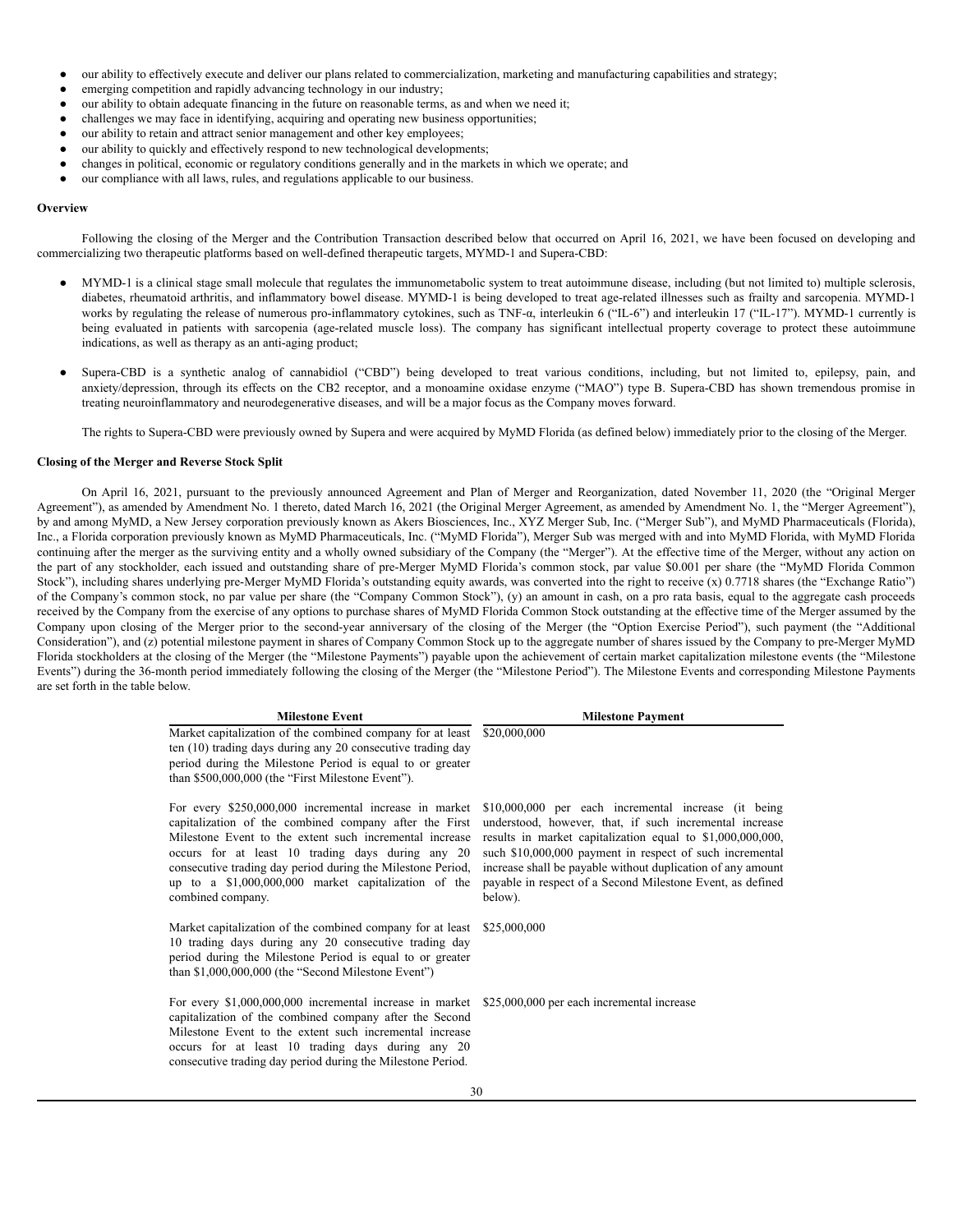For purposes of the table above, "market capitalization" means, with respect to any trading day, the product of (i) the total outstanding shares of the combined company common stock and (ii) the volume weighted average trading price for the combined company common stock for such trading day.

Immediately following the effective time of the Merger, the Company effected a 1-for-2 reverse stock split of the issued and outstanding Company Common Stock (the "Reverse Stock Split"). Upon completion of the Merger and the transactions contemplated in the Merger Agreement, (i) the former MyMD Florida equity holders owned approximately 77.05% of the outstanding equity of the Company on a fully diluted basis, assuming the exercise in full of the pre-funded warrants to purchase 986,486 shares of Company Common stock and including 4,188,315 shares of Company Common Stock underlying options to purchase shares of MyMD Florida Common Stock assumed by the company at closing and after adjustments based on the Company's net cash at closing; and (ii) former Akers Biosciences, Inc. stockholders own approximately 22.95% of the outstanding equity of the Company.

Effective as of 4:05 pm Eastern Time on April 16, 2021, we filed an amendment to its Amended and Restated Certificate of Incorporation to effect the Reverse Stock Split. As a result of the Reverse Stock Split, immediately following the effective time of the Merger, every two shares of our Common Stock held by a stockholder immediately prior to the Reverse Stock Split were combined and reclassified into one share of our Common Stock. No fractional shares were issued in connection with the Reverse Stock Split. Each stockholder who did not have a number of shares evenly divisible pursuant to the Reverse Stock Split ratio and who would otherwise be entitled to receive a fractional share of our Common Stock was entitled to receive an additional share of our Common Stock.

In connection with the closing of the Merger, we changed our name to MyMD Pharmaceuticals, Inc. and its NASDAQ trading symbol to MYMD. For additional information concerning the Merger, please see Note 3 to the Company's Condensed Consolidated Financial Statements.

#### **Closing of Contribution and Assignment Agreement**

We acquired 100% of the membership interests of Cystron Biotech, LLC ("Cystron") pursuant to a Membership Interest Purchase Agreement, dated March 23, 2020 (as amended by Amendment No. 1 on May 14, 2020, the "MIPA") from certain selling parties (the "Cystron Sellers"). Cystron is a party to a License and Development Agreement (as amended and restated on March 19, 2020, in connection with our entry into the MIPA, the "License Agreement") with Premas Biotech PVT Ltd. ("Premas") whereby Premas granted Cystron, amongst other things, an exclusive license with respect to Premas' genetically engineered yeast (S. cerevisiae)-based vaccine platform, D-Crypt™, for the development of a vaccine against COVID-19 and other coronavirus infections. We had partnered with Premas on this initiative as we sought to advance this COVID-19 vaccine candidate through the regulatory process, both with the U.S. Food and Drug Administration ("FDA") and the office of the drug controller in India. Premas was primarily responsible for the development of the COVID-19 vaccine candidate through proof of concept and was entitled to receive milestone payments upon achievement of certain development milestones through proof of concept.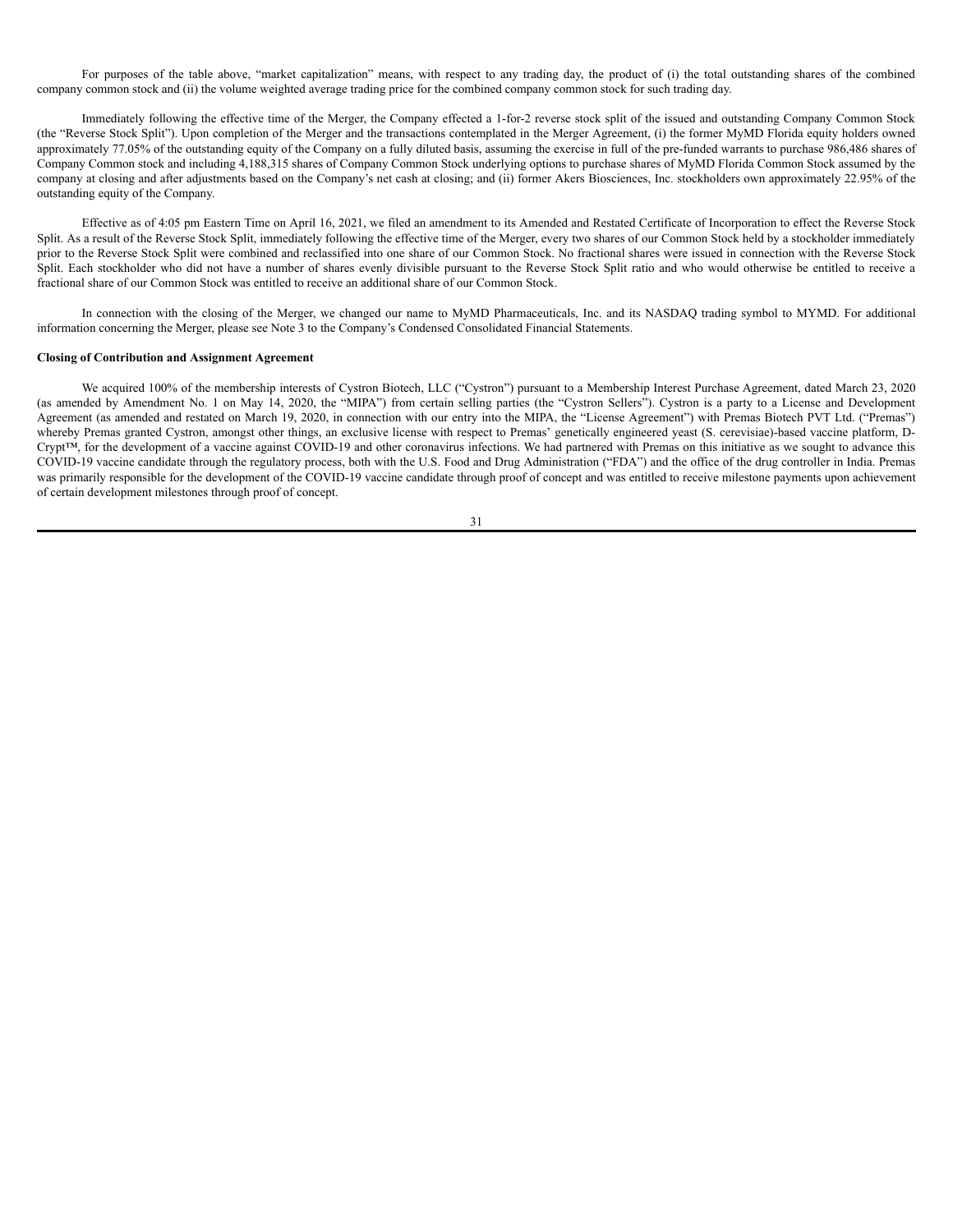As of May 14, 2020, Premas had successfully completed its vaccine prototype and obtained transmission electron microscopic (TEM) images of the recombinant virus like particle (VLP) assembled in yeast. In July 2020, animal studies for the COVID-19 vaccine candidate were initiated in India. In addition, we announced that Premas had successfully completed the manufacturing process for the VLP vaccine candidate. On August 27, 2020, we announced with Premas positive proof of concept results from the animal studies conducted during a four-week test of the COVID-19 vaccine candidate in mice. On March 18, 2021, the Company and the Cystron Sellers, which are also shareholders of Oravax Medical, Inc. ("Oravax"), entered into a Termination and Release Agreement terminating the MIPA effective upon consummation of the Contribution Agreement (as defined below). In addition, the Cystron Sellers agreed to waive any change of control payment triggered under the MIPA as a result of the Merger.

On April 16, 2021, pursuant to the Contribution and Assignment Agreement, dated March 18, 2021 (the "Contribution Agreement") by and among the Company, Cystron, Oravax and, for the limited purpose set forth therein, Premas, the parties consummated the transactions contemplated therein. Pursuant to the Contribution Agreement, effective upon the closing of the Merger, the Company agreed (i) to contribute an amount in cash equal to \$1,500,000 to Oravax and (ii) cause Cystron to contribute substantially all of the assets associated with its business or developing and manufacturing Cystron's COVID-19 vaccine candidate to Oravax (the "Contribution Transaction"). In consideration for the Company's commitment to consummate the Contribution Transaction, Oravax issued to the Company 390,000 shares of its capital stock (equivalent to 13% of Oravax's outstanding capital stock on a fully diluted basis) and assumed all of the obligations or liabilities in respect of the assets of Cystron (excluding certain amounts due to Premas), including the obligations under the license agreement with Premas. In addition, Oravax agreed to pay future royalties to the Company equal to 2.5% of all net sales of products (or combination products) manufactured, tested, distributed and/or marketed by Oravax or its subsidiaries. For additional information concerning the Contribution Transaction, please see Note 3 to the Company's Condensed Consolidated Financial Statements.

Following the Contribution Transaction, Oravax is expected to pursue the COVID-19 vaccine candidate. MyMD is currently evaluating several options with respect to its interest in Oravax, including a potential distribution of Oravax shares to the MyMD shareholders. This would make Oravax a publicly held company. MyMD's interest in Oravax consists of 13% of Oravax's outstanding shares of capital stock and the rights to a 2.5% royalty on all future net sales. In addition, MyMD currently has the right to designate a member of the board of directors of Oravax, pursuant to which Mr. Joshua Silverman, our Chairman of the Board, has been designated to serve as a director of Oravax.

#### **Impact of the COVID-19 Pandemic on Our Business and Company Operations**

The ultimate impact of the ongoing global COVID-19 pandemic or a similar health epidemic is highly uncertain and subject to future developments. These include but are not limited to the duration of the COVID-19 pandemic, new information which may emerge concerning the severity of the COVID-19 pandemic, and any additional preventative and protective actions that regulators, or our board of directors or management of the Company, may determine are needed. We do not yet know the full extent of potential delays or impacts on our business, healthcare systems or the global economy. We will continue to monitor the COVID-19 situation closely.

In response to public health directives and orders, we have implemented work-from-home policies for many of our employees and temporarily modified our operations to comply with applicable social distancing recommendations. The effects of the orders and our related adjustments in our business have in the past and may continue to negatively impact productivity, disrupt our business and delay our timelines, the magnitude of which will depend, in part, on the length and severity of the restrictions and other limitations on our ability to conduct our business in the ordinary course. Similar health directives and orders are affecting third parties with whom we do business. Further, restrictions on our ability to travel, stay-at-home orders and other similar restrictions on our business have limited our ability to support our operations.

Severe and/or long-term disruptions in our operations will negatively impact our business, operating results and financial condition in other ways, as well. Specifically, we anticipate that the stress of COVID-19 on healthcare systems generally around the globe will negatively impact regulatory authorities and the third parties that we may engage in connection with the development and testing of our therapeutic targets.

To date, we have encountered delays in receiving critical clinical supplies from our manufacturer in India, which has impacted our ability to execute our development plan and the studies needed to advance product development have been delayed by the Company's difficulty recruiting patients for the required clinical trials.

In addition, while the potential economic impact brought by, and the duration of, COVID-19 may be difficult to assess or predict, it has significantly disrupted global financial markets, and may limit our ability to access capital, which could in the future negatively affect our liquidity. A recession or market correction resulting from the continuation of the COVID-19 pandemic could materially affect our business and the value of our common stock.

#### **Financial Operations Overview**

We will not generate revenue from product sales unless and until we successfully complete clinical development, obtain regulatory approval for, and successfully commercialize our MYMD-1 and Supera-CBD product candidates. The lengthy process of securing marketing approvals for new drugs requires the expenditure of substantial resources. Any significant delay or failure to obtain regulatory approvals would materially adversely affect our product candidate's development efforts and our business overall. In addition, if we obtain regulatory approval for MYMD-1 and/or Supera-CBD, we expect to incur significant expenses related to developing our commercialization capability to support product sales, marketing, manufacturing and distribution activities.

We anticipate that our expenses will increase significantly as we:

- advance the development of our MYMD-1 and Supera-CBD;
- initiate and continue research and preclinical and clinical development of potential new product candidates;
- maintain, expand and protect our intellectual property as it pertains to MYMD-1 and Supera-CBD;
- expand our infrastructure and facilities to accommodate our growing employee base and ongoing development activities;
- establish agreements with contract research organizations, or CROs, and third-party contract manufacturing organizations, or CMOs, in connection with our Supera-CBD preclinical studies, MYMD-1 ongoing and planned clinical trials, Supera-CBD clinical trials and the development of our manufacturing capabilities for MYMD-1 and Supera-CBD;
- develop the large-scale manufacturing processes and capabilities for the commercialization of our MYMD-1 and Supera-CBD drug products;
- seek marketing approvals for our MYMD-1 and Supera-CBD product candidates that successfully complete clinical trials and
- establish a sales, marketing and distribution infrastructure to commercialize MYMD-1 and Supera-CBD should we obtain marketing approval

As a result of these anticipated expenditures, we will need substantial additional funding to support our continuing operations and pursue our growth strategy.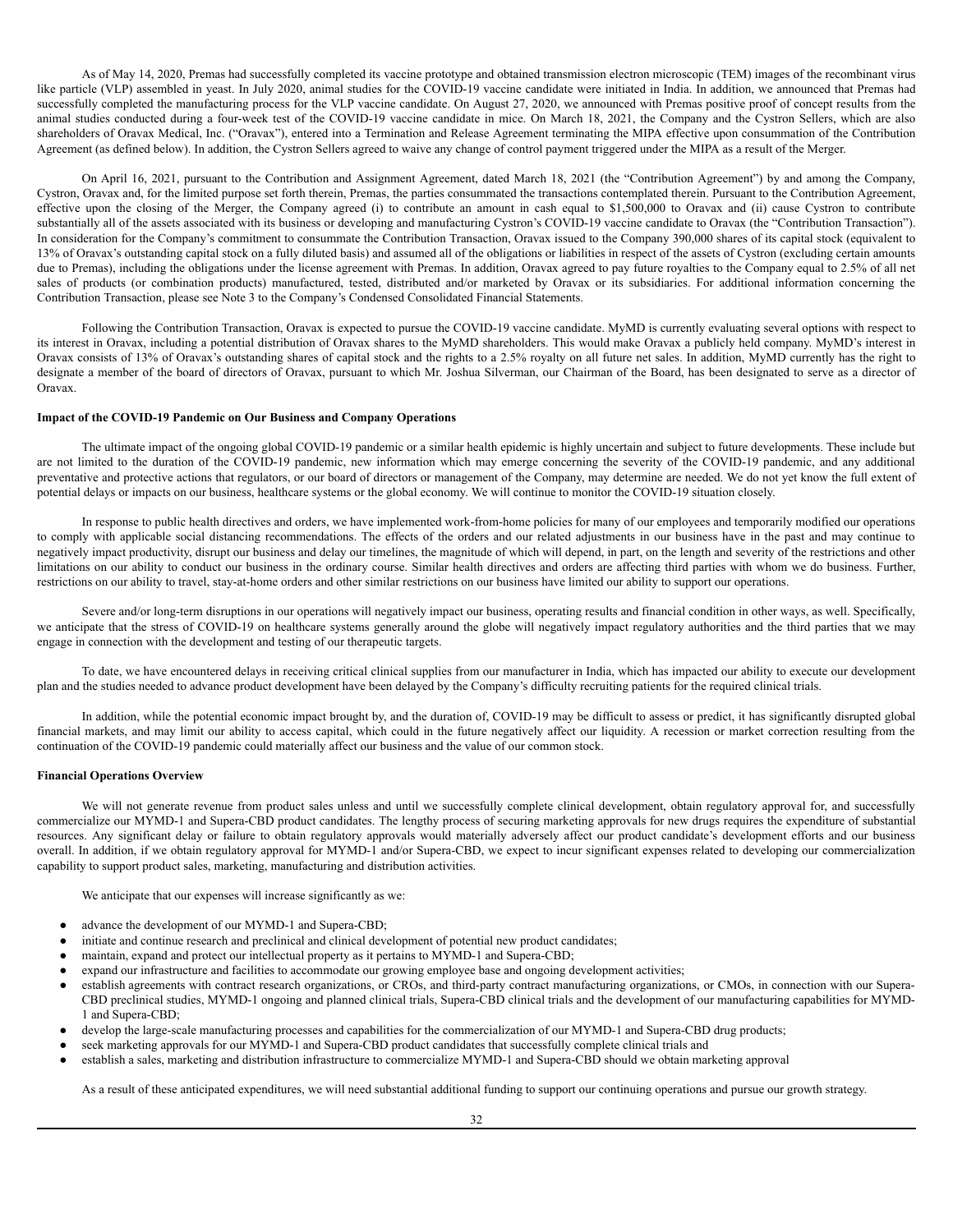### **Components of our Results of Operations**

#### *Revenue*

We have not generated any revenue from product sales and do not expect to generate any revenue from the sale of products in the near future. If our research and development efforts with MYMD-1 and Supera-CBD are successful, we may generate revenue from product sales or through license agreements with third parties.

#### *Operating Expenses*

Our operating expenses are broken into several components, research and development and general and administrative costs.

We expect operating expenses to increase as we progress through the various clinical trials in the development of MYMD-1 and Supera-CBD.

#### *Research and development*

Our research and development expenses primarily consist of costs associated with the development of MYMD-1 and Supera-CBD. These costs include, but are not limited to:

- Salaries, wages and benefits of the research and development staff;
- Contractual agreements with third parties including contract research organizations, preclinical activities and clinical trials.
- Outside consultants including fees and expenses
- Laboratory supplies and equipment
- Regulatory compliance
- Patent application and maintenance costs to protect our intellectual property.

Six of our nine employees are principally involved in research and development activities for either MYMD-1 or Supera-CBD. Their salaries, wages and benefits are captured as a component of research and development but not allocated to specific projects.

We utilize third party contractors and consultants with expertise in specific research or development activities to perform work under the supervision of our researchers. We believe this allows us to control costs and to progress through the development cycle and to utilize our staff more efficiently.

It is difficult to project with absolute accuracy the duration or final cost of the development of MYMD-1 and Super-CBD or if revenue will be generated from the commercialization of these components. The process of achieving regulatory approval is very costly and time consuming. A few of the many factors that contribute to costs of duration include:

- Size and scope of pre-clinical trials
- The phases of clinical development and the stage of our product candidates in the cycle
- Per subject trial costs
- The number of sites required for the trials and the availability of appropriate sites to perform the trials
- The time that is required to enroll the appropriate number of trial participants
- The time required to achieve the approval of regulatory agencies.

#### *General and Administrative*

General and administrative expenses primarily consist of salaries, wages and benefits for our employees in the executive, legal and accounting functions and third party costs for legal, accounting, insurance, investor relations, stock market and board expenses.

We expect general and administrative expenses to decline over the near-term. We incurred significant non-recurring legal and accounting fees associated with our merger with Akers Biosciences and we do not anticipate the addition of new general and administrative staff.

Although treated as components of general and administrative expenses, we have chosen to disclose the following significant items separately:

#### *Interest Expense and Accretion of Debt Discount (related party)*

Interest expense and accretion of debt discount are the financing costs associated with the Starwood line-of credit which was terminated upon the closing of the merger with Akers Biosciences and the related line-of-credit plus the accumulated interest due was paid in full.

#### *Stock Based Compensation*

Stock based compensation includes the fair market value, as determined by Black-Scholes, of stock options issued to key staff and consultants.

## *Other Income (Expense), net*

Other income (expense), net consists of interest and dividends earned on our cash, cash equivalents, and investments, losses on the sale of marketable securities, losses on equity investments, gains on the forgiveness of debt and an uninsured casualty loss.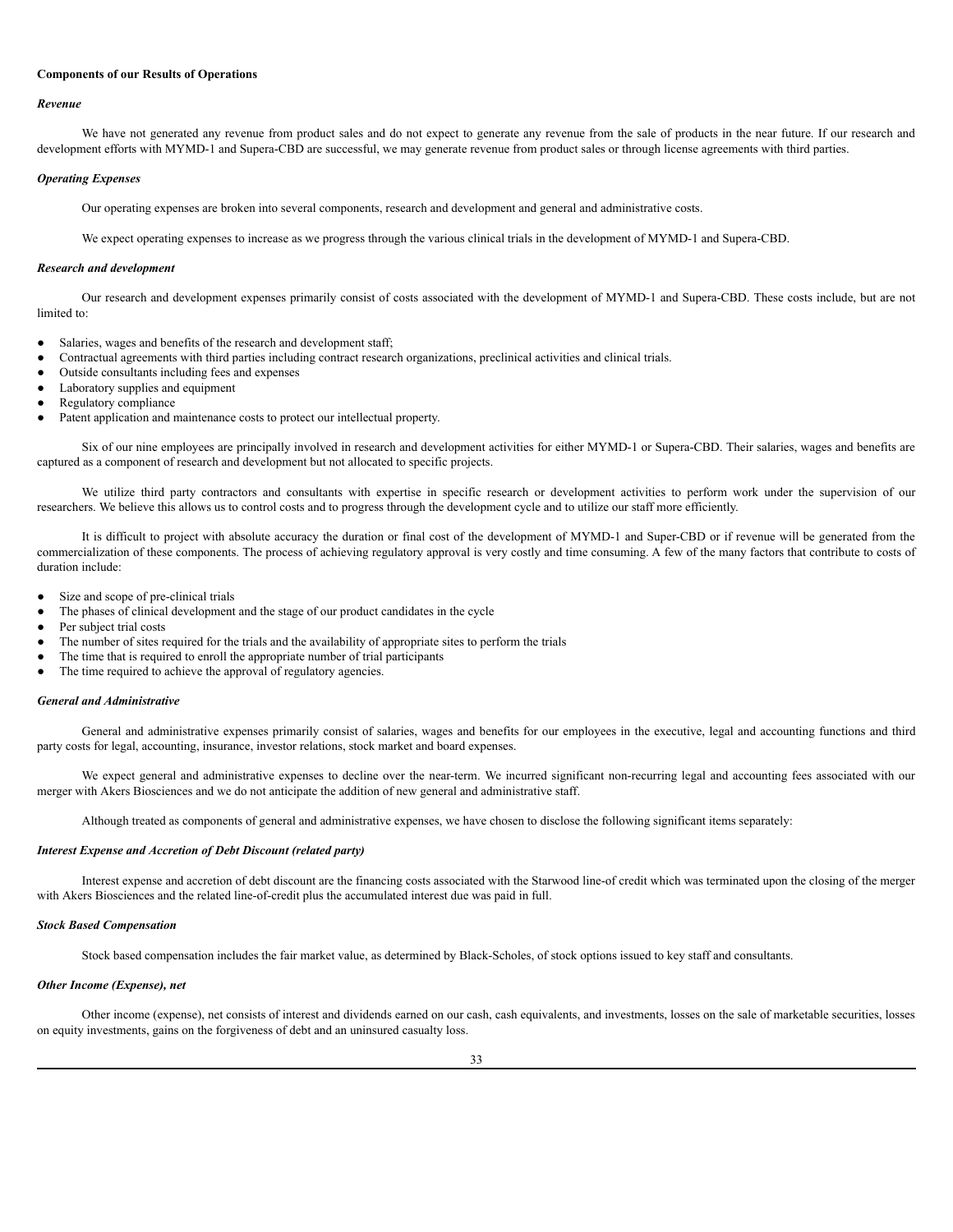#### **RESULTS OF OPERATIONS**

#### *Summary of Statements of Operations for the Three Months Ended March 31, 2022 and 2021*

We are focused on developing and commercializing two therapeutic platforms based on well-defined therapeutic targets, MYMD-1 and Supera-CBD. The following table summarized the results of operations for the three months ended March 31, 2022 and 2021.

|                                               | For the Three Months Ended<br>March 31. |               |      |             | Percent |  |
|-----------------------------------------------|-----------------------------------------|---------------|------|-------------|---------|--|
| Description                                   | 2022                                    |               | 2021 |             | Change  |  |
| <b>Operating Expenses</b>                     |                                         |               |      |             |         |  |
| General and Administrative                    |                                         | 1,395,112     |      | 1,078,163   | 29.4    |  |
| Research and Development                      |                                         | 2,629,741     |      | 1,350,976   | 94.7    |  |
| Interest Expense & Accretion of Debt Discount |                                         |               |      | 660,564     | (100.0) |  |
| <b>Stock Based Compensation</b>               |                                         | 97,000        |      |             | 100.0   |  |
| <b>Total Operating Expenses</b>               |                                         | 4,121,853     |      | 3,089,703   | 33.4    |  |
| Loss from Operations                          |                                         | (4, 121, 853) |      | (3,089,703) | 33.4    |  |
| Other Expense                                 |                                         | (180)         |      |             |         |  |
| Net Loss                                      |                                         | (4,122,033)   |      | (3,089,703) | 33.4    |  |

#### *Revenue*

We had no revenue during the three months ended March 31, 2022 and March 31, 2021.

#### *Research and Development Expenses*

Research and development expenses for the three months ended March 31, 2022 totaled \$2,629,741 as compared to \$1,350,976 for the three months ended March 31, 2021.

The table below summarizes our research and development expenses for the three months ended March 31, 2022 and 2021 as well as the percentage of change yearover-year:

|                                         | For the Three Months Ended |  |           |         |  |
|-----------------------------------------|----------------------------|--|-----------|---------|--|
| Description                             | March 31.                  |  |           |         |  |
|                                         | 2022                       |  | 2021      | Change  |  |
| Salaries and Wages                      | 211.420                    |  | 175.149   | 20.7    |  |
| Development Programs                    | 1,479,472                  |  | 931,872   | 58.8    |  |
| <b>Professional Services</b>            |                            |  | 10.535    | (100.0) |  |
| <b>Regulatory Expenses</b>              | 932,563                    |  | 192.990   | 383.2   |  |
| Other Research and Development Expenses | 6,286                      |  | 40,430    | (84.5)  |  |
| Total Research and Development Expenses | 2,629,741                  |  | 1,350,976 | 94.7    |  |

Salaries and wages increased \$36,271 for the three months ended March 31, 2022. The increase is attributed to the addition of an additional staff position.

Development program costs include those associated with pre-clinical development, clinical trials and other manufacturing and development programs. Costs increased \$547,600 for the three months ended March 31, 2022 related to the advancement of pre-clinical toxicology studies, Phase I clinical trials and the acquisition of base compounds for current and future trials.

Professional services costs declined \$10,535 for the three months ended March 31, 2022. These costs are primarily related to legal and patent related fees associated with the protection of our intellectual property.

Regulatory expenses increased \$739,573 for the three months ended March 31, 2022. These expenses include clinical research organizations (CRO) and regulatory consulting fees associated with Phase 2 clinical study designs, protocol preparations and the maintenance of FDA Investigational New Drug Applications (IND).

Other research and development expenses declined \$34,144 for the three months ended March 31, 2022. These expenses include laboratory supplies, training and travel for department personnel while working with third party trial sites.

## *Administrative Expenses*

Administrative expenses for the three months ended March 31, 2022, totaled \$1,395,112, as compared to \$1,078,163 for the three months ended March 31, 2021.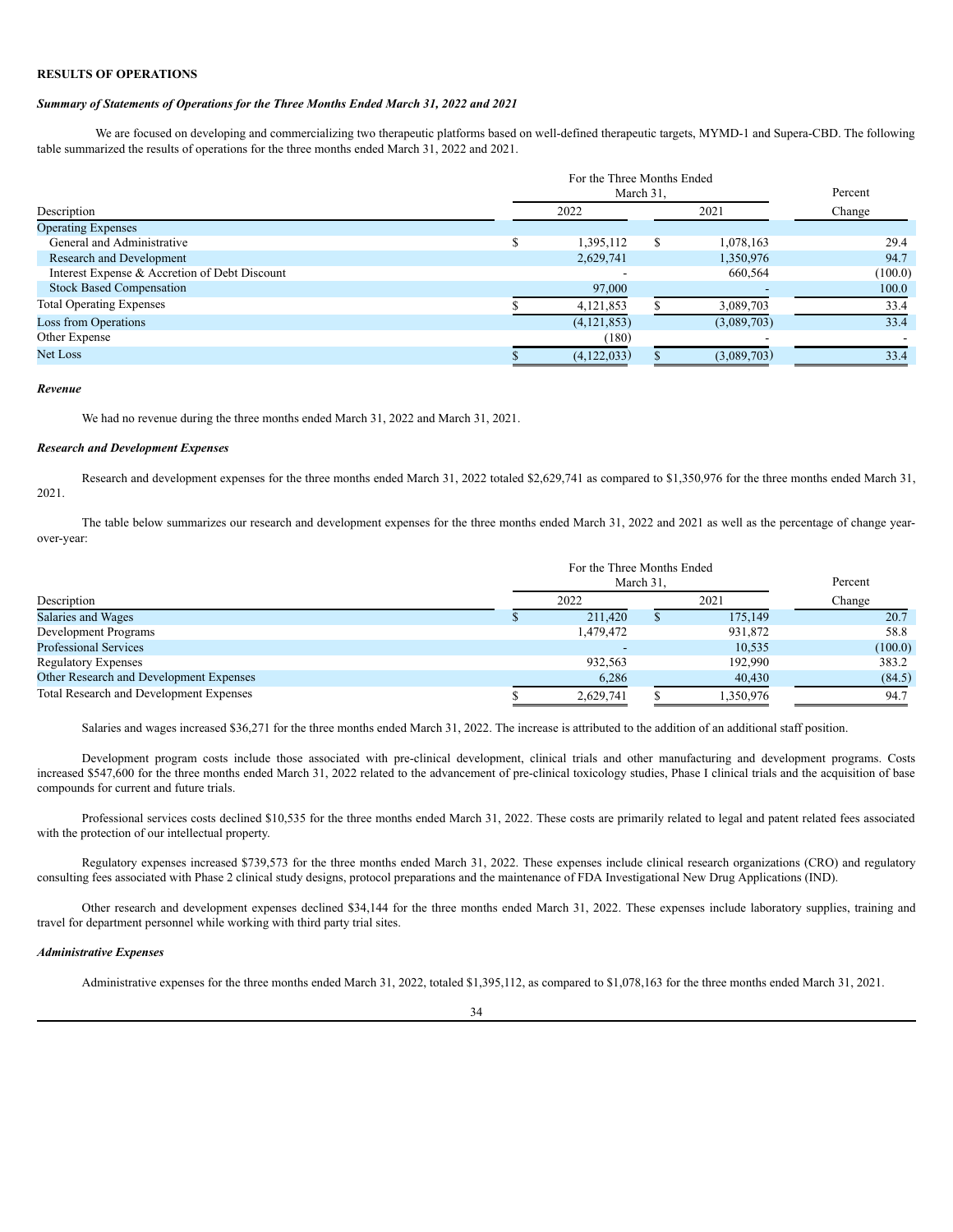The table below summarizes our administrative expenses for the three months ended March 31, 2022 and 2021 as well as the percentage of change year-over-year:

|                                         | For the Three Months Ended |  |           |        |  |
|-----------------------------------------|----------------------------|--|-----------|--------|--|
|                                         | March 31                   |  |           |        |  |
| Description                             | 2022                       |  | 2021      | Change |  |
| Personnel Costs                         | 354,653                    |  | 162,815   | 117.8  |  |
| Professional Service Costs              | 347,614                    |  | 463,514   | (25.0) |  |
| Stock Market & Investor Relations Costs | 270,070                    |  | 45,895    | 488.5  |  |
| Other Administrative Costs              | 422,775                    |  | 405.939   |        |  |
| <b>Total Administrative Expense</b>     | 1,395,112                  |  | 1,078,163 | 29.4   |  |

Personnel costs increased \$191,838 for the three months ended March 31, 2022. Two additional staff members were acquired during the merger with Akers Biosciences and a 20% allocation for two research and development staff members has been made to account for their administrative duties.

Professional services costs declined \$115,900 during the three months ended March 31, 2022. These costs included legal and accounting and specialized consulting services related to the merger as well as other legal and accounting services regularly incurred in the course of business.

Stock market and investor relations costs increased \$224,175 during the three months ended March 31, 2022. These costs include the annual NASDAQ listing fees, activities related to keeping the shareholder base informed through press releases, presentations and other communication efforts and the costs of annual and special shareholder meetings. Prior to the Merger, MyMD Florida was not a reporting company and did not experience the costs associated with a publicly reporting entity.

Other administrative expenses increased \$16,836 for the three months ended March 31, 2022. These costs include Board expenses, business insurance, corporate travel and the settlement of shareholder litigation related to the merger.

#### *Interest Expense and Accretion of Debt Discount*

Interest expense and the accretion of the debt discount on the line-of-credit declined \$660,564 during the three months ended March 31, 2022. The line-of-credit included a requirement to issue one share of stock for each dollar borrowed. The fair market value, as determined using Black-Scholes, was amortized over the remaining life of the credit line. The line of credit also carried an annualized 5% interest rate.

The line of credit was terminated on April 16, 2021 in relation to the merger and was paid in full on April 28, 2021.

#### *Stock-Based Compensation*

During the three months ended March 31, 2022, we issued 200,000 stock options to an employee with an issue date fair value of \$3.59 per option. The options expire January 28, 2029 and are subject to a variable vesting schedule. For the three months ended March 31, 2022, we recognized expenses of \$81,002.

We issued 4,040 restricted stock units with an issue date fair value of \$3.96 per RSU. These units vested upon issue. For the three months ended March 31, 2022, we recognized expenses of \$15,998.

#### *Other Income and Expense*

Other expense, net of income, for the three months ended March 31, 2022, totaled \$180. Other income, net of expense, for the three months ended March 31, 2021 totaled \$0.

The table below summarizes our other income and expenses for the three months ended March 31, 2022 and 2021, as well as the percentage of change year-over-year:

|                                    | For the Three Months Ended<br>March 31. |  |      |        |  |
|------------------------------------|-----------------------------------------|--|------|--------|--|
| Description                        | 2022                                    |  | 2021 | Change |  |
| Realized Loss on Investments       | 1,650                                   |  |      | 100.0% |  |
| <b>Equity Investments Losses</b>   | 3,092                                   |  | -    | 100.0% |  |
| Interest and Dividend Income       | (120)                                   |  |      | 100.0% |  |
| Gain on Recovery of Casualty Loss  | (4, 442)                                |  |      | 100.0% |  |
| Total Other Expense, Net of Income | 180                                     |  |      | 100.0% |  |

Realized losses on investments were \$1,650 for the three months ended March 31, 2022 as compared to \$0 for the same period in 2021.

Equity investment losses were \$3,092 for the three months ended March 31, 2022 as compared \$0 for the same period in 2021. The losses were due to a decrease in the fair market value of the equity investments.

Interest and dividend income increased to \$120 for the three months ended March 31, 2022 compared to \$0 for the three months ended March 31, 2021.

We recovered \$4,442 of the uninsured casualty losses identified in October 2021.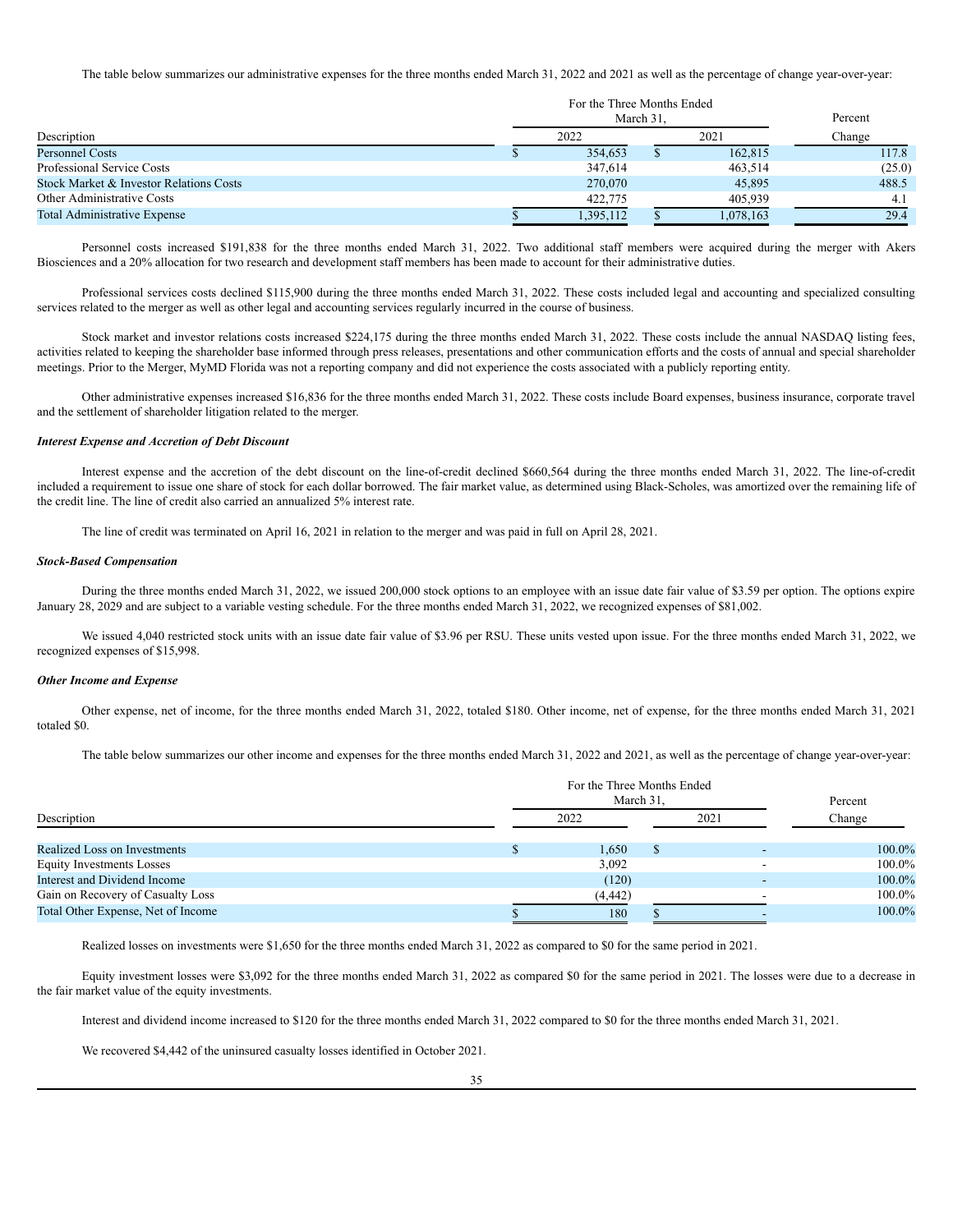### *Liquidity and Capital Resources*

As of March 31, 2022, our cash on hand totaled \$1,189,223 and marketable securities totaling \$7,998,891. We incurred a net loss of \$4,122,033 for the three months ended March 31, 2022. As of March 31, 2022, we had working capital of \$7,605,453, shareholders' equity of \$19,622,141 and an accumulated deficit of \$82,683,601. During the three months ended March 31, 2022, cash flows used in operating activities were \$2,366,182 consisting primarily of a net loss of \$4,122,033 offset by an increase in trade and other payables of \$1,431,487. Since the Company's inception, we have met our liquidity requirements principally through the sale of our common stock in public offerings and private placements.

Management has evaluated the Company's current cash requirements for operations in conjunction with management's strategic plan (which includes financing activities) and believes that the Company's current financial resources as of the date of the issuance of these condensed consolidated financial statements, are sufficient to fund its current operating budget and contractual obligations as of March 31, 2022 as they fall due within the next twelve-month period , alleviating any substantial doubt raised by the Company's historical operating results and satisfying its estimated liquidity needs for twelve months from the issuance of these condensed consolidated financial statements.

Management has created an alternative plan providing that, in the event no financing consummated by September 30, 2022, management will slow down clinical efforts in order to maintain adequate cash reserves to maintain operations for an additional six months, providing additional time for the Company to complete a financing. Management believes a financing will occur prior to September 30, 2022.

## *Operating Activities*

Our net cash used by operating activities totaled \$2,366,182 during the three months ended March 31, 2022. Net cash used consisted principally of the net loss of \$4,122,033 partially offset by an increase in trade and other payables of \$1,431,487.

Our net cash used by operating activities totaled \$1,505,182 during the three months ended March 31, 2021. Net cash used consisted principally of the net loss of \$3,089,703 partially offset by non-cash accretion of the debt discount of \$608,460 and an increase in trade and other payables of \$927,935.

#### *Investing Activities*

Our net cash provided by investing activities totaled \$2,999,438 for the three months ended March 31, 2022, as compared to cash provided by investing activities total \$0 during the three months ended March 31, 2021. During the three months ended March 31, 2022, we purchased securities totaling \$562 (2021: \$0) and sold securities totaling \$3,000,000 (2021: \$0).

#### *Financing Activities*

Net cash provided by financing activities during the three months ended March 31, 2022 was \$0 as compared to \$1,794,182 during the three months ended March 31, 2021. During the three months ended March 31, 2021 we received \$1,800,000 in net proceeds from the bridge loan and paid \$5,818 on the line-of-credit.

#### *Critical Accounting Policies*

Our management's discussion and analysis of our financial condition and results of operations is based on our condensed consolidated financial statements, which have been prepared in accordance with US GAAP. The preparation of our condensed consolidated financial statements and related disclosures requires us to make estimates, assumptions and judgments that affect the reported amount of assets, liabilities, costs and expenses and related disclosures. We base our assumptions, estimates and judgments on historical experience, current trends and other factors that management believes to be relevant at the time our consolidated financial statements are prepared. Accordingly, we evaluate our estimates and assumptions on an ongoing basis. Our actual results may differ from these estimates under different assumptions and conditions.

Our critical accounting estimates have not changed materially from those previously reported in our Form 10-K.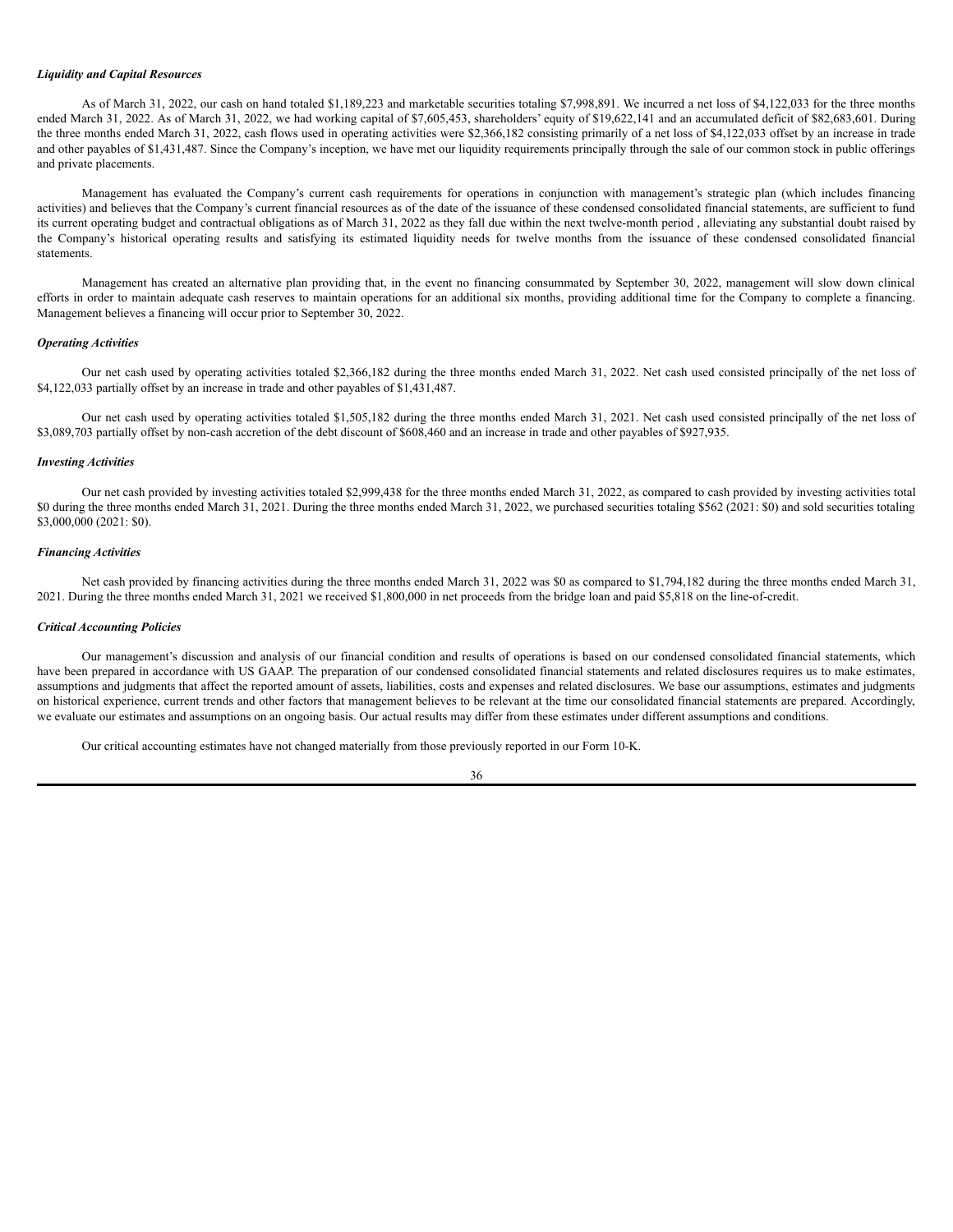### <span id="page-37-0"></span>**Item 3. Quantitative and Qualitative Disclosures About Market Risk.**

Not applicable.

### <span id="page-37-1"></span>**Item 4. Controls and Procedures.**

#### *Disclosure Controls and Procedures*

Our principal executive officer and principal financial officer, after evaluating the effectiveness of our disclosure controls and procedures (as defined in the Securities Exchange Act of 1934, as amended (the "Exchange Act") Rule 13a-15(e) and 15d-15(e)) as of the end of the period covered by this Quarterly Report on Form 10-Q, have concluded that, based on such evaluation, our disclosure controls and procedures were effective to ensure that information required to be disclosed by us in the reports that we file or submit under the Exchange Act is recorded, processed, summarized and reported, within the time periods specified in the SEC's rules and forms, and is accumulated and communicated to our management, including our principal executive officer and principal financial officer as appropriate to allow timely decisions regarding required disclosure.

Changes in Internal Control over Financial Reporting

There were no changes in our internal control over financial reporting that occurred during our last fiscal quarter ended March 31, 2022 that have materially affected, or are reasonably likely to affect, our internal control over financial reporting.

## **PART II - OTHER INFORMATION**

### <span id="page-37-3"></span><span id="page-37-2"></span>**Item 1. Legal Proceedings**

From time to time we are a party to litigation and subject to claims incident to the ordinary course of business. Future litigation may be necessary to defend ourselves and our customers by determining the scope, enforceability, and validity of third-party proprietary rights or to establish our proprietary rights. For a description of certain legal proceedings, please read Note 8 to the interim condensed consolidated financial statements, which information is incorporated herein by reference.

#### <span id="page-37-4"></span>**Item 1A. Risk Factors**

The following description of risk factors includes any material changes to, and supersedes the description of, risk factors associated with our business, financial condition and results of operations previously disclosed in "Item 1A. Risk Factors" of our Annual Report for the year ended December 31, 2021 on Form 10-K, as filed with the SEC on March 31, 2022. Our business, financial condition and operating results can be affected by a number of factors, whether currently known or unknown, including but not limited to those described below, any one or more of which could, directly or indirectly, cause our actual financial condition and operating results to vary materially from past, or from anticipated future, financial condition and operating results. Any of these factors, in whole or in part, could materially and adversely affect our business, financial condition, operating results and stock price.

The following discussion of risk factors contains forward-looking statements. These risk factors may be important to understanding other statements in this Form 10- Q. The following information should be read in conjunction with the condensed consolidated financial statements and related notes in Part I, Item 1, "Financial Statements" and Part I, Item 2, "Management's Discussion and Analysis of Financial Condition and Results of Operations" of this Form 10-Q.

## We may not be able to adequately protect or enforce our intellectual property rights, which could harm our competitive position.

Our success and future revenue growth will depend, in part, on our ability to protect our intellectual property. We will primarily rely on patent, copyright, trademark and trade secret laws, as well as nondisclosure agreements and other methods, to protect our proprietary technologies or processes. It is possible that competitors or other unauthorized third parties may obtain, copy, use or disclose proprietary technologies and processes, despite efforts by the us to protect our proprietary technologies and processes. While we hold rights in several patents, there can be no assurances that any additional patents will be issued, or additional rights will be granted, to us. Even if new patents are issued, the claims allowed may not be sufficiently broad to adequately protect our technology and processes. Our competitors may also be able to develop similar technology independently or design around the patents to which we have rights.

Currently, MyMD Florida has 15 issued U.S. patents, 10 foreign patents, three pending U.S. patent applications and 19 foreign patent applications pending in such jurisdictions as Australia, Canada, China, European Union, Israel, Japan and South Korea and one pending international patent application, which if issued are expected to expire between 2036 and 2041. Although we expect to obtain additional patents and in-licenses in the future, there is no guarantee that we will be able to successfully obtain such patents or in-licenses in a timely manner or at all. Further, any of our rights to existing patents, and any future patents issued to us, may be challenged, invalidated or circumvented. As such, any rights granted under these patents may not provide us with meaningful protection. Even if foreign patents are granted, effective enforcement in foreign countries may not be available. If our patents or rights to patents do not adequately protect our technology or processes, competitors may be able to offer products similar to our products.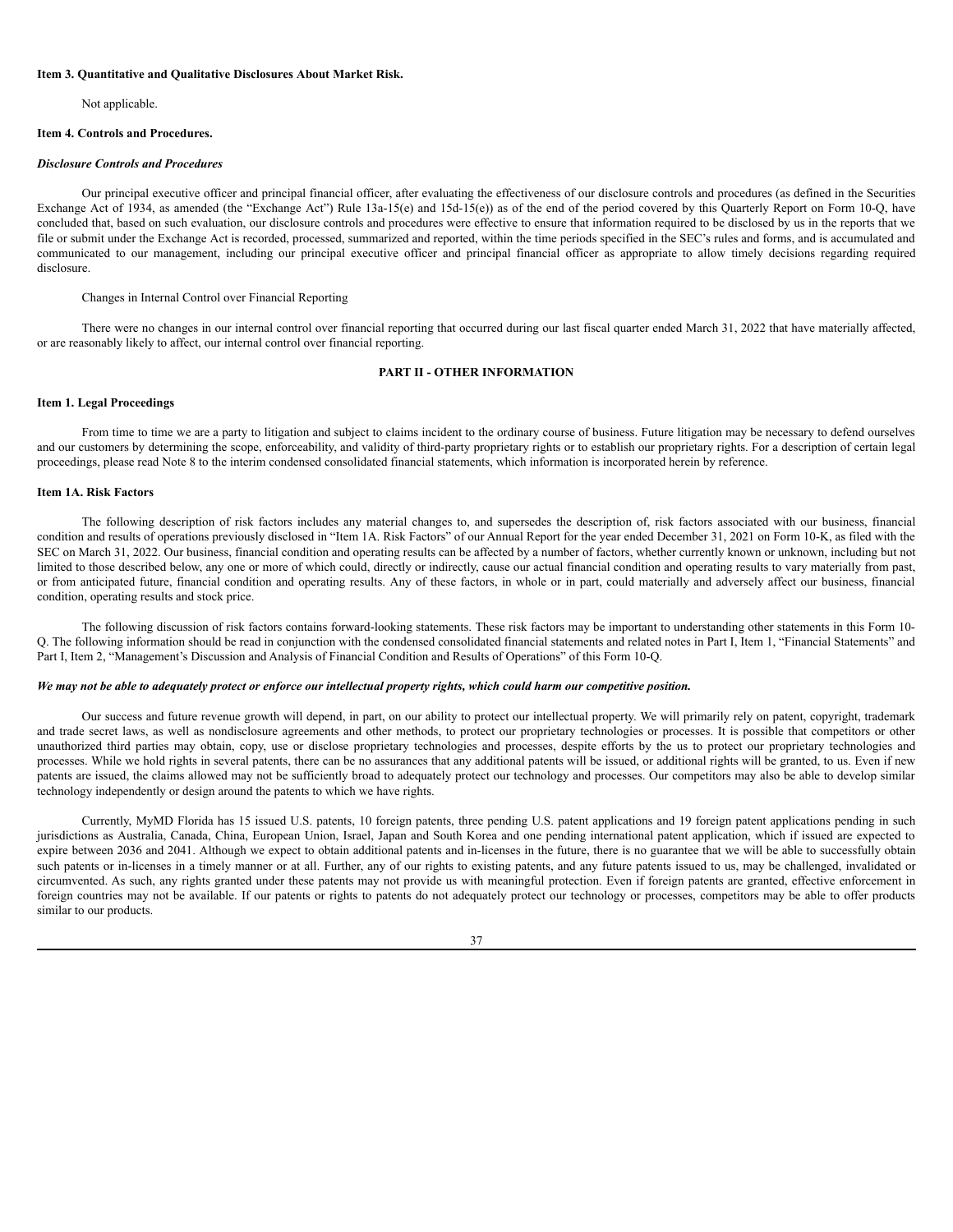## <span id="page-38-0"></span>**Item 2. Unregistered Sales of Equity Securities and Use of Proceeds**

There were no unregistered sales of the Company's equity securities during the three months ended March 31, 2022, other than those previously reported in a Current Report on Form 8-K.

## <span id="page-38-1"></span>**Item 3. Defaults Upon Senior Securities**

There has been no default in the payment of principal, interest, sinking or purchase fund installment, or any other material default, with respect to any indebtedness of the Company.

## <span id="page-38-2"></span>**Item 4. Mine Safety Disclosures**

Not applicable.

## <span id="page-38-3"></span>**Item 5. Other Information.**

None.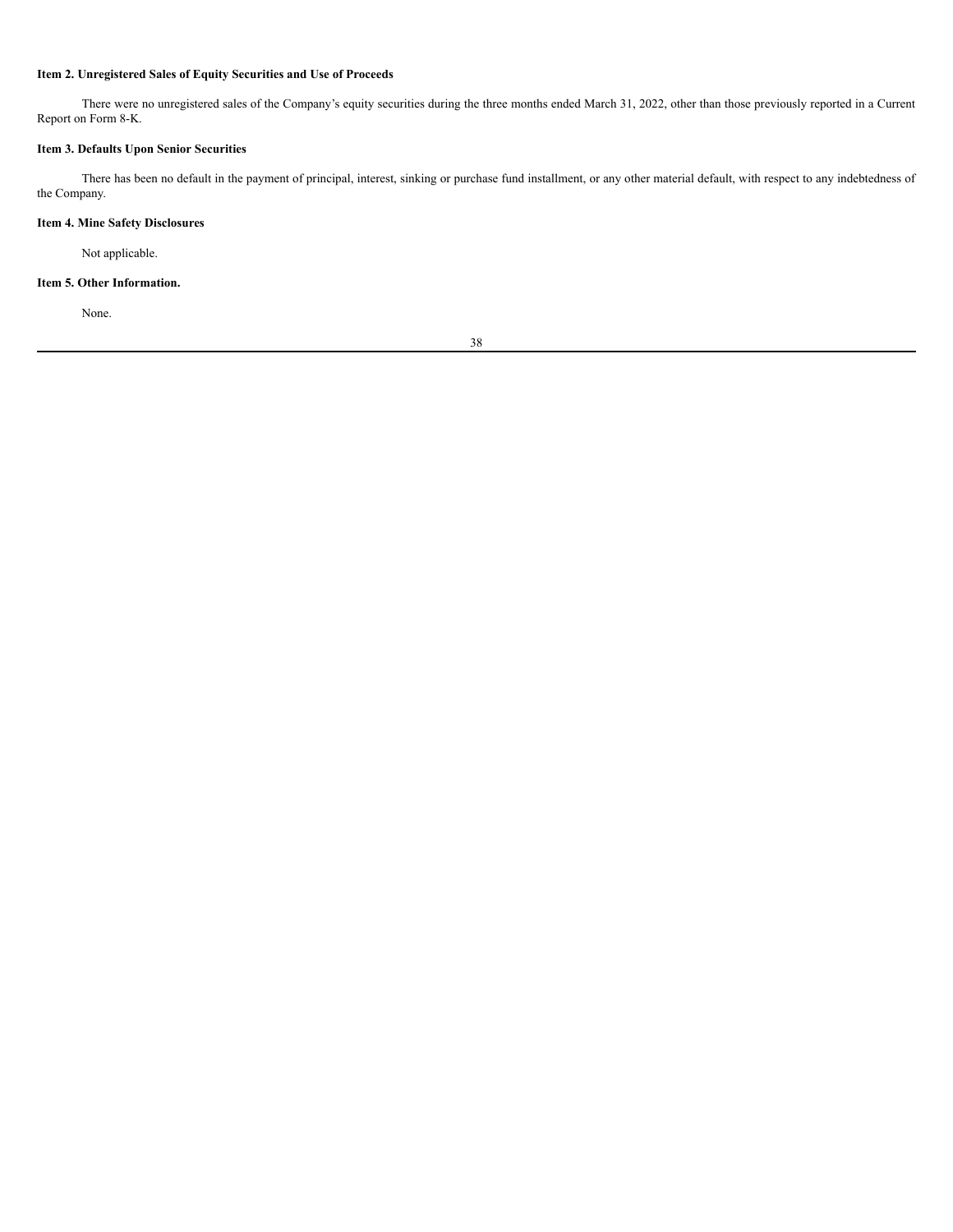## <span id="page-39-0"></span>**Item 6. Exhibits.**

| <b>Exhibit</b><br><b>Number</b> | <b>Exhibit Description</b>                                                                                                                                                                                                                                                                                                                                     |
|---------------------------------|----------------------------------------------------------------------------------------------------------------------------------------------------------------------------------------------------------------------------------------------------------------------------------------------------------------------------------------------------------------|
| $2.1**$                         | Agreement and Plan of Merger and Reorganization, dated November 11, 2020, by and among Akers Biosciences, Inc., XYZ Merger Sub Inc., and MYMD<br>Pharmaceuticals, Inc. (incorporated herein by reference to Exhibit 2.1 to the Company's Current Report on Form 8-K filed with the Securities and Exchange<br>Commission on November 12, 2020).                |
| 2.2                             | Amendment No.1 to Agreement and Plan of Merger and Reorganization, dated March 16, 2021, by and among Akers Biosciences, Inc., XYZ Merger Sub Inc.,<br>and MyMD Pharmaceuticals, Inc. (incorporated by reference to Exhibit 2.2 to the Company's Registration Statement on Form S-4/A filed with the Securities<br>and Exchange Commission on March 19, 2021). |
| 3.1                             | Amended and Restated Certificate of Incorporation, effective April 16, 2021 (incorporated herein by reference to Exhibit 3.1 to the Company's Current Report<br>on Form 8-K filed with the Securities and Exchange Commission on April 22, 2021).                                                                                                              |
| 3.2                             | Certificate of Amendment to Amended and Restated Certificate of Incorporation, effective April 16, 2021 (incorporated herein by reference to Exhibit 3.2 to<br>the Company's Current Report on Form 8-K filed with the Securities and Exchange Commission on April 22, 2021).                                                                                  |
| 3.3                             | Amended and Restated Bylaws of MyMD Pharmaceuticals, Inc., effective April 16, 2021 (incorporated herein by reference to Exhibit 3.3 to the Company's<br>Current Report on Form 8-K filed with the Securities and Exchange Commission on April 22, 2021).                                                                                                      |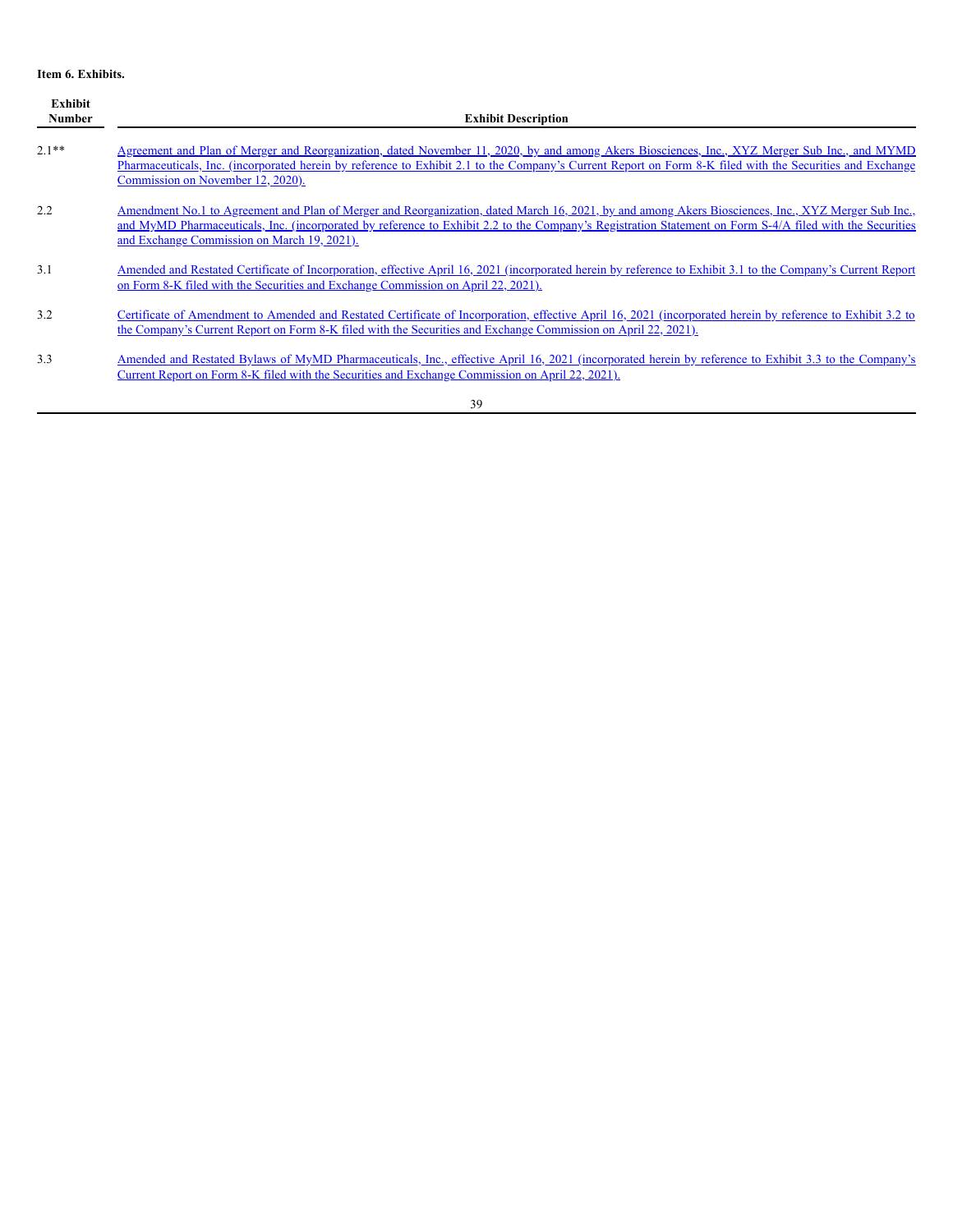- 31.1\* [Certification](https://s3.amazonaws.com/content.stockpr.com/sec/0001493152-22-013927/ex31-1.htm) of Principal Executive Officer required by Rule 13a-14(a) or Rule 15d-14(a).
- 31.2\* [Certification](https://s3.amazonaws.com/content.stockpr.com/sec/0001493152-22-013927/ex31-2.htm) of Principal Financial Officer required by Rule 13a-14(a) or Rule 15d-14(a).
- 32.1\* Certification of Principal Executive Officer pursuant to 18 U.S.C. Section 1350, as adopted pursuant to Section 906 of the [Sarbanes-Oxley](https://s3.amazonaws.com/content.stockpr.com/sec/0001493152-22-013927/ex32-1.htm) Act of 2002.
- 32.2\* Certification of Principal Financial Officer pursuant to 18 U.S.C. Section 1350, as adopted pursuant to Section 906 of the [Sarbanes-Oxley](https://s3.amazonaws.com/content.stockpr.com/sec/0001493152-22-013927/ex32-2.htm) Act of 2002.
- 101\* Interactive Data Files of Financial Statements and Notes.
- 104\* Cover Page Interactive Data File (formatted as Inline XBRL and contained in Exhibit 101).

\*\* The schedules and exhibits to the Agreement and Plan of Merger and Reorganization have been omitted pursuant to Item 601(b)(2) of Regulation S-K. A copy of any omitted schedule and/or exhibit will be furnished to the SEC upon request.

<sup>\*</sup> Filed herewith.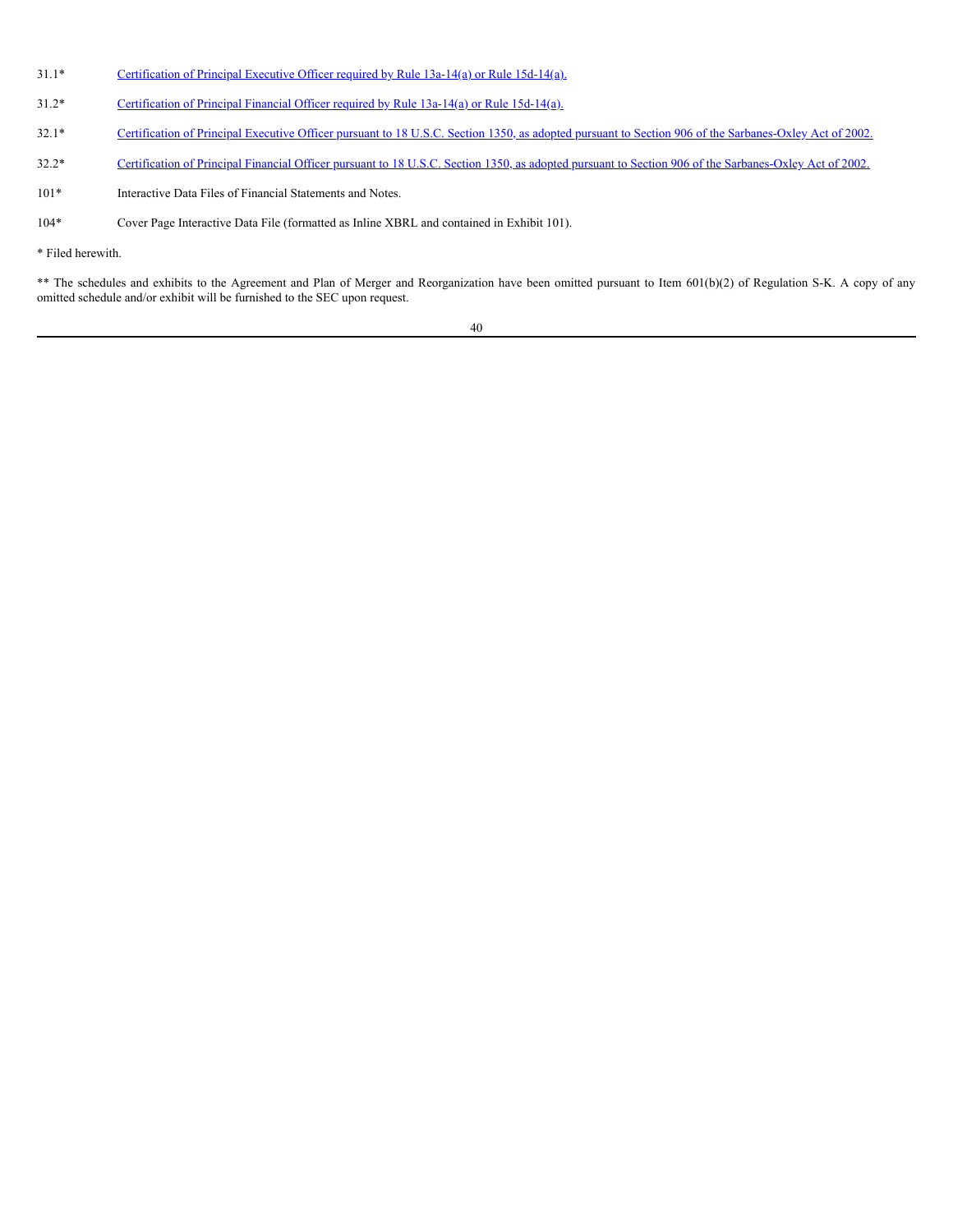## **SIGNATURES**

<span id="page-41-0"></span>Pursuant to the requirements of the Securities Exchange Act of 1934, the registrant has duly caused this report to be signed on its behalf by the undersigned, thereunto duly authorized.

| Date: May 16, 2022 | By:<br>Name:<br>Title: | /s/ Chris Chapman<br>Chris Chapman<br>President, Chief Medical Officer, and Director<br>(Principal Executive Officer) |
|--------------------|------------------------|-----------------------------------------------------------------------------------------------------------------------|
| Date: May 16, 2022 | By:<br>Name:<br>Title: | /s/ Ian Rhodes<br>Ian Rhodes<br>Chief Financial Officer<br>(Principal Financial Officer)                              |
|                    | 41                     |                                                                                                                       |

# **MYMD PHARMACEUTICALS, INC.**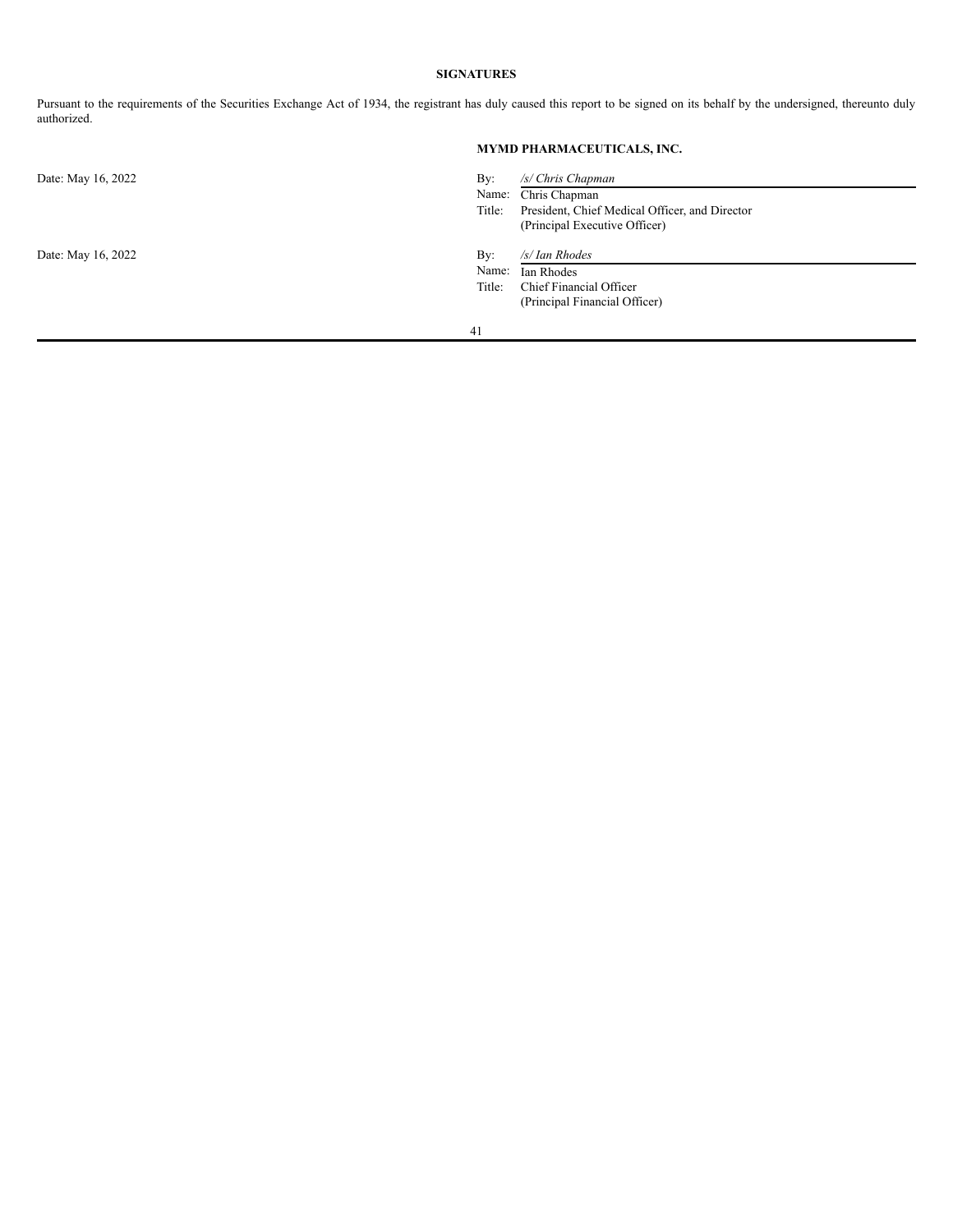## **CERTIFICATION PURSUANT TO SARBANES–OXLEY ACT OF 2002**

I, Chris Chapman, certify that:

- 1. I have reviewed this quarterly report on Form 10-Q of MyMD Pharmaceuticals, Inc;
- 2. Based on my knowledge, this report does not contain any untrue statement of a material fact or omit to state a material fact necessary to make the statements made, in light of the circumstances under which such statements were made, not misleading with respect to the period covered by this report;
- 3. Based on my knowledge, the financial statements, and other financial information included in this report, fairly present in all material respects the financial condition, results of operations and cash flows of the registrant as of, and for, the periods presented in this report;
- 4. The registrant's other certifying officer and I are responsible for establishing and maintaining disclosure controls and procedures (as defined in Exchange Act Rules 13a– 15(e) and 15d–15(e)) and internal control over financial reporting (as defined in Exchange Act Rules 13a–15(f) and 15d–15(f)) for the registrant and have:
	- (a) Designed such disclosure controls and procedures, or caused such disclosure controls and procedures to be designed under our supervision, to ensure that material information relating to the registrant, including its consolidated subsidiaries, is made known to us by others within those entities, particularly during the period in which this report is being prepared;
	- (b) Designed such internal control over financial reporting, or caused such internal control over financial reporting to be designed under our supervision, to provide reasonable assurance regarding the reliability of financial reporting and the preparation of financial statements for external purposes in accordance with generally accepted accounting principles;
	- (c) Evaluated the effectiveness of the registrant's disclosure controls and procedures and presented in this report our conclusions about the effectiveness of the disclosure controls and procedures, as of the end of the period covered by this report based on such evaluation; and
	- (d) Disclosed in this report any change in the registrant's internal control over financial reporting that occurred during the registrant's most recent fiscal quarter (the registrant's fourth fiscal quarter in the case of an annual report) that has materially affected, or is reasonably likely to materially affect, the registrant's internal control over financial reporting; and
- 5. The registrant's other certifying officer and I have disclosed, based on our most recent evaluation of internal control over financial reporting, to the registrant's auditors and the audit committee of the registrant's board of directors (or persons performing the equivalent functions):
	- (a) All significant deficiencies and material weaknesses in the design or operation of internal control over financial reporting which are reasonably likely to adversely affect the registrant's ability to record, process, summarize and report financial information; and
	- (b) Any fraud, whether or not material, that involves management or other employees who have a significant role in the registrant's internal control over financial reporting.

Date: May 16, 2022 By: */s/ Chris Chapman*

Name: Chris Chapman Title: President, Chief Medical Officer, and Director (Principal Executive Officer)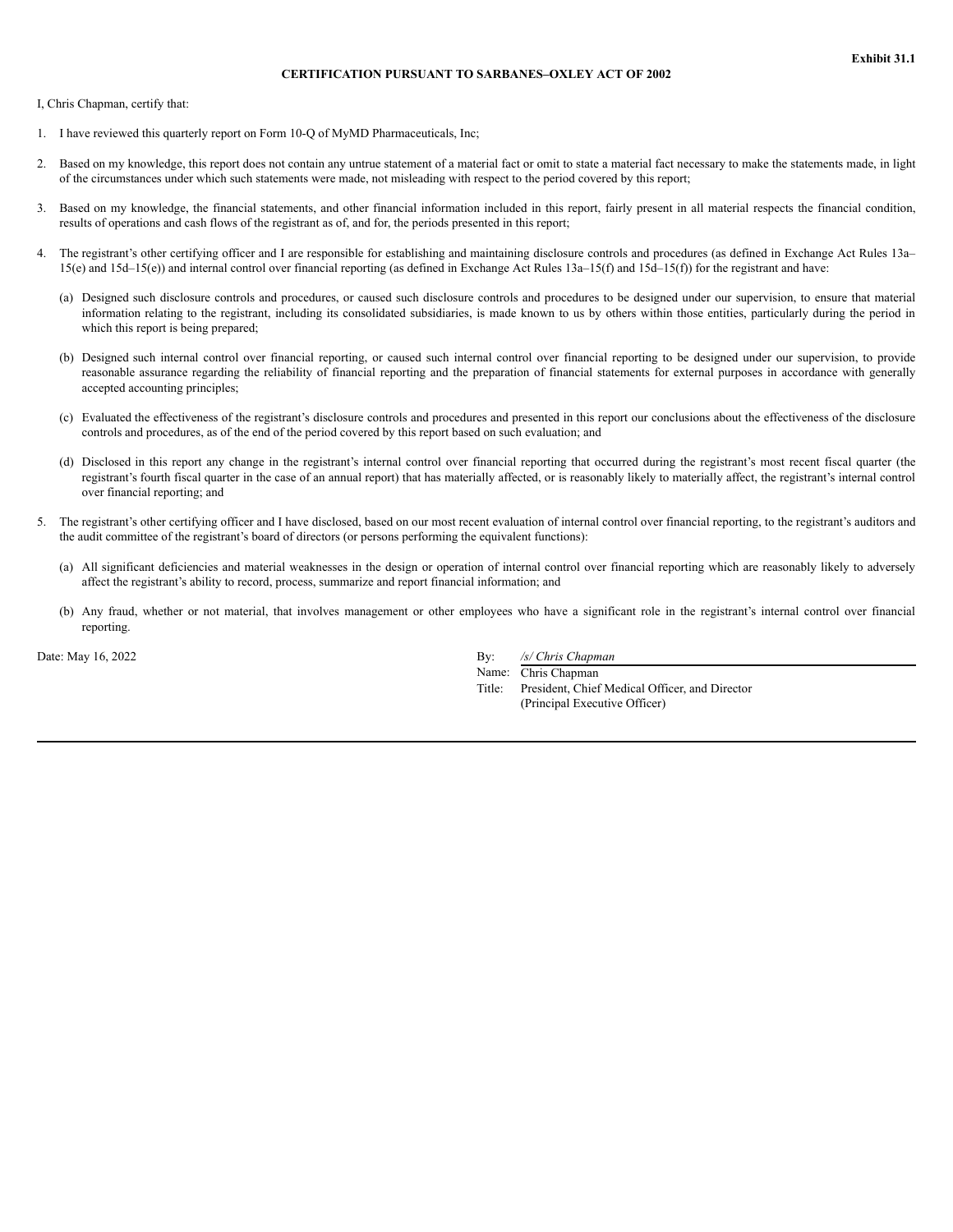## **CERTIFICATION PURSUANT TO SARBANES–OXLEY ACT OF 2002**

I, Ian Rhodes, certify that:

- 1. I have reviewed this quarterly report on Form 10-Q of MyMD Pharmaceuticals, Inc;
- 2. Based on my knowledge, this report does not contain any untrue statement of a material fact or omit to state a material fact necessary to make the statements made, in light of the circumstances under which such statements were made, not misleading with respect to the period covered by this report;
- 3. Based on my knowledge, the financial statements, and other financial information included in this report, fairly present in all material respects the financial condition, results of operations and cash flows of the registrant as of, and for, the periods presented in this report;
- 4. The registrant's other certifying officer and I are responsible for establishing and maintaining disclosure controls and procedures (as defined in Exchange Act Rules 13a– 15(e) and 15d–15(e)) and internal control over financial reporting (as defined in Exchange Act Rules 13a–15(f) and 15d–15(f)) for the registrant and have:
	- (a) Designed such disclosure controls and procedures, or caused such disclosure controls and procedures to be designed under our supervision, to ensure that material information relating to the registrant, including its consolidated subsidiaries, is made known to us by others within those entities, particularly during the period in which this report is being prepared;
	- (b) Designed such internal control over financial reporting, or caused such internal control over financial reporting to be designed under our supervision, to provide reasonable assurance regarding the reliability of financial reporting and the preparation of financial statements for external purposes in accordance with generally accepted accounting principles;
	- (c) Evaluated the effectiveness of the registrant's disclosure controls and procedures and presented in this report our conclusions about the effectiveness of the disclosure controls and procedures, as of the end of the period covered by this report based on such evaluation; and
	- (d) Disclosed in this report any change in the registrant's internal control over financial reporting that occurred during the registrant's most recent fiscal quarter (the registrant's fourth fiscal quarter in the case of an annual report) that has materially affected, or is reasonably likely to materially affect, the registrant's internal control over financial reporting; and
- 5. The registrant's other certifying officer and I have disclosed, based on our most recent evaluation of internal control over financial reporting, to the registrant's auditors and the audit committee of the registrant's board of directors (or persons performing the equivalent functions):
	- (a) All significant deficiencies and material weaknesses in the design or operation of internal control over financial reporting which are reasonably likely to adversely affect the registrant's ability to record, process, summarize and report financial information; and
	- (b) Any fraud, whether or not material, that involves management or other employees who have a significant role in the registrant's internal control over financial reporting.

Date: May 16, 2022 By: */s/ Ian Rhodes*

Name: Ian Rhodes Title: Chief Financial Officer (Principal Financial Officer)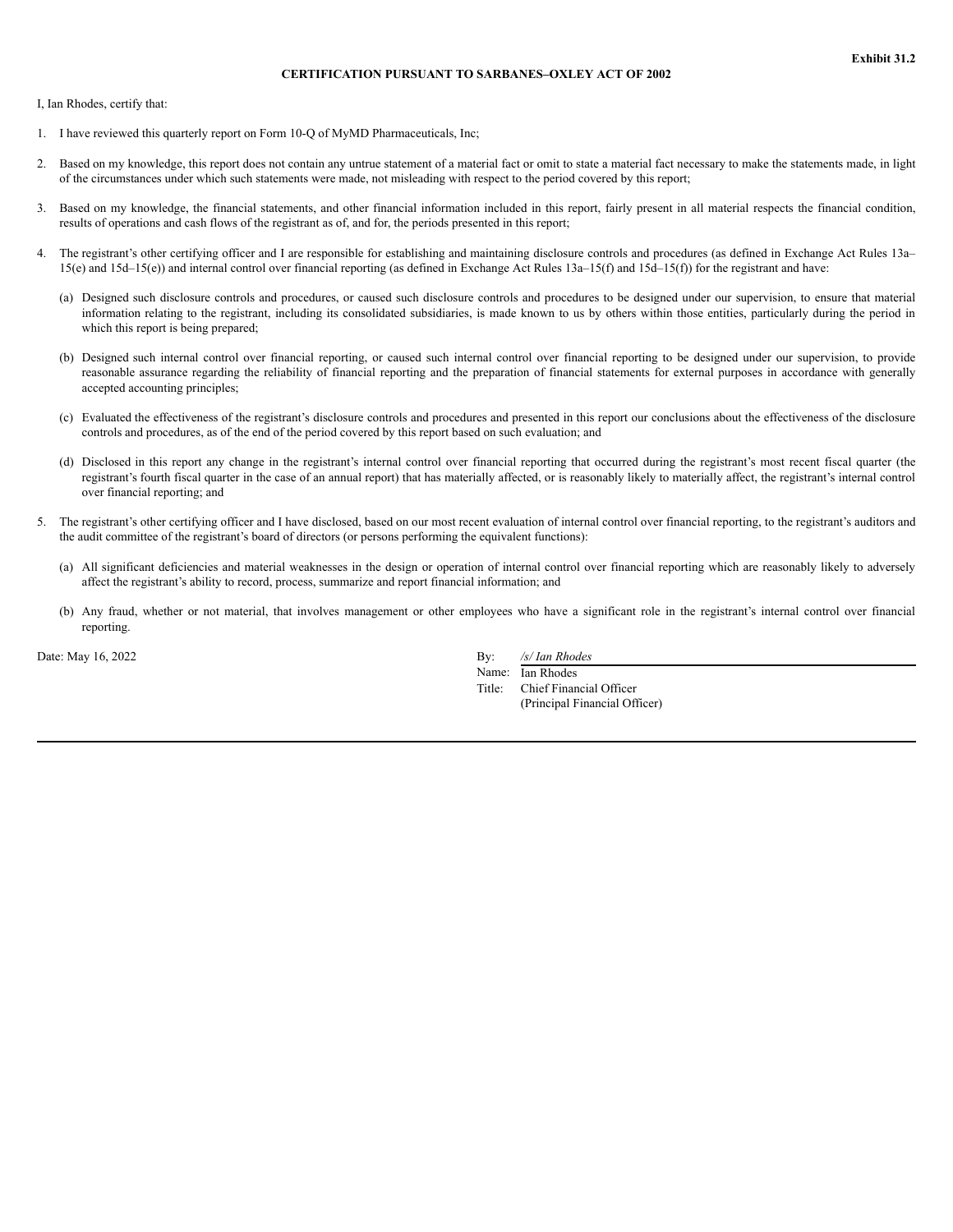#### **CERTIFICATION PURSUANT TO SECTION 906 OF THE SARBANES–OXLEY ACT OF 2002**

In connection with the Annual Report of MyMD Pharmaceuticals, Inc. (the "Company") on Form 10-Q for the period ended March 31, 2022 as filed with the Securities and Exchange Commission on the date hereof (the "Report"), I, the undersigned, Chris Chapman, in the capacity and on the date indicated below, hereby certify pursuant to 18 U.S.C. Section 1350, as adopted pursuant to Section 906 of the Sarbanes-Oxley Act of 2002, that:

1. the Report fully complies with the requirements of Section 13(a) or 15(d) of the Securities Exchange Act of 1934; and

2. the information contained in the Report fairly presents, in all material respects, the financial condition and results of operations of the Company.

Date: May 16, 2022 By: /s/ *Chris Chapman* 

Name: Chris Chapman Title: President, Chief Medical Officer, and Director (Principal Executive Officer)